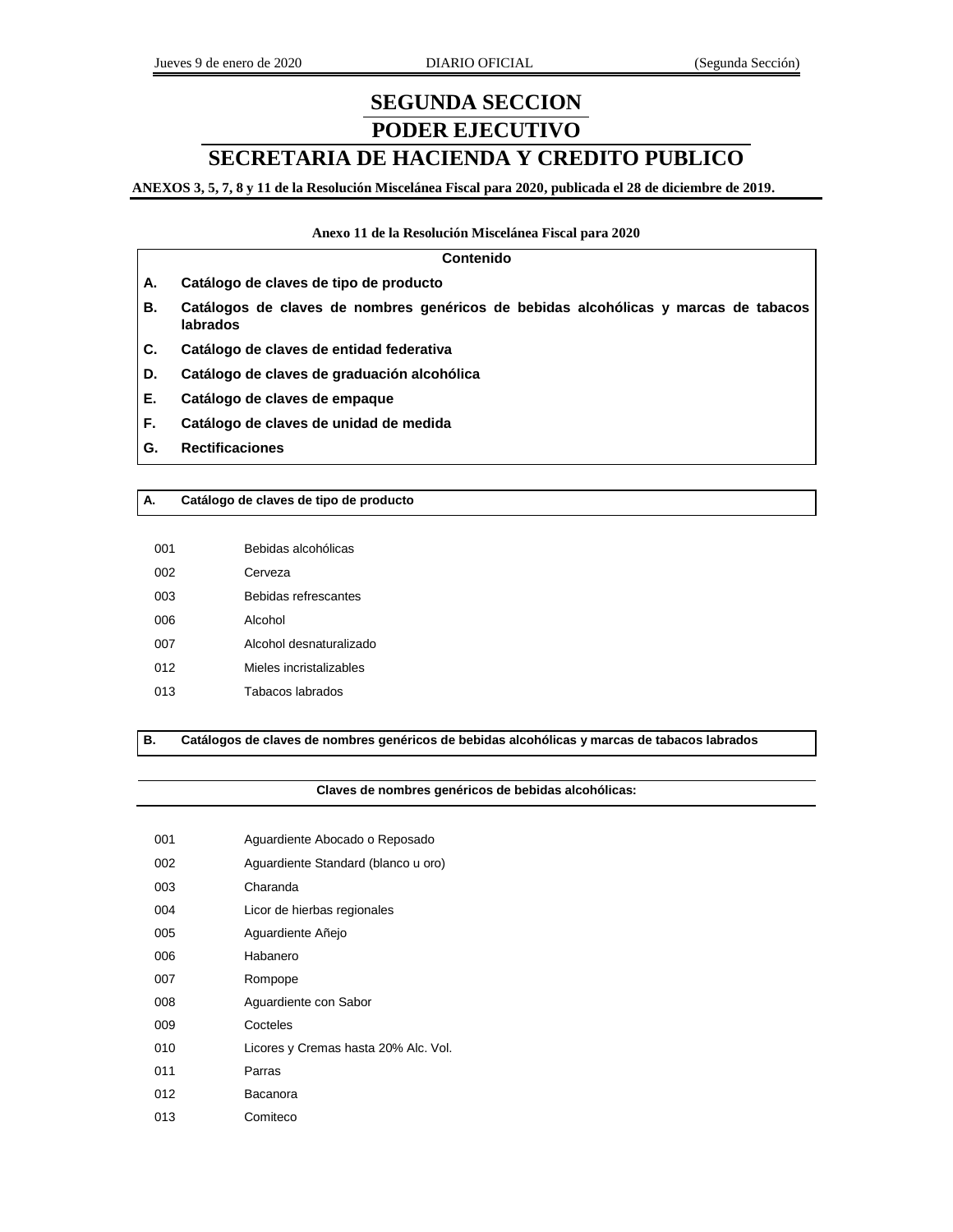|     | (Segunda Sección)                     | <b>DIARIO OFICIAL</b> | Jueves 9 de enero de 2020 |
|-----|---------------------------------------|-----------------------|---------------------------|
| 014 | Lechuguilla o raicilla                |                       |                           |
| 015 | Mezcal                                |                       |                           |
| 016 | Sotol                                 |                       |                           |
| 017 | Anís                                  |                       |                           |
| 018 | Ginebra                               |                       |                           |
| 019 | Vodka                                 |                       |                           |
| 020 | Ron                                   |                       |                           |
| 021 | Tequila joven o blanco                |                       |                           |
| 022 | <b>Brandy</b>                         |                       |                           |
| 023 | Amaretto                              |                       |                           |
| 024 | Licor de Café o Cacao                 |                       |                           |
| 025 | Licores y Cremas más de 20% Alc. Vol. |                       |                           |
| 026 | Tequila reposado o añejo              |                       |                           |
| 027 | Ron Añejo                             |                       |                           |
| 028 | <b>Brandy Reserva</b>                 |                       |                           |
| 029 | Ron con Sabor                         |                       |                           |
| 030 | Ron Reserva                           |                       |                           |
| 031 | Tequila joven o blanco 100% agave     |                       |                           |
| 032 | Tequila reposado 100% agave           |                       |                           |
| 033 | <b>Brandy Solera</b>                  |                       |                           |
| 034 | Cremas base Whisky                    |                       |                           |
| 035 | Whisky o Whiskey, Borbon o Bourbon    |                       |                           |
| 036 | Tenessee "Standard"                   |                       |                           |
| 037 | Calvados                              |                       |                           |
| 038 | Tequila añejo 100% agave              |                       |                           |
| 039 | Cognac V.S.                           |                       |                           |
| 041 | Tenessee "de Luxe"                    |                       |                           |
| 042 | Cognac V.S.O.P.                       |                       |                           |
| 043 | Cognac X.O.                           |                       |                           |
| 044 | Cerveza                               |                       |                           |
| 045 | <b>Bebidas Refrescantes</b>           |                       |                           |
|     |                                       |                       |                           |

**Claves de marcas de tabacos labrados:**

## 1. **BRITISH AMERICAN TOBACCO MEXICO, S.A. DE C.V., R.F.C. BAT910607F43**

## **CLAVES MARCAS**

Vinos de mesa

Otros

| 001001 | Lucky Strike 1916 C.S.    |
|--------|---------------------------|
| 001006 | Kent Wallet White C.F.    |
| 001008 | Pall Mall Menthol C.F.    |
| 001010 | Dunhill King Size C.D.    |
| 001013 | Pall Mall 25's Rojos C.F. |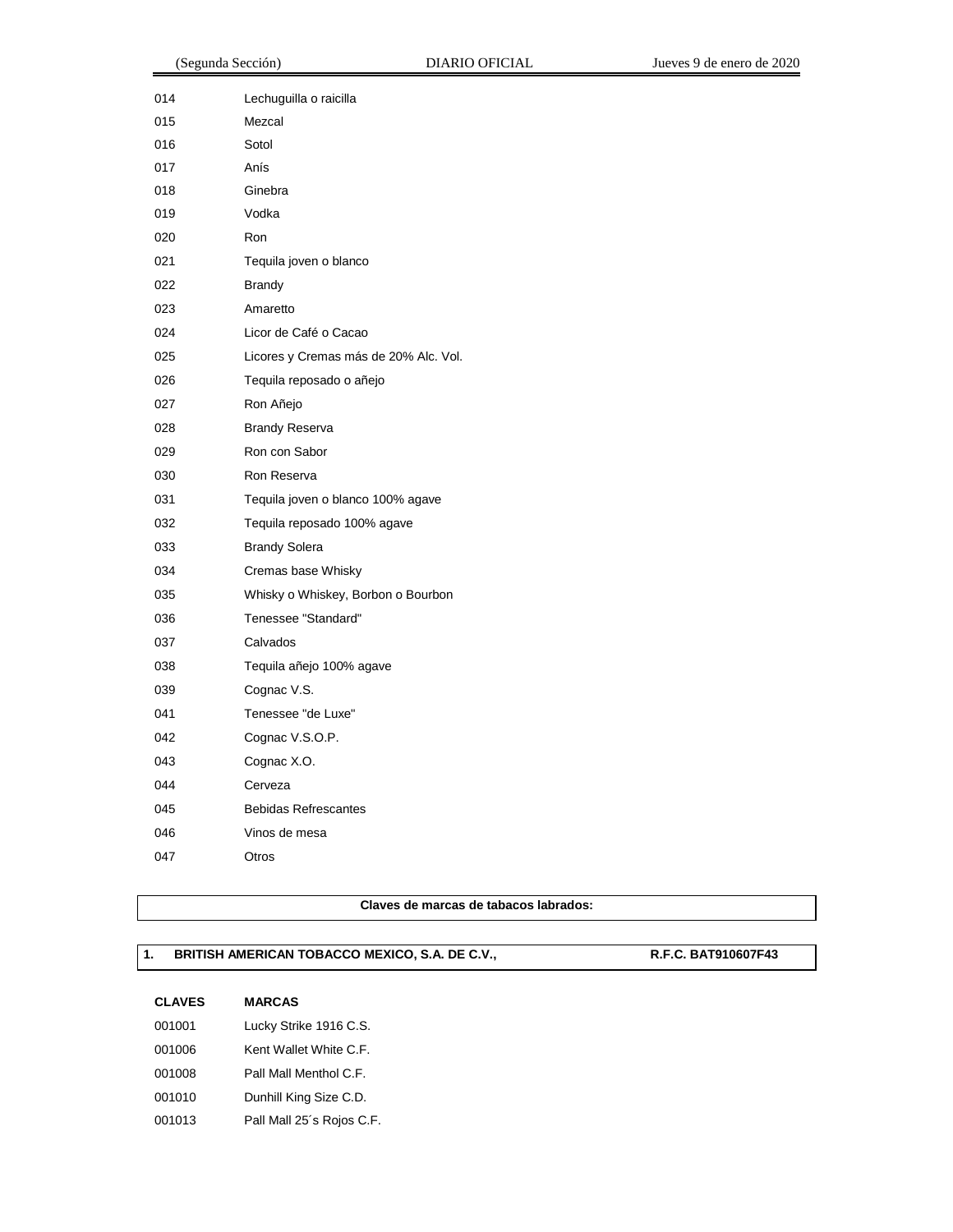| 001014 | Camel 14's C.D.                           |
|--------|-------------------------------------------|
| 001015 | Camel C.D.                                |
| 001016 | Camel Smooth C.D.                         |
| 001017 | Salem C.D.                                |
| 001018 | Salem 83 M.M. C.D.                        |
| 001019 | Raleigh con Filtro                        |
| 001020 | Camel Natural F.F.                        |
| 001021 | Fiesta C.S.                               |
| 001022 | Camel Natural Subtle Flavor D58 M.M. C.D. |
| 001024 | Montana Fresh C.D.                        |
| 001025 | Montana C.S.                              |
| 001026 | Montana C.D.                              |
| 001027 | Montana Spice C.D.                        |
| 001028 | Montana Shots F.F.                        |
| 001029 | <b>Camel Winter</b>                       |
| 001033 | Montana Lights C.D.                       |
| 001034 | Montana Lights C.S.                       |
| 001039 | Montana Medium C.D.                       |
| 001040 | Viceroy Ultra Lights C.D.                 |
| 001043 | Raleigh 70 M.M. C.D.                      |
| 001045 | Viceroy Lights F.D. C.D.                  |
| 001048 | Alas con Filtro                           |
| 001051 | Raleigh Reserva Especial C.D.             |
| 001054 | Raleigh Reserva Especial C.S.             |
| 001070 | Pall Mall Azul 20's C.D. C.F.             |
| 001071 | Pall Mall Naranja 20's C.D. C.F.          |
| 001072 | Pall Mall Superslims C.D. C.F.            |
| 001073 | Pall Mall F.F. C.D.                       |
| 001074 | Pall Mall F.F. C.S.                       |
| 001075 | Pall Mall Lights C.D.                     |
| 001076 | Pall Mall Lights C.S.                     |
| 001077 | Camel Lights C.D.                         |
| 001078 | Lucky Strike C.D.                         |
| 001079 | Lucky Strike Lights C.D.                  |
| 001080 | Raleigh Suave C.S.                        |
| 001081 | Gol 70 C.S.                               |
| 001084 | Camel C.D. Ed. de Lujo                    |
| 001085 | Camel C.D. Ed. Especial                   |
| 001086 | Lucky Strike C.D. P.B.                    |
| 001087 | Lucky Strike Lights C.D. P.B.             |
| 001093 | Montana Menthol C.D.                      |
| 001094 | Montana Menthol C.S.                      |
| 001095 | Kent Blue Ten H.L.                        |
| 001096 | Kent Silver Five H.L.                     |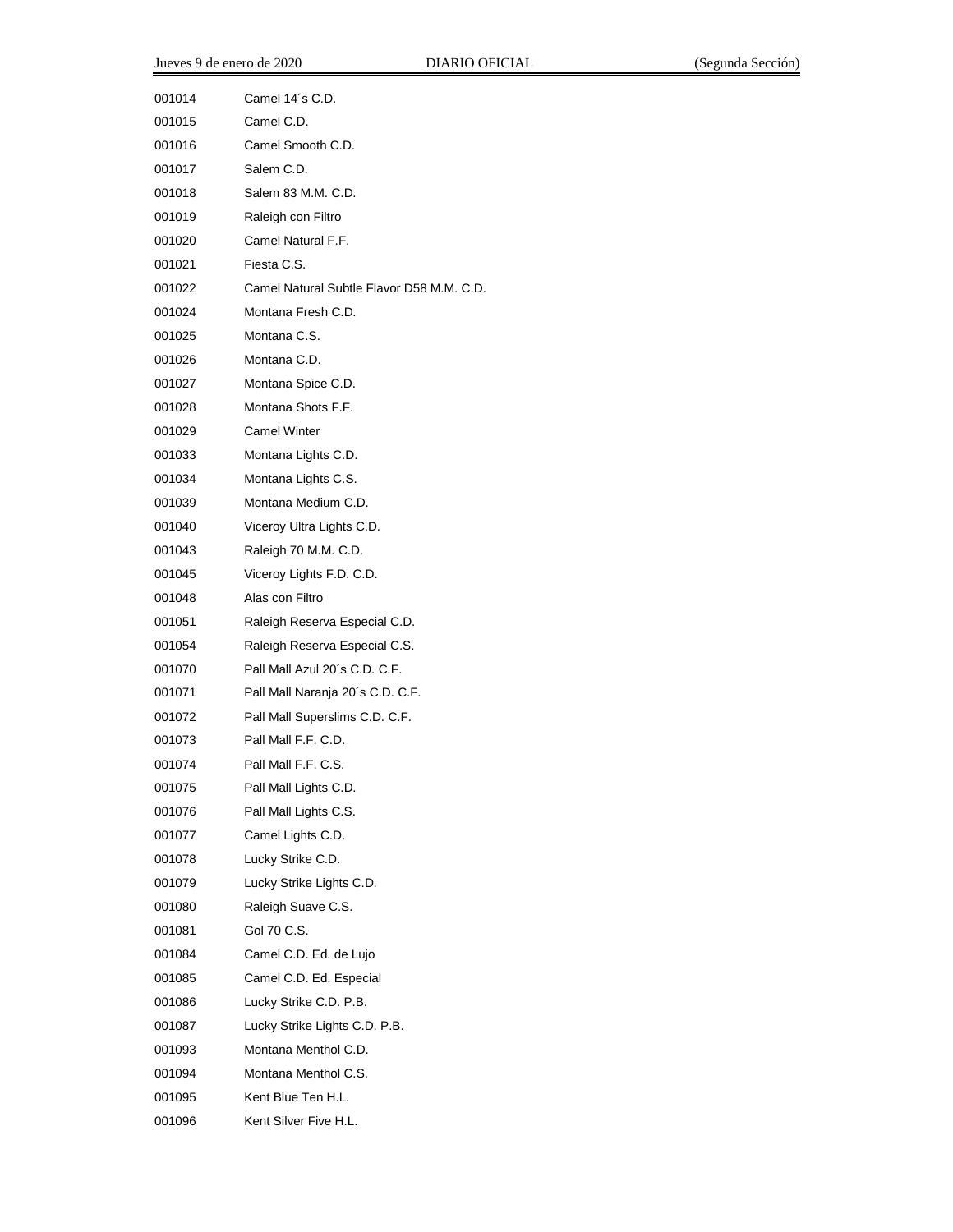| 001097 | Kent Gold One H.L.                  |
|--------|-------------------------------------|
| 001100 | Pall Mall Exactos 25's F.F. C.S.    |
| 001101 | Pall Mall Exactos F.F. C.S.         |
| 001102 | Pall Mall Exactos Lights C.S.       |
| 001103 | Pall Mall Special Lights 100's C.D. |
| 001104 | Pall Mall Lights 20's C.D.          |
| 001105 | Pall Mall Menthol 20's C.F. C.D.    |
| 001106 | Montana 14's F.F. C.D.              |
| 001107 | Camel Blue                          |
| 001108 | Montana Shots 14's                  |
| 001109 | Montana Shots F.F. 25's             |
| 001110 | Pall Mall Multicolor                |
| 001111 | Camel Silver                        |
| 001112 | Raleigh 25                          |
| 001113 | Raleigh 84 M.M.                     |
| 001114 | Dunhill Blonde Blend KS             |
| 001115 | Dunhill Swiss Blend KS              |
| 001116 | Dunhill Master Blend KS             |
| 001117 | Camel Cool                          |
| 001118 | Pall Mall XL Fresh HL               |
| 001119 | Montana 100 FF                      |
| 001120 | Montana 100 LI                      |
| 001121 | Montana 100 ME                      |
| 001122 | Pall Mall Exactos 14's              |
| 001123 | Raleigh 18 HL                       |
| 001124 | Camel Ff 100                        |
| 001125 | Dunhill Capsule Switch Ff           |
| 001126 | Pall Mall XL Lights 14              |
| 001127 | Pall Mall XL Fresh 14               |
| 001128 | <b>Camel Colors</b>                 |
| 001129 | Bohemios 14s                        |
| 001130 | <b>Bohemios Ff</b>                  |
| 001131 | Gol Ff                              |
| 001132 | Pall Mall XL LI Switch              |
| 001133 | Pall Mall XL FF Switch              |
| 001134 | Pall Mall XL 14 Light Switch        |
| 001135 | Pall Mall XL Me Boost               |
| 001136 | Dunhill Blonde Switch               |
| 001137 | Dunhill Switch 100                  |
| 001138 | Dunhill Boost 100                   |
| 001139 | Pall Mall XL 14 FF Switch           |
| 001140 | Pall Mall XL 14 ME Boost            |
| 001141 | Camel Activa FF                     |
| 001142 | Camel Activa LI                     |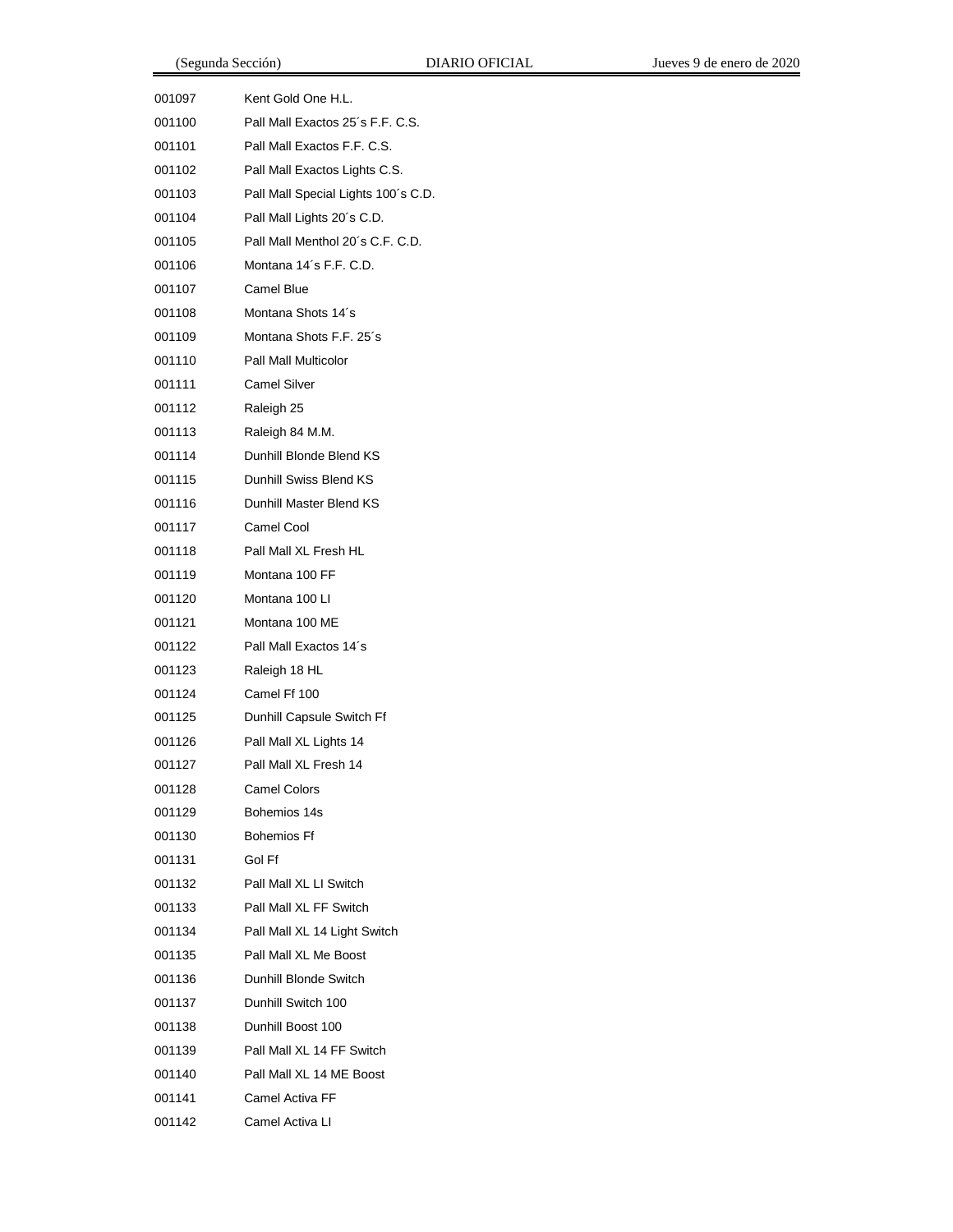| 001143 | Pall Mall Exactos 14 LI                                                   |
|--------|---------------------------------------------------------------------------|
| 001144 | Gratos CD 20 FF                                                           |
| 001145 | Montana Boost 14                                                          |
| 001146 | Camel Activa FF 14's                                                      |
| 001147 | Camel Activa LI 14's                                                      |
| 001148 | Pall Mall FF 15's Exactos                                                 |
| 001149 | Pall Mall LI 15's Exactos                                                 |
| 001150 | Montana Shots 15's                                                        |
| 001151 | Lucky Strike Additive Free FF 74 MM 25s TR                                |
| 001152 | Lucky Strike Additive Free FF 69 MM 20s CS                                |
| 001153 | Lucky Strike Additive Free FF 83 MM 20s CD                                |
| 001154 | Lucky Strike Additive Free NFF 83 MM 20s CD                               |
| 001155 | Camel FF 16's                                                             |
| 001156 | Montana Shots 24's                                                        |
| 001157 | Lucky Strike Original NFF CD                                              |
| 001158 | Pall Mall Exacto Mentol 15's                                              |
| 001159 | Lucky Strike FF 83MM HLSQ 15s SIGNATURE                                   |
| 001160 | Pall Mall Black Edition Havana Nights                                     |
| 001161 | Lucky Strike Original FF CD                                               |
| 001162 | Pall Mall XL Ibiza Sunset 20s 100MM CD con Capsula                        |
| 001163 | Pall Mall XL Click and Twist 20s 100MM CD con Capsula                     |
| 001164 | Lucky Strike Original 15s FF 83MM CD                                      |
| 001165 | Lucky Strike Click 4 Mix 20s Mentol 83MM CD con Capsulas                  |
| 001166 | Pall Mall XL Ibiza Sunset 14s 100MM CD con Capsula                        |
| 001167 | Pall Mall XL Tokyo Midnight Double Click 20s Mentol 100MM CD con Capsulas |
| 001168 | Lucky Strike Convertibles 15s Mentol 83MM CD con Capsula                  |
| 001169 | Lucky Strike Original 20s FF 83MM CD con Capsula                          |
| 001170 | Fiesta 20s FF 83 MM CD                                                    |
| 001171 | Pall Mall XL Maui Crepuscule 20s Mentol 100 MM CD con Capsula             |
| 001172 | Pall Mall Exactos 24s FF CD                                               |
| 001173 | Boots LI 20s 83MM CD                                                      |
| 001174 | Boots FF 20s 83MM CD                                                      |
| 001175 | Lucky Strike Original 20s FF 83MM CD Con Filtro Tube                      |
| 001176 | Lucky Strike 20s Mentol 83MM CD Con Filtro Tube y Capsula                 |
| 001177 | Lucky Strike Convertibles Rojos 20s ME 83MM CD Con Capsula                |
| 001178 | Lucky Strike Convertibles Azules 20s ME 83MM CD Con Capsula               |
| 001179 | Pall Mall XL Mykonos 20s ME 100MM CD Con Capsula                          |
| 001180 | Pall Mall XL Essence 20s NFF 100MM CD Con Capsula                         |
| 001181 | Lucky Strike Amarillos FF 83MM 25s CD                                     |
| 001182 | Lucky Strike Amarillos FF 69MM 20s CS                                     |
| 001183 | Lucky Strike Convertibles Morados 20s Mentol 83MM CD Con Capsula          |
| 001184 | Lucky Strike Original 20s FF 83MM CD Con Filtro Tube y Capsula            |
| 001185 | Pall Mall XL Tokyo Midnight Double Click 14s Mentol 100MM CD Con Capsulas |
| 001186 | Pall Mall Red Beat 20s Mentol 90MM CD Con Capsula                         |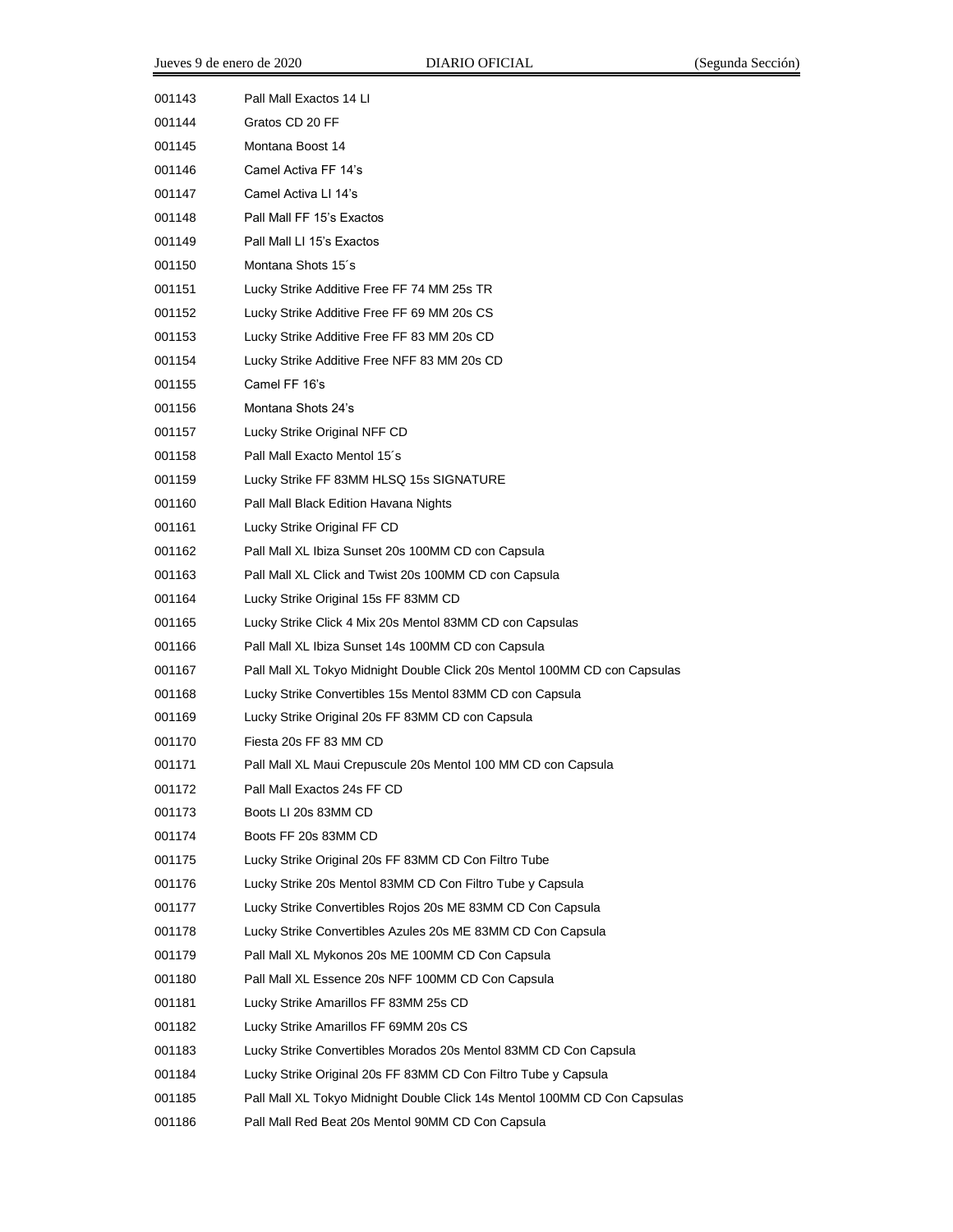|        | (Segunda Sección)           | <b>DIARIO OFICIAL</b>                                                     | Jueves 9 de enero de 2020 |
|--------|-----------------------------|---------------------------------------------------------------------------|---------------------------|
| 001187 |                             | Lucky Strike Click 4 Mix 3.0 20s Mentol 83MM CD Con Capsulas              |                           |
| 001188 |                             | Pall Mall XL Aruba Sunrise Double Click 20s Mentol 100MM CD Con Capsulas  |                           |
| 001189 |                             | Lucky Strike Original 25s FF 83MM CD Con Filtro Tubo                      |                           |
| 001190 |                             | Lucky Strike Dark Infuse 20s FF 83MM CD Con Filtro Tubo                   |                           |
| 001191 |                             | Lucky Strike Blond Infuse 20s FF 83MM CD Con Filtro Tubo                  |                           |
| 001192 |                             | Pall Mall XL Aruba Sunrise Double Click 14s Mentol 100MM CD Con Capsulas  |                           |
| 001193 |                             | Lucky Strike Wild Mentol Tube + Double Capsule 20s 83 MM                  |                           |
| 001194 |                             | Pall Mall XL Mykonos 20s ME 100MM CD con DC                               |                           |
| 001195 |                             | Lucky Strike Original 20s FF 100MM CD Con Filtro Tube y Capsula           |                           |
| 001196 |                             | Lucky Strike 20s Dark Infuse FF 94MM CD con Filtro Tubo                   |                           |
| 001197 |                             | Lucky Strike 20s Blond Infuse FF 94MM CD con Filtro Tubo                  |                           |
| 001198 |                             | Lucky Strike 20s Hazel Infuse FF 94MM CD con Filtro Tubo                  |                           |
| 001199 |                             | Pall Mall XL Exotic Mix ME 100MM CD Con Capsula                           |                           |
| 001200 |                             | Pall Mall XL Mykonos 14's ME 100MM CD con DC                              |                           |
| 001201 |                             | Pall Mall XL Black Edition New York 20s ME 99MM CD Con Capsula            |                           |
| 001202 |                             | Pall Mall Black Edition Fresh 20 ME 83mm CD Con Capsula                   |                           |
| 001203 |                             | Pall Mall XL Black Edition Mix Pack 20 ME 99 CD Con Capsulas              |                           |
| 001204 |                             | Lucky Strike Sunshine Blast 20 ME 94mm CD con filtro de tubo y capsulas   |                           |
| 001205 |                             | Lucky Strike Click & Mix 20s Mentol 83MM CD Con filtro de tubo y capsulas |                           |
| 001206 |                             | Pall Mall XL Black Edition California Nights 20s ME 99MM CD Con Capsula   |                           |
| 001207 |                             | Lucky Strike Original Mystic 100s 20 FF 99mm CD con capsula               |                           |
| 101001 | Alas Extra                  |                                                                           |                           |
| 101004 | Alas                        |                                                                           |                           |
| 101006 | Gratos                      |                                                                           |                           |
| 101012 | Alitas 15's                 |                                                                           |                           |
| 101018 | Raleigh sin filtro Ovalados |                                                                           |                           |
|        |                             |                                                                           |                           |

## **4. CASA AUTREY, S.A. DE C.V., R.F.C. CAU801002699**

#### **CLAVES MARCAS**

| 004001 | Kent Box C.D.         |
|--------|-----------------------|
| 004002 | Kent Super Light C.D. |
| 004003 | Kent Super Light C.S. |
| 004004 | Kent Regular C.S.     |

## **6. NUEVA MATACAPAN TABACOS, S.A. DE C.V., <b>R.F.C. NMT920818519**

| <b>CLAVES</b> | <b>MARCAS</b>                |
|---------------|------------------------------|
| 206001        | Te Amo "Tripa Larga".        |
| 206002        | Te Amo "Tripa Corta".        |
| 206003        | Linea Turrent "Tripa Corta". |
| 206004        | El Triunfo "Tripa Larga".    |
| 206005        | Matacan "Tripa Larga".       |
| 206006        | Hugo Cassar                  |
| 206007        | Mike's                       |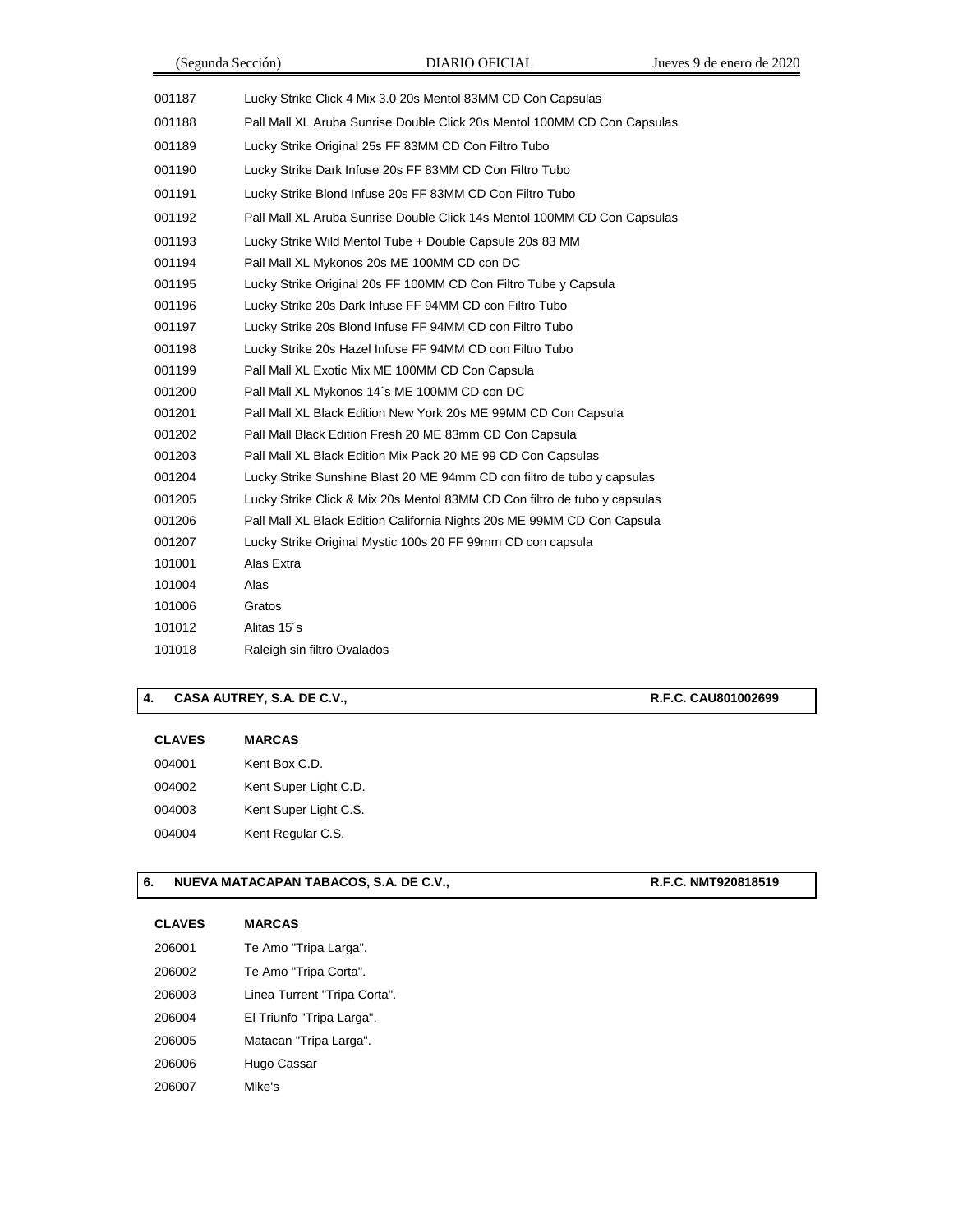## **7. TABACOS IMPORTADOS DE ALTA CALIDAD, S.A. DE C.V., R.F.C.TIA960503CN5**

| <b>CLAVES</b> | <b>MARCAS</b>                            |
|---------------|------------------------------------------|
| 007001        | Virginian Regular Cajetilla Suave        |
| 007002        | Virginian Light Cajetilla Suave          |
| 007003        | Virginian Mentolado Cajetilla Suave      |
| 007004        | U.S.A. Regular Cajetilla Suave           |
| 007005        | U.S.A. Light Cajetilla Suave             |
| 007006        | U.S.A. Mentolado Cajetilla Suave         |
| 007007        | U.S.A. Mentolado Light Cajetilla Suave   |
| 007008        | Medallon Regular Cajetilla Suave         |
| 007009        | Medallon Light Cajetilla Suave           |
| 007010        | Medallon Mentolado Cajetilla Suave       |
| 007011        | Medallon Mentolado Light Cajetilla Suave |

### 8. **PUROS SANTA CLARA, S.A. DE C.V., <b>R.F.C. PSC9607267W5**

| <b>CLAVES</b> | <b>MARCAS</b>        |
|---------------|----------------------|
| 208001        | Santa Clara 1830     |
| 208002        | Aromas de San Andrés |
| 208003        | Ejecutivos           |
| 208004        | Ortíz                |
| 208005        | Mocambo              |
| 208006        | Hoyo de Casa         |
| 208007        | Valdéz               |
| 208008        | Veracruz             |
| 208009        | Canillas             |
| 208010        | Az                   |
| 208011        | Belmondo             |
| 208012        | Cayman Crown         |
| 208013        | Gw                   |
| 208014        | Hoja de Oro          |
| 208015        | Mexican              |
| 208016        | P&R                  |
| 208017        | <b>Ted Lapidus</b>   |
| 208018        | J.R.                 |
| 208019        | Aniversario          |
| 208020        | Santa Clara          |
| 208021        | Mariachi             |
| 208022        | Petit                |
| 208023        | Es un Nene           |
| 208024        | Es una Nena          |
| 208025        | Tampanilla           |
| 208026        | Panter               |
| 208027        | Domingo              |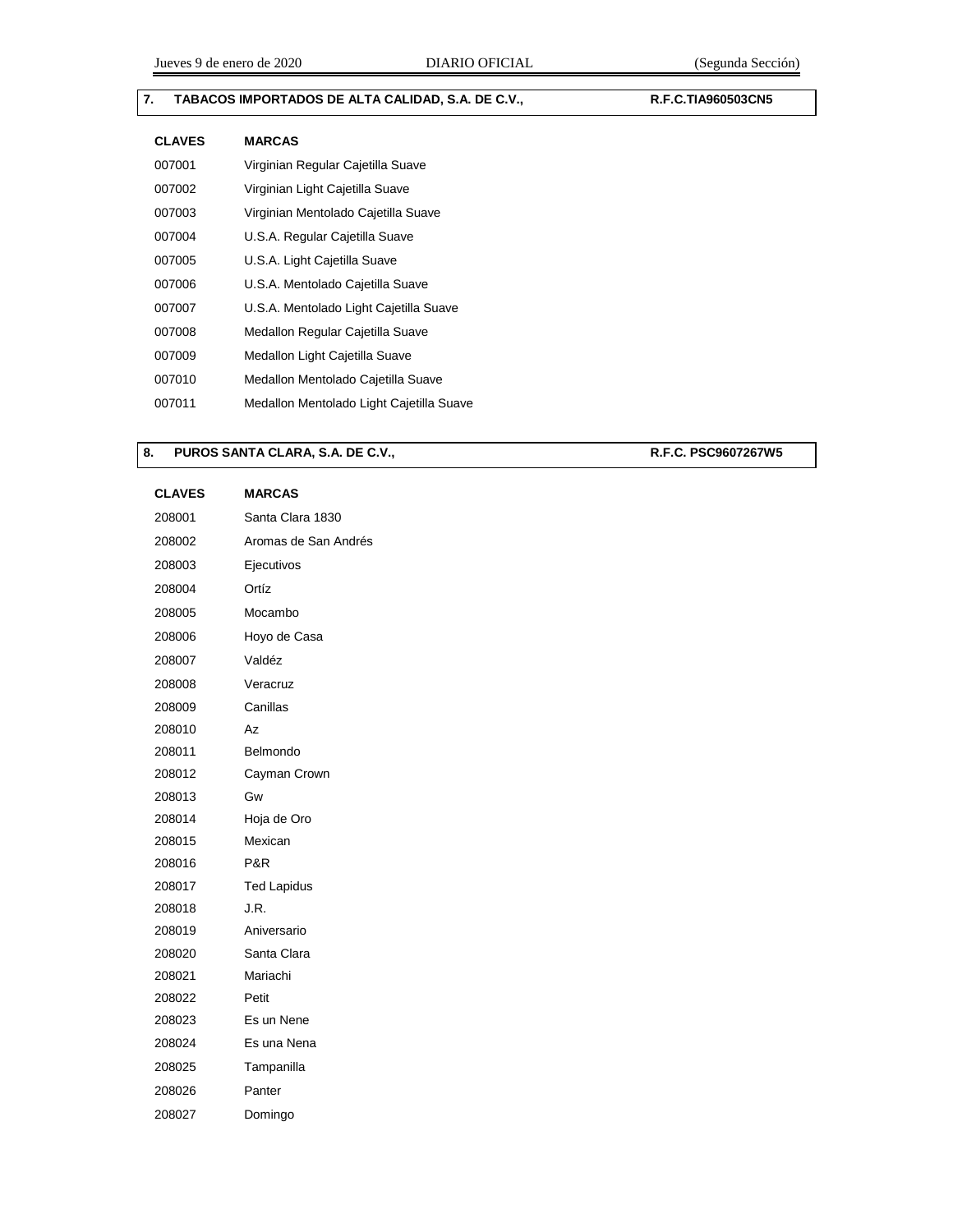| (Segunda Sección) |                    | <b>DIARIO OFICIAL</b> | Jueves 9 de enero de 2020 |
|-------------------|--------------------|-----------------------|---------------------------|
| 408028            | Ruta Maya          |                       |                           |
| 408029            | <b>Montes</b>      |                       |                           |
| 408030            | Madrigal           |                       |                           |
| 408031            | Hoja de Mexicali   |                       |                           |
| 408032            | Hacienda Veracruz  |                       |                           |
| 408033            | Madrigal Habana    |                       |                           |
| 408034            | <b>Black Devil</b> |                       |                           |
| 408035            | Hampton            |                       |                           |
| 408036            | Capa Flor          |                       |                           |
| 408037            | La Casta           |                       |                           |
| 408038            | <b>KLONDIKE</b>    |                       |                           |
| 408039            | Cohiba             |                       |                           |

## **9. LIEB INTERNACIONAL, S.A. DE C.V., R.F.C. LIN910603L62**

| <b>CLAVES</b> | <b>MARCAS</b>            |
|---------------|--------------------------|
| 209007        | Macanudo                 |
| 209011        | Hoyo de Monterrey        |
| 209015        | Davidoff                 |
| 209016        | Griffins                 |
| 209017        | <b>Private Stock</b>     |
| 209018        | Zino                     |
| 209020        | Blackstone               |
| 209021        | King Edward              |
| 209023        | Swisher Sweet            |
| 209027        | Avo                      |
| 209030        | Villiger                 |
| 309001        | Skoal                    |
| 309002        | Davidoff                 |
| 309003        | Borkum Riff              |
| 309004        | Peter Stokkebye          |
| 309005        | Kayak                    |
| 409001        | Bundle                   |
| 409005        | Joya de Nicaragua        |
| 409006        | Lieb                     |
| 409009        | <b>Winston Churchill</b> |
| 409010        | La Aurora                |
| 409011        | Leon Jimenez             |
| 409012        | Serie D                  |
| 409013        | Camacho                  |
| 409014        | Principes                |
| 409016        | Excalibur                |
| 409018        | Centurión                |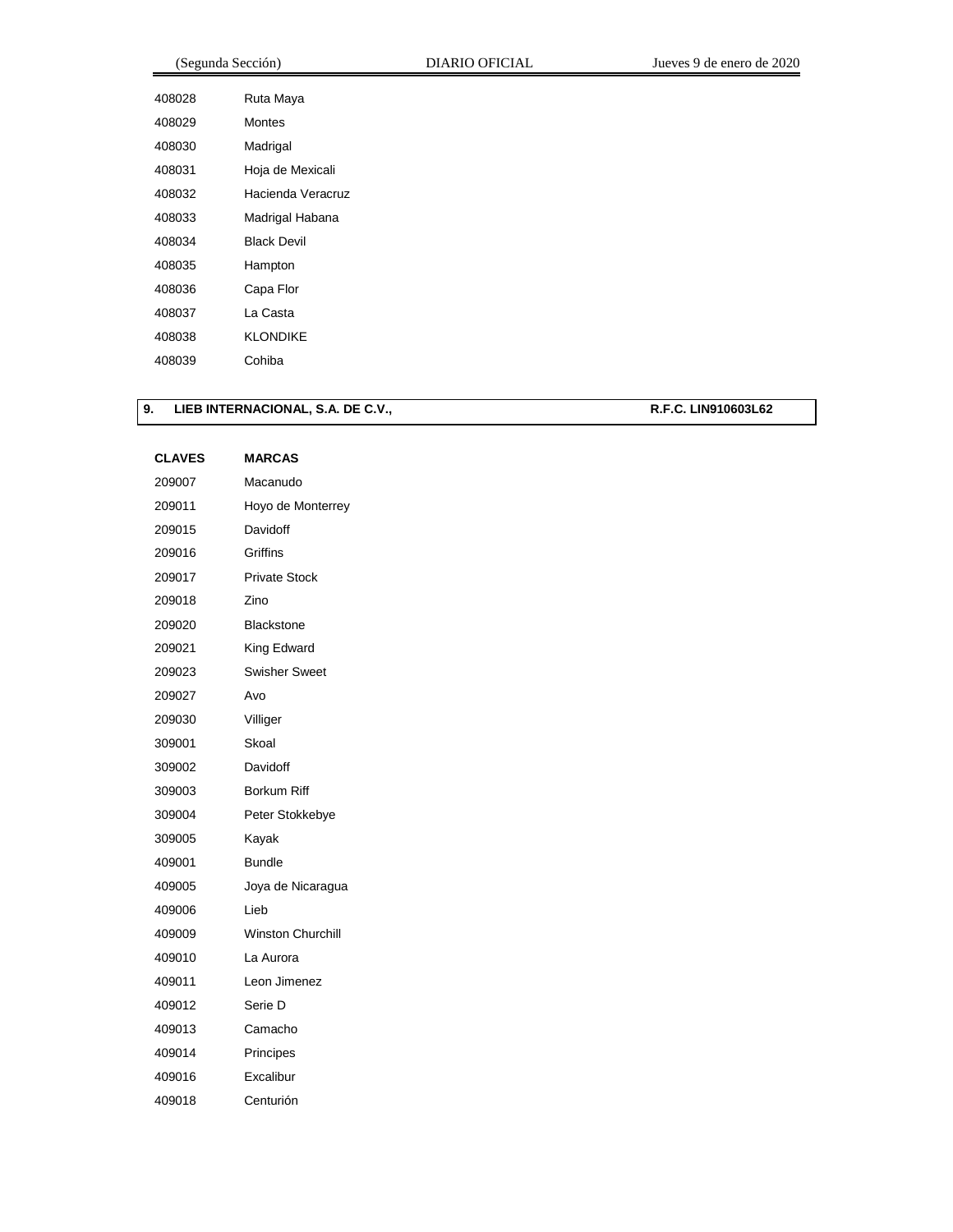| Jueves 9 de enero de 2020 |                      | DIARIO OFICIAL | (Segunda Sección) |
|---------------------------|----------------------|----------------|-------------------|
| 409019                    | Don Fernando         |                |                   |
| 409020                    | Flor de las Antillas |                |                   |
| 409021                    | Imperiales           |                |                   |
| 409022                    | La Dueña             |                |                   |
| 409023                    | My Father            |                |                   |
| 409024                    | Tatuaje              |                |                   |
| 409025                    | La Riqueza           |                |                   |
| 409026                    | Rosalones            |                |                   |

| 10. |  |  | TABACALERA VERACRUZANA, S.A., |  |
|-----|--|--|-------------------------------|--|
|-----|--|--|-------------------------------|--|

 Plascencia Don Pepin

 Flor de las Antillas La Antigüedad Imperiales Padron My Father

**10. TABACALERA VERACRUZANA, S.A., R.F.C. TVE690530MJ9**

| <b>CLAVES</b> | <b>MARCAS</b>            |
|---------------|--------------------------|
| 210001        | Zets                     |
| 210002        | Núm. 1                   |
| 210003        | Núm. 2                   |
| 210004        | Núm. 3                   |
| 210005        | Núm. 4                   |
| 210006        | Núm. 5                   |
| 210007        | Núm. 5 Extra             |
| 210008        | Núm. 6                   |
| 210009        | Núm. 6 Extra             |
| 210010        | Núm. 7                   |
| 210011        | Núm. 8                   |
| 210012        | Núm. 9                   |
| 210013        | Especiales Cecilia       |
| 210014        | $U-18$                   |
| 210015        | <b>Cedros Especiales</b> |
| 210016        | Panetelas                |
| 210017        | Premios                  |
| 210018        | Fancytales               |
| 210019        | Enanos                   |
| 210020        | Veracruzanos             |
| 210021        | Cazadores                |
| 210022        | Cedros                   |
| 210023        | Intermedios              |
| 210024        | Petit                    |
| 210025        | Cedritos                 |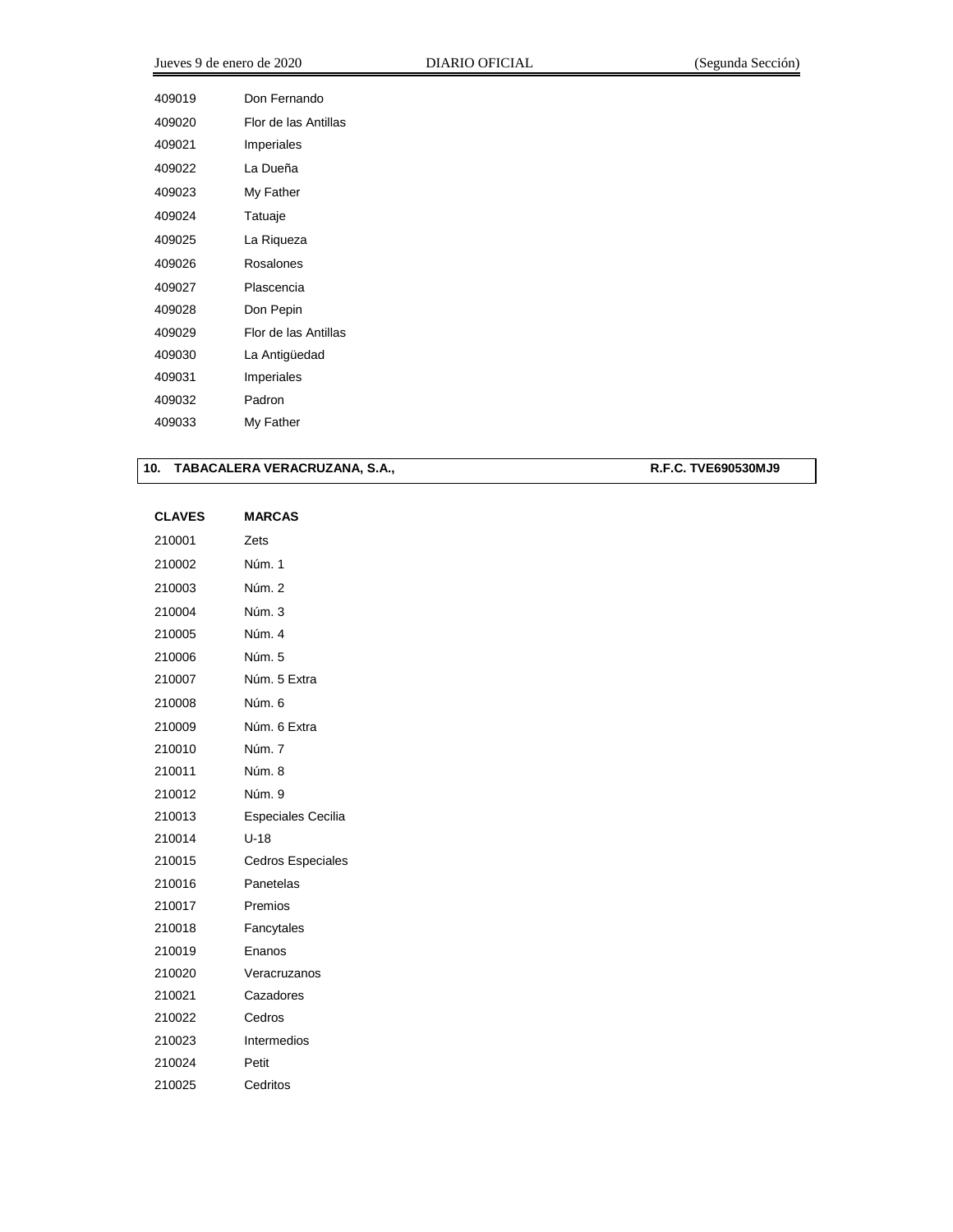| 11. TABACOS SAN ANDRES, S.A. DE C.V., |                                        | R.F.C. TSA860710IB4 |
|---------------------------------------|----------------------------------------|---------------------|
| <b>CLAVES</b>                         | <b>MARCAS</b>                          |                     |
| 211001                                | Panter                                 |                     |
| 211002                                | Arturo Fuente                          |                     |
| 211003                                | <b>Fuente Fuente</b>                   |                     |
| 211004                                | Parodi                                 |                     |
| 211005                                | J. Cortes                              |                     |
| 311001                                | Alois Poschll                          |                     |
|                                       | 12. TABACOS LA VICTORIA, S.A. DE C.V., | R.F.C. TVI9609235F5 |
| <b>CLAVES</b>                         | <b>MARCAS</b>                          |                     |
| 212001                                | Miranda                                |                     |
| 212002                                | Da Costa                               |                     |
| 212003                                | Caribeños                              |                     |
| 212004                                | Mulatos                                |                     |
| 212005                                | Otman Perez                            |                     |
| 212006                                | Fifty Club                             |                     |
| 212007                                | Cda.                                   |                     |
| 212008                                | Dos Coronas                            |                     |
| 212009                                | Copa Cabana                            |                     |
| 212010                                | Don Francisco                          |                     |
| 212011                                | Grupo Loma                             |                     |
| 212012                                | Pakal                                  |                     |
| 212013                                | Navegantes                             |                     |
| 412001                                | Miranda                                |                     |

## 14. **GRUPO PERMI, S.A. DE C.V., <b>R.F.C. GPE9802189V2**

- Mac Baren Mixture Mac Baren Mixture Mild
- 
- Mac Baren Vanilla Loose Cut
- Mac Baren Original Choice
- Mac Baren Golden Dice
- Mac Baren

#### **15. MARCAS Y SERVICIOS INTERNACIONALES DE MEXICO, S.A. DE C.V., R.F.C. MSI9911022P9**

#### **CLAVES MARCAS**

La Flor Dominicana

## **16.S WEDISH MATCH DE MEXICO, S.A. DE C.V., R.F.C. SMM980203QX8**

| <b>CLAVES</b> | <b>MARCAS</b>   |
|---------------|-----------------|
| 216001        | Montague Corona |

Montague Rosbusto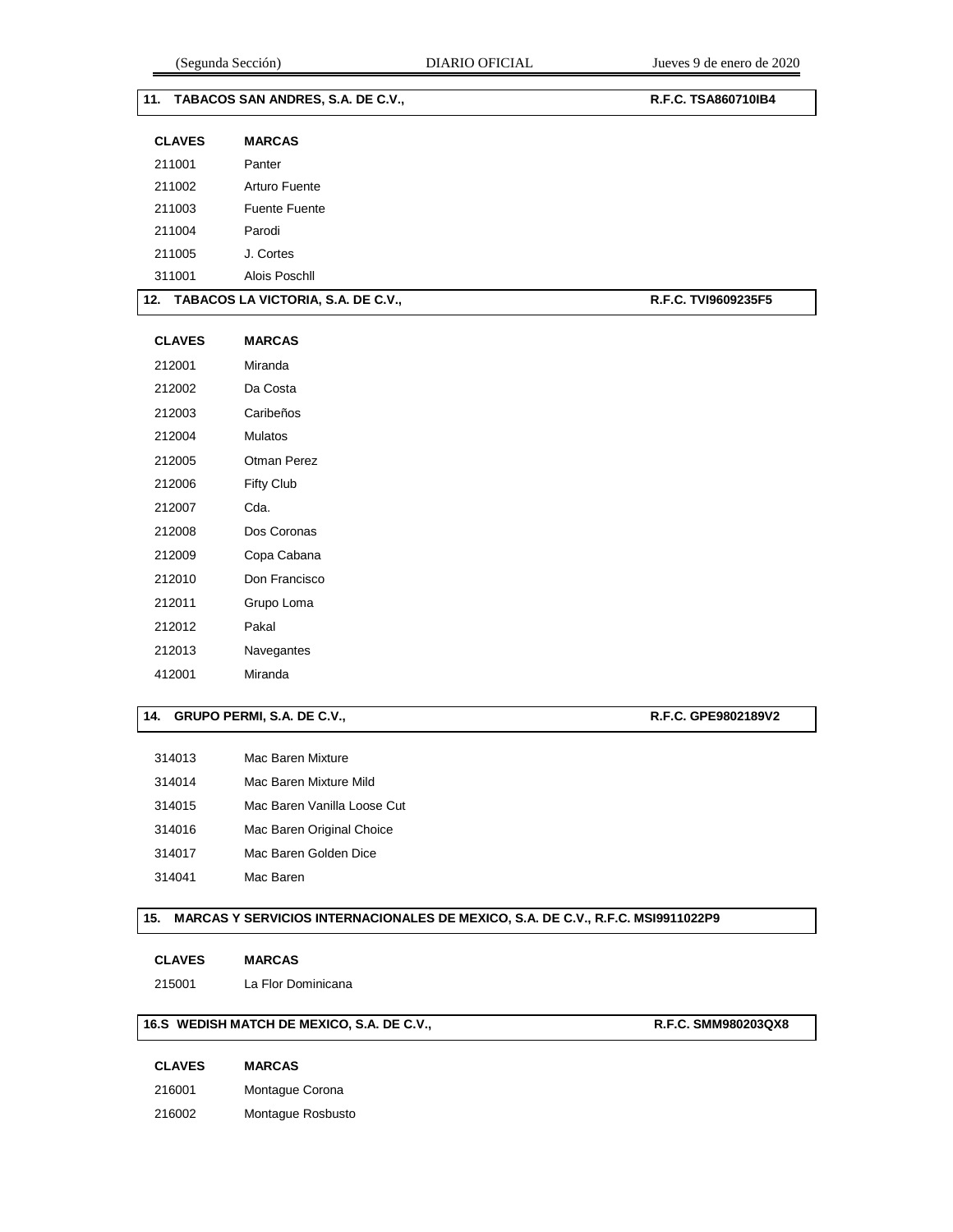| 216003 | Montague Claro Assort       |
|--------|-----------------------------|
| 216004 | Corona de Lux               |
| 216005 | <b>Half Corona</b>          |
| 216006 | Long Panatella              |
| 216007 | Java Cigarrillos            |
| 216008 | Extra Señoritas             |
| 216009 | Optimum B                   |
| 216010 | Optimum                     |
| 216011 | Palette Especial            |
| 216012 | Palette Expecial Extra Mild |
| 216013 | Sigreto Natural             |
| 216014 | Wee Eillem Estra Mild       |
| 216015 | Wings No. 75                |
| 216016 | Wings Ak Blend No. 75       |
| 216017 | Gran Corona B               |
| 216018 | Gran Corona                 |
| 216019 | Mini Wilde                  |
| 216020 | <b>Wilde Cigarrillos</b>    |
| 216021 | Wilde Havana                |
| 316001 | Cherry                      |
| 316002 | Ultra Light                 |
| 316003 | Whiskey                     |
| 316004 | Paladin                     |
| 316005 | Half & Half                 |
|        |                             |

#### 17. VALLE MONOS TABACOS, S.A. DE C.V., **R.F.C. VMT990804ID8**

| <b>CLAVES</b> | <b>MARCAS</b> |
|---------------|---------------|
|---------------|---------------|

 Don Pancho Mi viejo

#### **18. TABACOS ALFEREZ, S.A. DE C.V., R.F.C. TAL990928MT4**

**CLAVES MARCAS**

Alferez

#### **19. TABACALERA FLORFINA, S.A. DE C.V., R.F.C. FLO990517960**

**CLAVES MARCAS**

Don Camilo

Camilitos

#### **20. IMPORTADORA Y EXPORTADORA DE PUROS Y TABACOS, S.A. DE C.V., R.F.C. IEP911010UG5**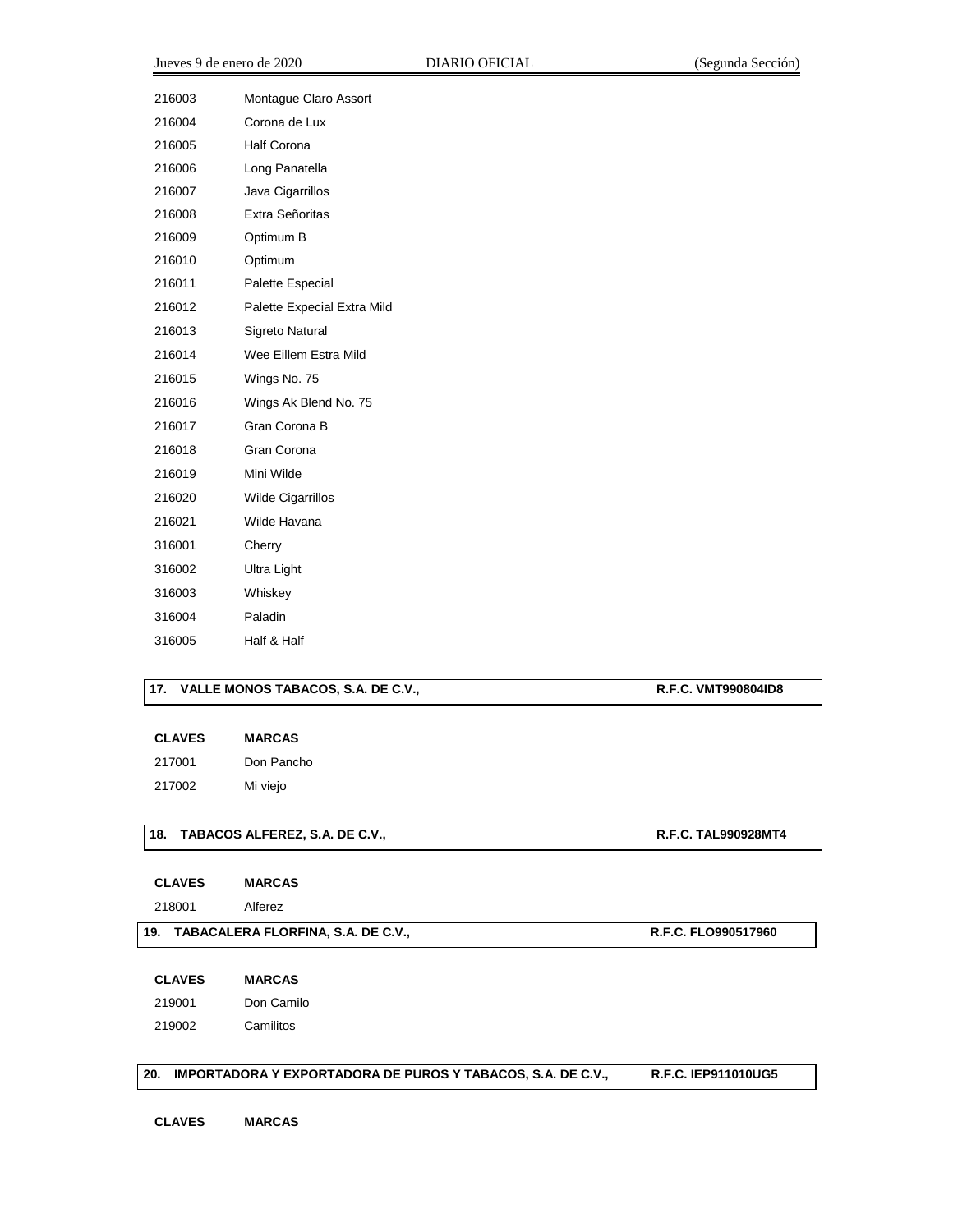| 220001 | <b>Bolivar</b>             |
|--------|----------------------------|
| 220002 | Cabañas                    |
| 220003 | Cohiba                     |
| 220004 | Cuaba                      |
| 220005 | Diplomáticos               |
| 220006 | Flor de Cano               |
| 220007 | Fonseca                    |
| 220008 | H. Upmann                  |
| 220009 | Hoyo de Monterrey          |
| 220010 | Juan López                 |
| 220011 | José L. Piedra             |
| 220012 | La Gloria Cubana           |
| 220013 | Montecristo                |
| 220014 | Partagas                   |
| 220015 | Por Larrañaga              |
| 220016 | Punch                      |
| 220017 | Quai D'Orsay               |
| 220018 | Quintero                   |
| 220019 | Rafael Gonzalez            |
| 220020 | Ramon Allones              |
| 220021 | Rey del Mundo              |
| 220022 | Romeo y Julieta            |
| 220023 | Sancho Panza               |
| 220024 | San Luis Rey               |
| 220025 | San Cristóbal de la Habana |
| 220026 | Trinidad                   |
| 220027 | Vegas Robaina              |
| 220028 | Vegueros                   |
| 220029 | Minis                      |
| 220030 | Club                       |
| 220031 | Puritos                    |
| 220032 | Guantanamera               |
| 220033 | Belinda                    |
| 220034 | Troya                      |
| 220035 | Edmundo Dantes             |
| 220036 | Statos de Luxe             |
| 220037 | Saint Luis Rey             |
| 220038 | La Corona                  |
| 220039 | Popular                    |

**21. COMPAÑÍA LATINOAMERICANA DE COMERCIO, S.A. DE C.V., R.F.C. LCO950210RB5**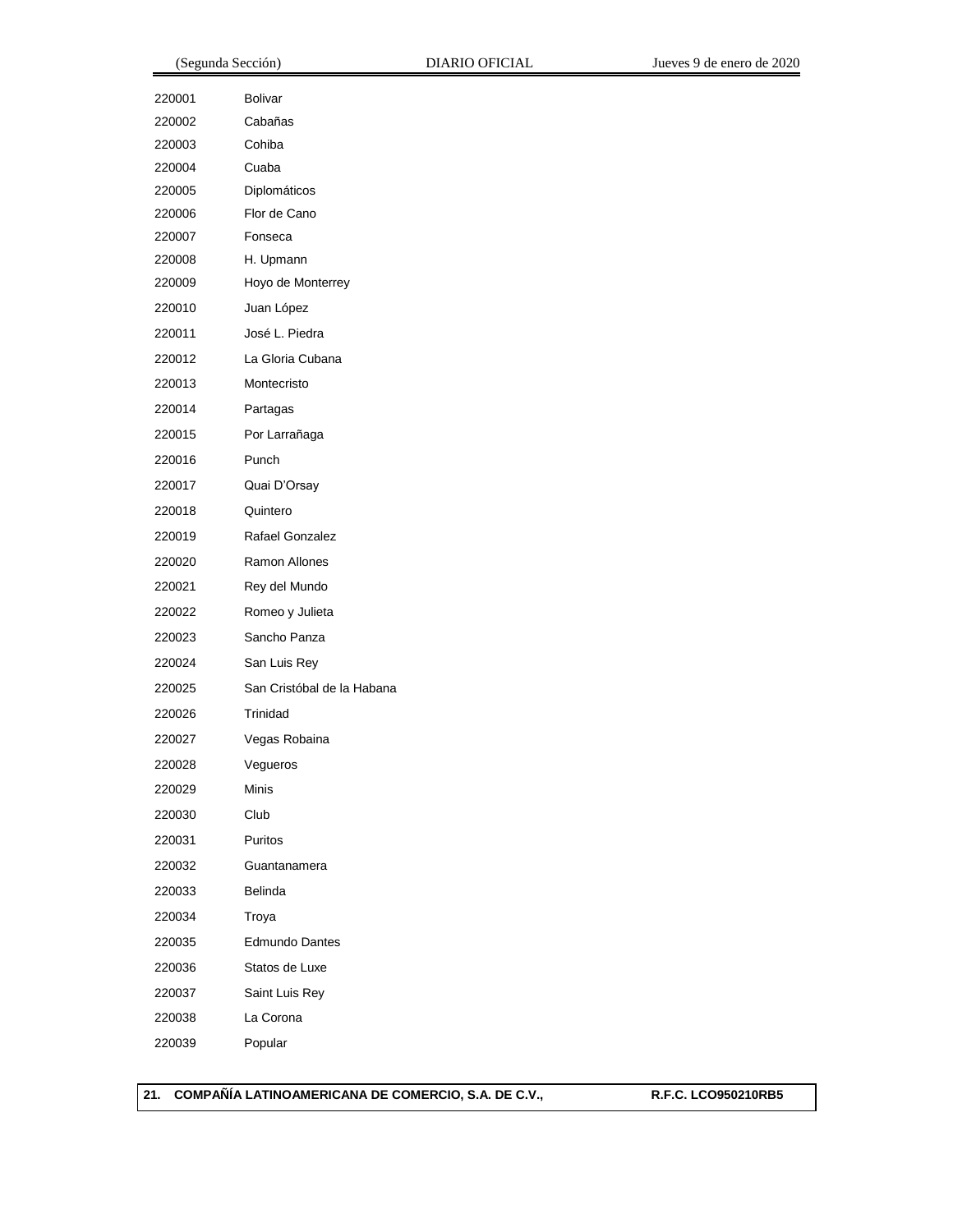| Jueves 9 de enero de 2020 |                   | <b>DIARIO OFICIAL</b> | (Segunda Sección) |
|---------------------------|-------------------|-----------------------|-------------------|
| <b>CLAVES</b>             | <b>MARCAS</b>     |                       |                   |
| 021001                    | Popular           |                       |                   |
| 021002                    | Romeo y Julieta   |                       |                   |
| 021003                    | Cohiba            |                       |                   |
| 021004                    | Hoyo de Monterrey |                       |                   |
| 121005                    | Hoyo de Monterrey |                       |                   |
| 121006                    | Vegas de Robaina  |                       |                   |
| 221007                    | Punch             |                       |                   |

| 22. | . JOSE OLIVER MARTINEZ HERNANDEZ. | <b>R.F.C. MAHO741022TI0</b> |
|-----|-----------------------------------|-----------------------------|
|-----|-----------------------------------|-----------------------------|

| <b>CLAVES</b> | <b>MARCAS</b>           |
|---------------|-------------------------|
| 222001        | No. 1                   |
| 222002        | No. 2                   |
| 222003        | No. 4                   |
| 222004        | No. 5                   |
| 222005        | No. 5 Extra             |
| 222006        | No. 6                   |
| 222007        | No. 6 Extra             |
| 222008        | No. 7                   |
| 222009        | No. 8                   |
| 222010        | No. 9                   |
| 222011        | <b>Especial Cecilia</b> |
| 222012        | U-18                    |
| 222013        | <b>Cedros Especial</b>  |
| 222014        | Panetelas               |
| 222015        | Enanos                  |
| 222016        | Veracruzanos            |
| 222017        | Cazadores               |
| 222018        | Intermedios             |
| 222019        | Petit                   |
| 222020        | Zets                    |
| 222021        | Cedros                  |
| 222022        | Presidentes             |
| 222023        | Cedritos                |
|               |                         |

### **23. MARIO ACOSTA AGUILAR, R.F.C. AOAM650517368**

| <b>CLAVES</b> | <b>MARCAS</b>            |
|---------------|--------------------------|
| 223001        | Hoja Selecta Espléndidos |
| 223002        | Hoja Selecta #2          |
| 223003        | Hoja Selecta #4          |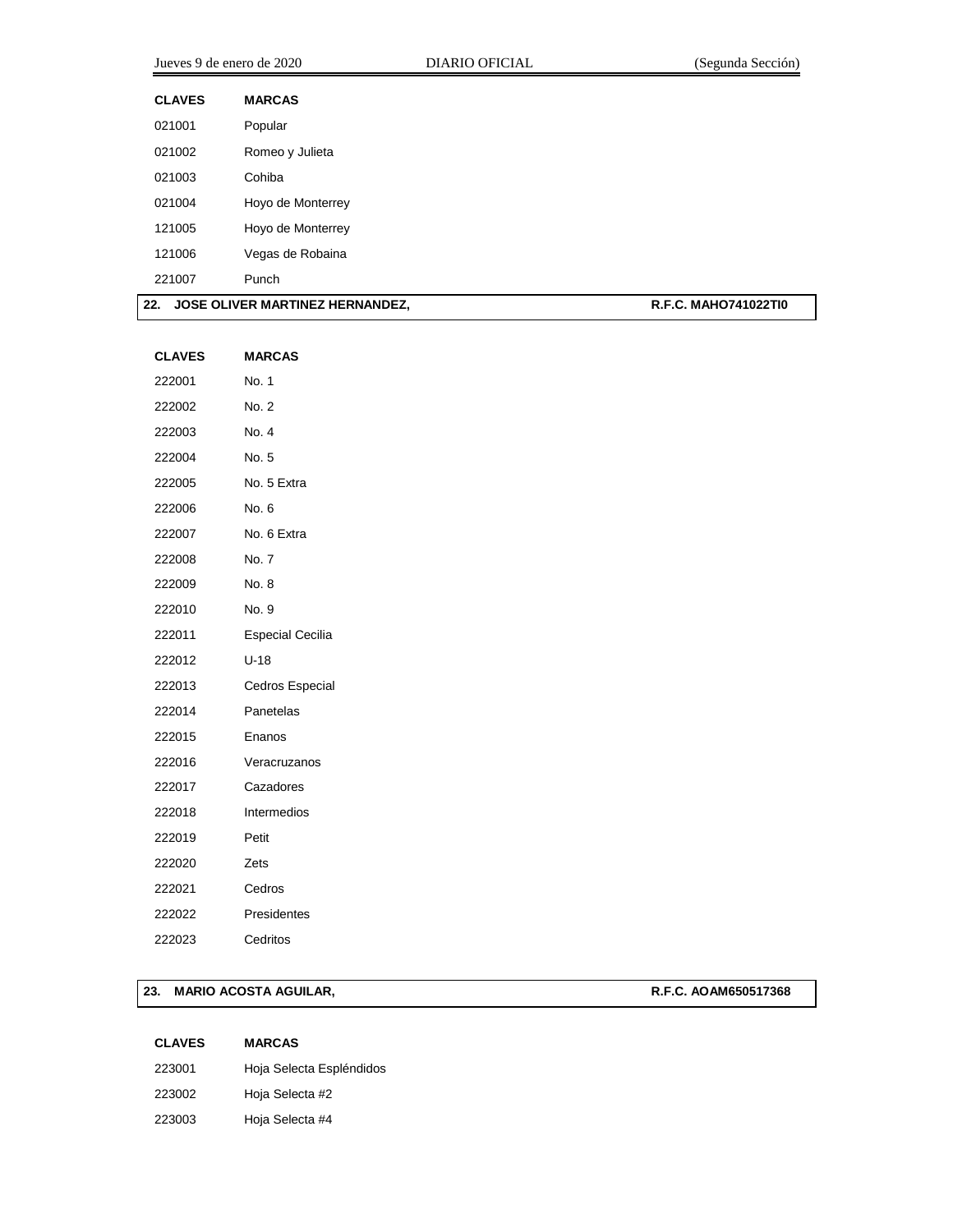Hoja Selecta Churchill

Hoja Selecta Robustos

#### **24. MARIA DE LA LUZ DE LA FUENTE CAMARENA, R.F.C. FUCL6504129L2**

| <b>CLAVES</b> | <b>MARCAS</b> |
|---------------|---------------|
|---------------|---------------|

Mazo Tripa Larga

Mazo Tripa Corta

#### **25. JACKSONVILLE U.S. BRANDS, S.A. DE C.V., R.F.C. JUB020910K11**

**CLAVES MARCAS**

| 025001 | Posse 85 m.m.        |
|--------|----------------------|
| 025002 | Posse 100 m.m.       |
| 025003 | Posse Lights 85 m.m. |
| 025004 | Posse Lights 100 m.m |

### **26. CIROOMEX, S.A. DE C.V., R.F.C. CIR030513K84**

| <b>CLAVES</b> | <b>MARCAS</b>                              |
|---------------|--------------------------------------------|
| 026020        | RGD Cajetilla Dura con Filtro              |
| 026021        | RGD Cajetilla Dura con Filtro Mentolados   |
| 026022        | RGD Cajetilla Dura con Filtro Café         |
| 026023        | RGD Cajetilla Dura con Filtro Lights       |
| 026024        | RGD Cajetilla Suave con Filtro             |
| 026025        | RGD Cajetilla Suave con Filtro Mentolados  |
| 026026        | RGD Cajetilla Suave con Filtro Café        |
| 026027        | RGD Cajetilla Suave con Filtro Lights      |
| 026028        | Hanhello Full Flavor                       |
| 026029        | Hanhello Light                             |
| 026030        | Hanhello Natural                           |
| 026031        | Hanhello Tequila                           |
| 026032        | Hanhello Limon                             |
| 026033        | Fire Dance Caf                             |
| 026034        | Fire Dance Full Flavor                     |
| 026035        | Fire Dance Light                           |
| 026036        | RGD Cajetilla Dura con Filtro Vainilla     |
| 026037        | RGD Cajetilla Dura con Filtro Chocolate    |
| 026038        | RGD Cajetilla Dura con Filtro Tequila      |
| 026039        | PANORAMA Cajetilla Dura con Filtro Menthol |

#### **27. FABRICA DE PUROS VALLE DE MEXICO, S.A. DE C.V., R.F.C. FPV710707NQ9**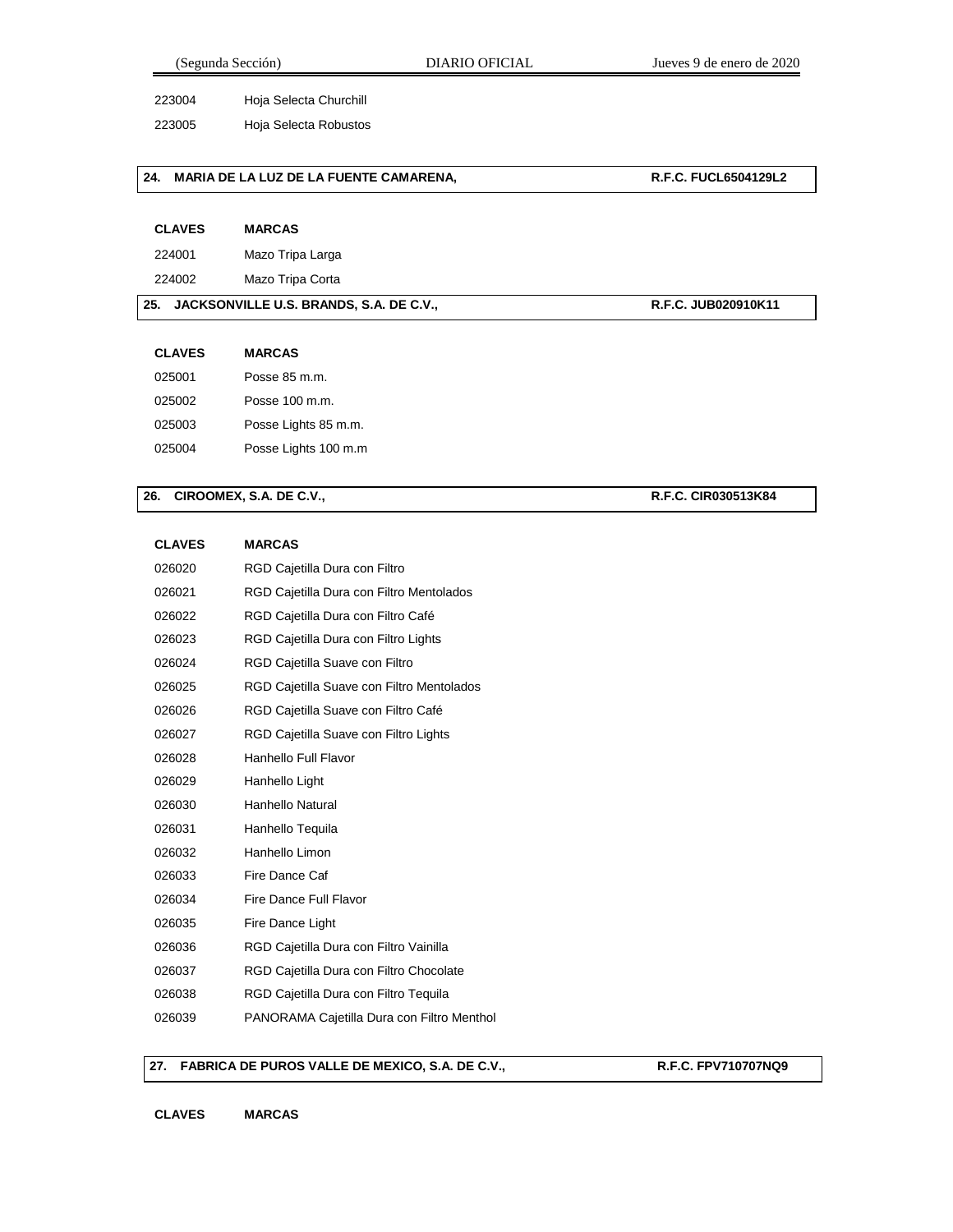|        | Jueves 9 de enero de 2020                   | DIARIO OFICIAL | (Segunda Sección)          |
|--------|---------------------------------------------|----------------|----------------------------|
| 227001 | Puros 20mm x 20cm No. 1                     |                |                            |
| 227002 | Puros 16mm x 16cm No. 2                     |                |                            |
| 227003 | Puros 16mm x 15cm No. 3 Mayor               |                |                            |
| 227004 | Puros 13mm x 13cm No. 4 Minor               |                |                            |
| 227005 | Puros 20mm x 12cm Sublimes                  |                |                            |
| 227006 | Puros 16mm x 15cm Picadura                  |                |                            |
| 227007 | Puros 13mm x 13cm Picadura                  |                |                            |
| 227008 | Puros 9mm x 10cm Hoja Entera                |                |                            |
| 227009 | Puros Tamaño Creme Picadura                 |                |                            |
| 28.    | <b>FRAGANCIAS ESENCIALES, S.A. DE C.V.,</b> |                | <b>R.F.C. FES970704EY7</b> |

**CLAVES MARCAS**

U.S.A. Golden

## **29. CORPORACION DE EXPORTACIONES MEXICANAS, S.A. DE C.V., R.F.C. CEM880523SC0**

#### **CLAVES MARCAS**

Rojo´s

### **30. COMERCIAL TARGA, S.A. DE C.V., <b>R.F.C. CTA840526JN5**

**CLAVES MARCAS**

New York New York Lights

New York New York Full Flavor

### **32. PHILIP MORRIS MÉXICO PRODUCTOS Y SERVICIOS, S. DE R.L. DE C.V., R.F.C. SCP970811NE6**

| 032004 | Dalton 20's F.T. y C.S.          |
|--------|----------------------------------|
| 032005 | Baronet Regular F.T.             |
| 032011 | Marlboro 14's                    |
| 032017 | Marlboro F.T.                    |
| 032018 | Marlboro E.L.                    |
| 032024 | Benson & Hedges 100 M.M. Ment.   |
| 032026 | Faros c/filtro                   |
| 032030 | Benson & Hedges Menthol 100 F.T. |
| 032031 | Marlboro 100                     |
| 032032 | Marlboro Fresh                   |
| 032054 | Nevada                           |
| 032057 | Rodeo Caj. Suave                 |
| 032063 | Lider Regular F.T.               |
| 032068 | Fortuna F.F.                     |
| 032069 | Fortuna Lights                   |
| 032070 | Derby con Filtro                 |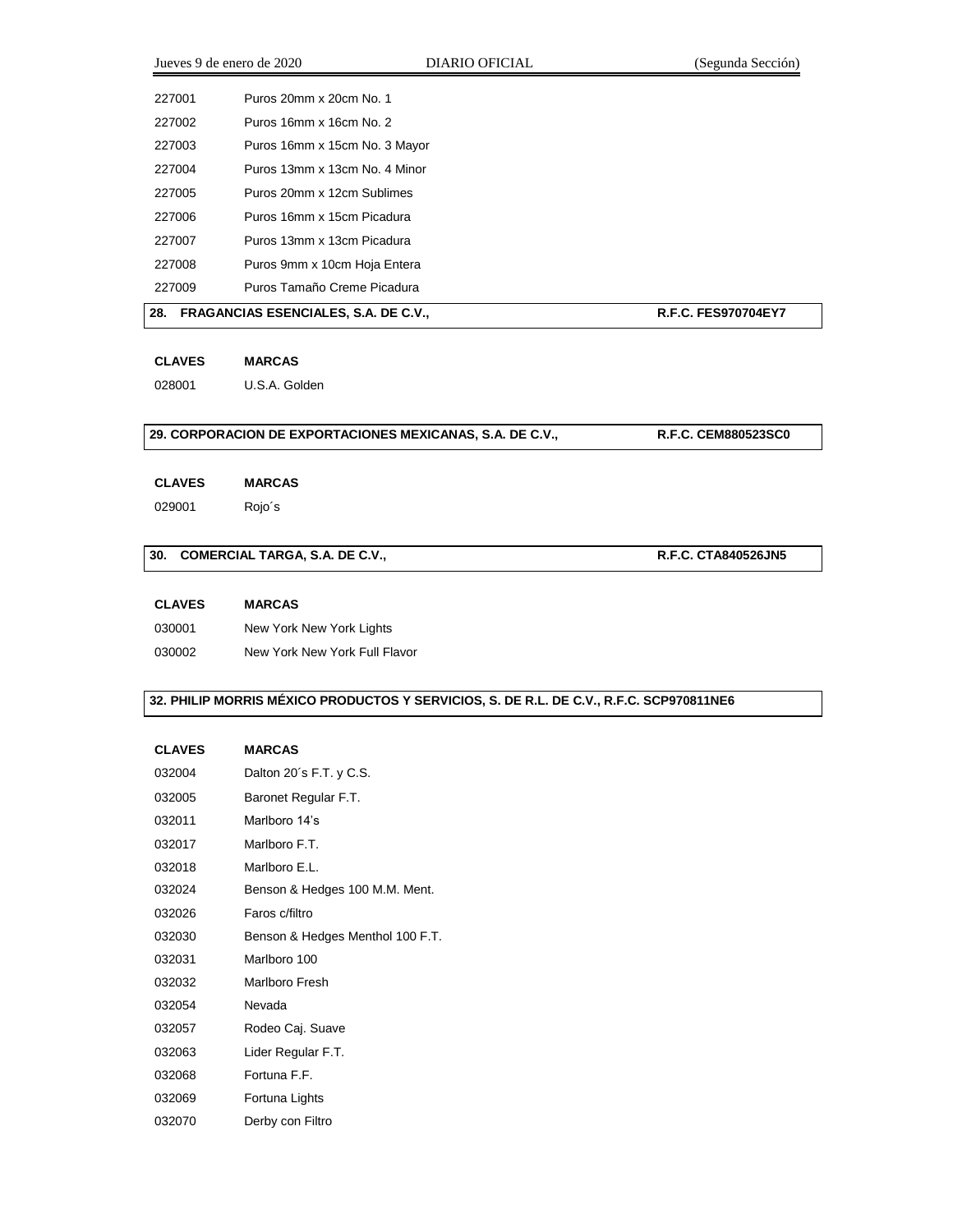| 032071 | Bali C.S.                                     |
|--------|-----------------------------------------------|
| 032072 | Marlboro Mild Flavor F.T.                     |
| 032089 | Elegantes c/ filtro                           |
| 032090 | Elegantes c/ filtro Menthol                   |
| 032102 | Caporal c/Filtro 20's                         |
| 032103 | <b>Boston</b>                                 |
| 032110 | Marboro Mild 14's                             |
| 032118 | Benson & Hedges Gold 100                      |
| 032119 | Benson & Hedges Fine Gold 100                 |
| 032120 | Benson & Hedges Fine Mnt 100                  |
| 032122 | Marlboro Ice Xpress MNT Ks Box 20             |
| 032124 | Marlboro Black Freeze MNT Ks Box              |
| 032128 | Muratti Rojo Ks Box 20                        |
| 032129 | Muratti Azul Ks Box 20                        |
| 032131 | Marlboro Gold Original Ks Box 20              |
| 032132 | Marlboro Gold Original Ks Sof 20              |
| 032133 | Marlboro Gold Original Ks Box 14              |
| 032134 | Marlboro Gold Touch Ks Box 20 SLI             |
| 032135 | Delicados Rs Rsp 25                           |
| 032136 | Delicados Dorados Rs Rsp 25                   |
| 032139 | West Red Ks Box 20                            |
| 032140 | West Silver Ks Box 20                         |
| 032141 | Marlboro Gold Original 100 Box 20             |
| 032142 | Davidoff Classic Box 20                       |
| 032143 | Davidoff Gold Box 20                          |
| 032144 | Delicados Dorados LS Box 14                   |
| 032145 | Fortuna Ks Box 14                             |
| 032146 | Fortuna (Azul) Ks Box 14                      |
| 032147 | Benson & Hedges Gold 100 Box 14               |
| 032148 | Benson & Hedges MNT 100 Box 14                |
| 032149 | Faros RS RSP 24                               |
| 032150 | Benson & Hedges Polar Blue Mnt 100's Box 20's |
| 032151 | Benson & Hedges Polar Blue Mnt 100's Box 14's |
| 032152 | Delicados con filtro LS Box 20                |
| 032153 | Delicados Dorados LS Box 20                   |
| 032154 | Delicados con filtro LS Box 14                |
| 032155 | Benson & Hedges UNO Mnt 100 LSB 14            |
| 032156 | Benson & Hedges UNO 100 LSB 14                |
| 032157 | Marlboro White Mint Mnt KS BOX 20             |
| 032158 | Marlboro Fresh Mnt KS BOX 14                  |
| 032159 | Marlboro Gold Original 100's BOX 14           |
| 032160 | Marlboro ICE Xpress Mnt KS BOX 14             |
| 032161 | Rodeo KS BOX 14                               |
| 032162 | Baronet KS BOX 14                             |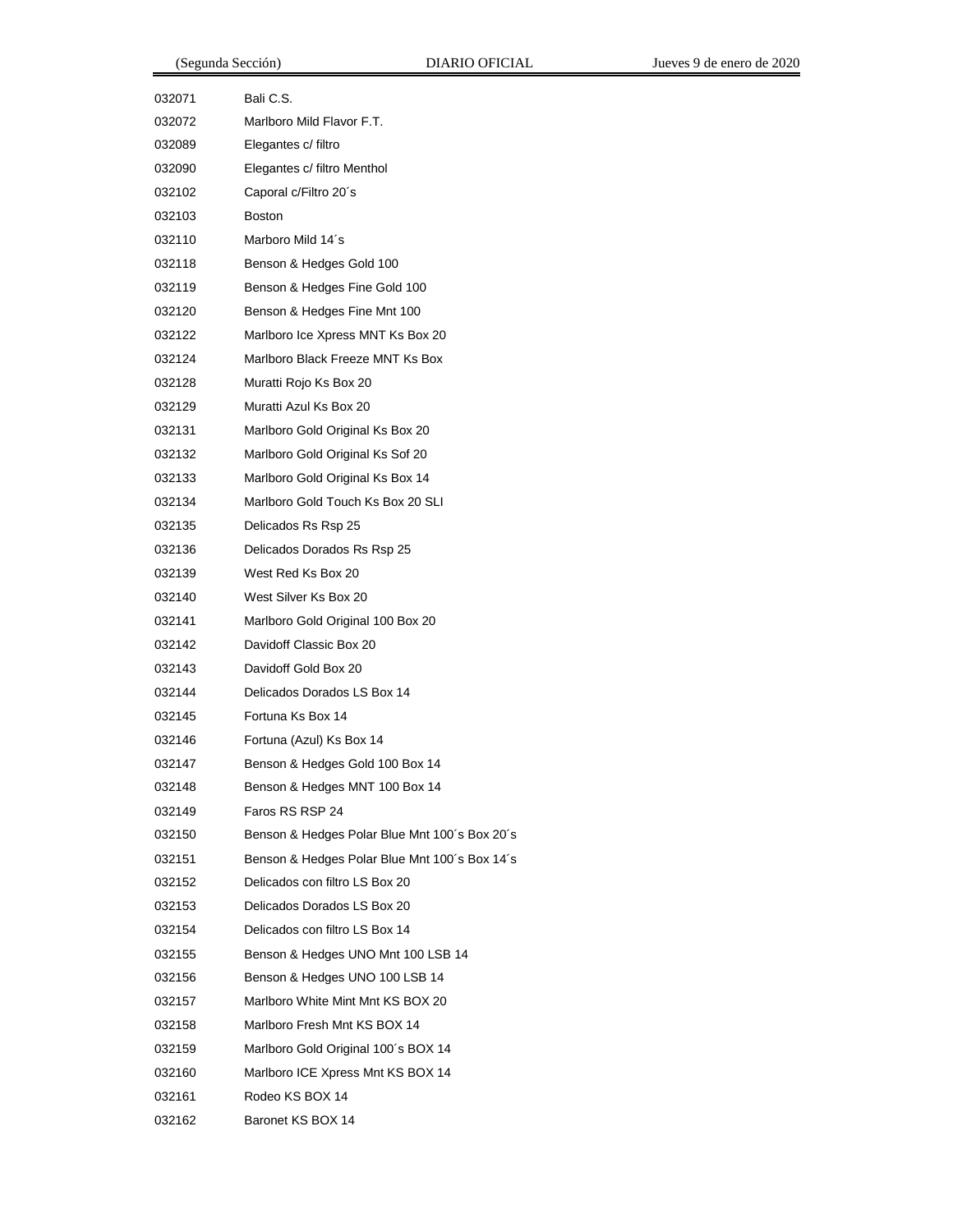| 032163 | Fortuna Cold Mint Mnt KS Box 20               |
|--------|-----------------------------------------------|
| 032164 | Fortuna Cold Mint Mnt KS Box 14               |
| 032165 | Delicados con Filtro LS RSP 25                |
| 032166 | Delicados Dorados LS RSP 25                   |
| 032167 | Dalton KS Box 14                              |
| 032168 | Benson & Hedges Polar Ice Mnt 100 Box 20      |
| 032169 | Marlboro Kretek Mint Mnt KS Box 20            |
| 032170 | Delicados Dorados LS Box 15                   |
| 032171 | Delicados con Filtro LS Box 15                |
| 032172 | Delicados Dorados LS RSP 24                   |
| 032173 | Delicados con Filtro LS RSP 24                |
| 032174 | Marlboro Gold Original KS Box 18              |
| 032175 | Marlboro (Red Upgrade) LS Box 18              |
| 032176 | Marlboro Ice Xpress Mnt 100 Box 18            |
| 032177 | Benson & Hedges Pearl Capsule Mnt 100 Box 20  |
| 032178 | Chesterfield Red KS Box 14                    |
| 032179 | Chesterfield Blue KS Box 14                   |
| 032180 | Chesterfield Red KS Box 20                    |
| 032181 | Chesterfield Blue KS Box 20                   |
| 032182 | Chesterfield Mint MNT KS Box 14               |
| 032183 | Marlboro Advance KS Box 20                    |
| 032184 | Delicados Frescos LS Box 15                   |
| 032185 | Delicados Claros LS Box 15                    |
| 032186 | Delicados Claros LS Rsp 24                    |
| 032187 | Faros NF RS SOF 18 SLI                        |
| 032188 | Chesterfield Blue Caps 100 Box 18             |
| 032189 | Chesterfield Mint Caps 100 Box 18             |
| 032190 | Benson & Hedges Gold Pearl 100 Box 20         |
| 032191 | Marlboro Gold Original (Caps) 100 Box 20      |
| 032192 | Marlboro Gold Original (Caps) 100 Box 14      |
| 032193 | Marlboro White Mint MNT KS Box 20             |
| 032194 | Chesterfield Red KS Box 16                    |
| 032195 | Chesterfield Mint KS Box 16                   |
| 032196 | Chesterfield Blue KS Box 16                   |
| 032197 | Marlboro Rubyfresh Fusion Blast 100 Box 20    |
| 032198 | Marlboro Velvet Fusion Blast KS Box 20        |
| 032199 | Faros Blancos KS Box 20                       |
| 032200 | Delicados Capsulas MNT KS Box 20              |
| 032201 | Marlboro Pocket (Red FWD) RS Box 20           |
| 032202 | Marlboro Gold Original RS Box 20              |
| 032203 | Chesterfield Purple Caps 100 Box 18           |
| 032204 | Benson & Hedges Polarpearl Mnt 100 RCB 20     |
| 032205 | Benson & Hedges Crystal Violet SLI 100 Box 20 |
| 032206 | Marlboro Amber Advance 100 Box 20             |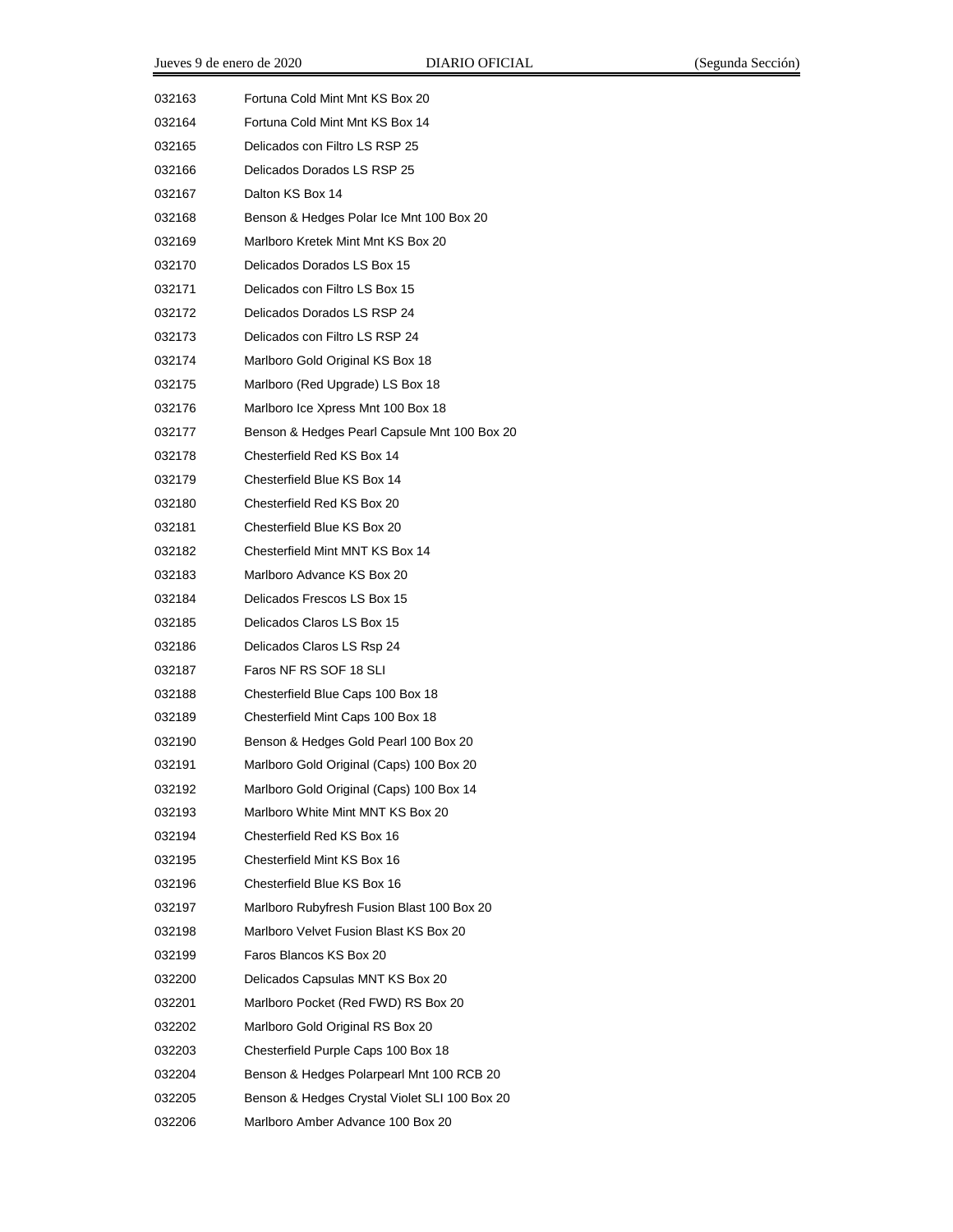| 032207 | Marlboro (Red FWD Caps) 100 Box 20           |
|--------|----------------------------------------------|
| 032208 | Chesterfield Red (3.0WC) Ks Box 14           |
| 032209 | Chesterfield Blue (3.0 WC) Ks Box 14         |
| 032210 | Chesterfield Mint (3.0 WC) Ks Box 14         |
| 032211 | Benson & Hedges Crystal Blue SLI 100 Box 20  |
| 032212 | Dalton Ks Box 20                             |
| 032213 | Rodeo Ks Box 20                              |
| 032214 | Delicados Originales Ls Box 14               |
| 032215 | Marlboro Velvet Fusion Blast 100 Box 20      |
| 032216 | Delicados Claros LS BOX 14                   |
| 032217 | Delicados Frescos LS BOX 14                  |
| 032218 | Marlboro Ice Xpress Mnt 100 BOX 14           |
| 032219 | Marlboro Ice Xpress Mnt 100 BOX 20           |
| 032220 | Marlboro Fusion Shine 100 BOX 20 SLI         |
| 032221 | Chesterfield Mint Caps 100 BOX 20            |
| 032222 | Chesterfield Purple Caps 100 BOX 20          |
| 032223 | Chesterfield Blue LS RSP 24                  |
| 032224 | Chesterfield Original LS RSP 24              |
| 032225 | Marlboro Double Fusion Ruby (2.5) 100 Box 14 |
| 032226 | Marlboro (Red 2.5) 100 Box                   |
| 032227 | Marlboro Shuffle 100 Box 20                  |
| 032228 | Marlboro Just Ks Box 20                      |
| 032229 | Marlboro Fusion Summer 100 Box 20            |
| 032230 | Chesterfield Original (4.0) KS BOX 15        |
| 032231 | Chesterfield Original (4.0) LS BOX 25        |
| 032232 | Marlboro Red LS RSP 25                       |
| 032233 | Marlboro Selección Artesanal Ks 20           |
| 032234 | Chesterfield Original REMIX 100s BOX 20s     |
| 032235 | Chesterfield Incognito 100 BOX 20            |
| 032236 | L&M Red KS BOX 20                            |
| 132001 | Faros                                        |
| 132002 | Delicados Ovalados 12                        |
| 132003 | Supremos                                     |
| 132004 | Elegantes                                    |
| 132005 | Elegantes Mentolados                         |
| 132006 | Tigres                                       |
| 132007 | Delicados Ovalados 14's                      |
| 132008 | Delicados 20 Menthol sin Filtro              |
| 132009 | Delicados Ovalados NF RS SOF 18              |
| 132022 | Reales sin Filtro c/Boquilla                 |
| 132023 | Faros NF RS SOF 18 SLI                       |
| 332001 | Heets S50 Pri 20 Sli Amber Selectión         |
| 332002 | Heets S50 Pri 20 Sli Turquoise Selection     |
|        |                                              |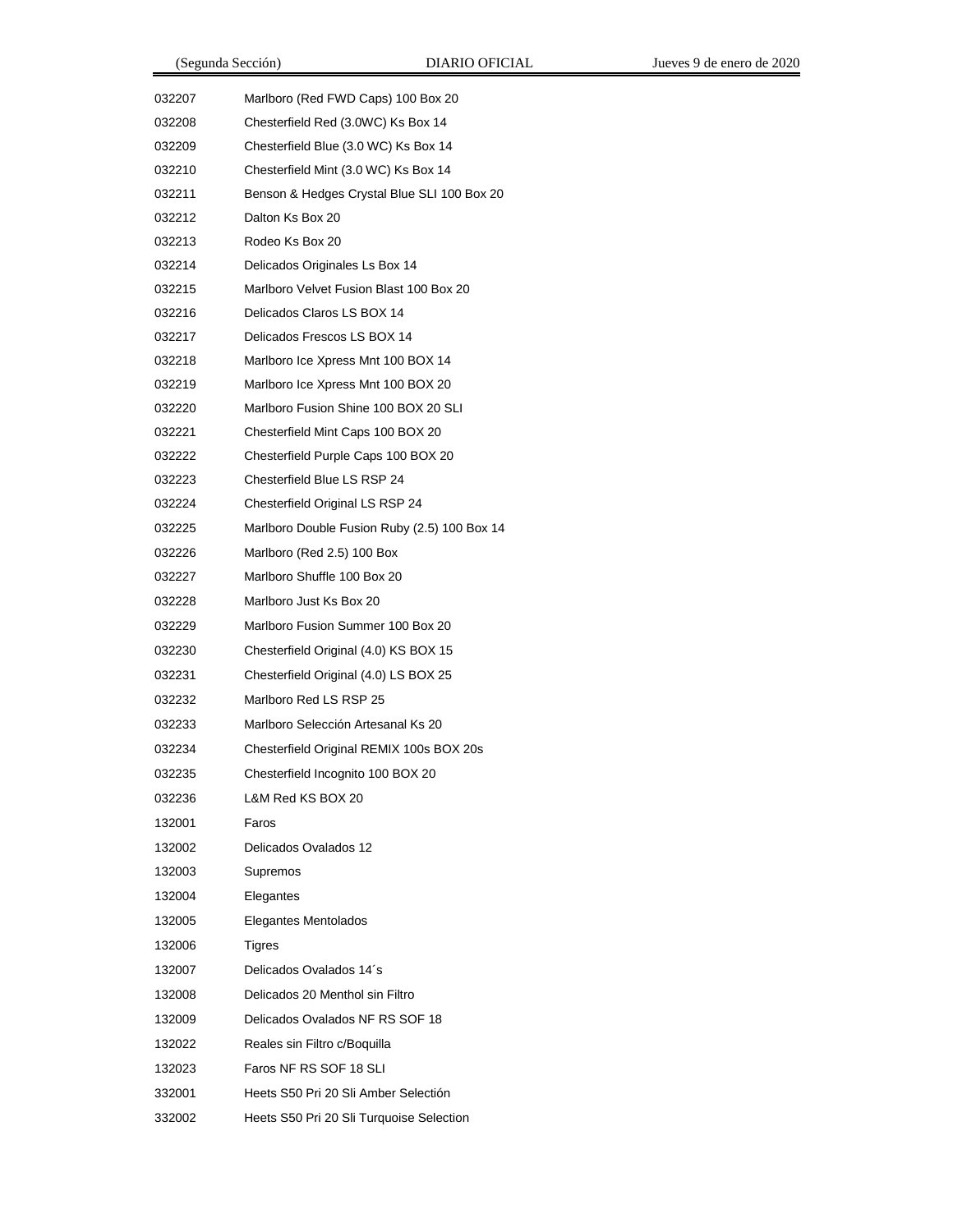Jueves 9 de enero de 2020 DIARIO OFICIAL (Segunda Sección)

| 332003 | Heets S50 Pri 20 Sli Yellow Selection |
|--------|---------------------------------------|
| 332004 | Heets S50 Pri 20 Sli Sienna Selection |

Heets S50 Pri 20 Sli Blue Selection

Heets S50 Pri 20 Sli Purple Wave Selection

#### **33. NEW CENTURY TOBACCO MEXICO S.A. DE C.V., R.F.C. NCT0609151V3**

**CLAVES MARCAS**

Fact Regular

#### **34. MANUFACTURAS TRADICIONALES DE TABACO, S. A. DE C.V., R.F.C. MTT981104MG5**

**CLAVES MARCAS** Aromaticos 13.5 x 48 x 7 Churchill 16 x 50 x 7 Churchill Habano 16 x 50 x 7 Coronita Picadura 7.5 x 42 x 4 Coronitas 7.5 x 42 x 4 Coronitas Habanos 7.5 x 42 x 4 Deliciosos 4.2 x 32 x 5 Dictadores 11.5 x 42 x 6.75 Dictadores Habanos 11.5 x 42 x 6.75 Imperiales 17 x 52 x 7 Imperiales Habanos 17 x 52 x 7 Petit Boquilla 2.8 x 21 x 4 Petit Irene 1.2 x 21 x 2.75 Piramides 13 x 48-50 x 6.75 Piramides Habanos 13 x 48-50 x 6.75 Presidentes 1 12 x 38 x 7.25 Presidentes 2 14.5 x 44 x 7.25 Robustos 12.3 x 50 x 5 Robustos Habano 12.3 x 50 x 5 Robustos Picadura 12.3 x 50 x 5 Short Robusto Habano 9 x 50 x 4 Short Robusto Picadura 9 x 50 x 4 Short Torpedo Picadura 9 x 48-52 x 4 Toro 14 x 50 x 6 Torpedos 13.5 x 48-52 x 6.75 Torpedos Habanos 13.5 x 48-52 x 6.75 Unicos 1 10.7 x 44 x 6 Unicos 1 Habanos 10.7 x 44 x 6 Unicos 1 Picadura 10.7 x 44 x 6 Unicos 2 9.4 x 42 x 5.25 Unicos 2 Picadura 9.4 x 42 x 5.25 Unicos 2 Habanos 9.4 x 42 x 5.25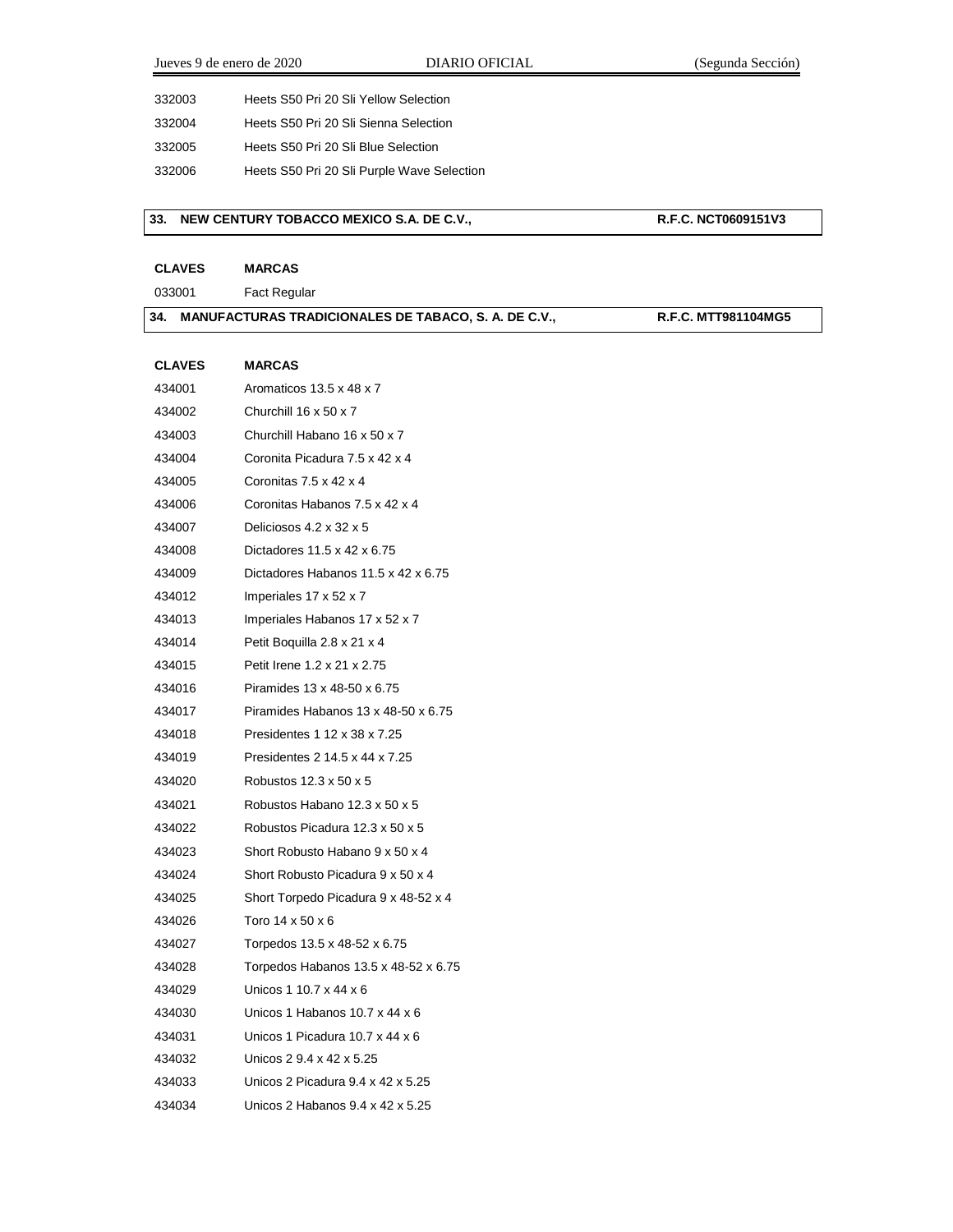## **35. GESTION INTERNACIONAL DE MEXICO S DE RL DE CV., R.F.C. GIM030523KV7**

| <b>CLAVES</b> | <b>MARCAS</b>                       |
|---------------|-------------------------------------|
| 035001        | <b>Gold Rush Cherry</b>             |
| 035002        | Gold Rush Vainilla                  |
| 035003        | Swetarrillo                         |
| 035004        | Prime Time Cherry                   |
| 035005        | Prime Time Vainilla                 |
| 235003        | Café Créme Regular                  |
| 235004        | Café Créme Blue                     |
| 235005        | Café Créme Arome                    |
| 235006        | Café Créme Filter Tip               |
| 235007        | Café Créme Filter Arome             |
| 235008        | Café Créme Noir                     |
| 235009        | Café Créme French Vainilla          |
| 235010        | Café Créme Machiatto                |
| 235011        | Black Vessel Wood Tip Vainilla      |
| 235012        | Black Vessel Wood Tip Cherry        |
| 235013        | Black Vessel Wood Tip Premium Black |
| 235014        | La Paz Mini Wilde                   |
| 235015        | <b>Granger Yellow Originals</b>     |
| 235016        | <b>Granger Red Originals</b>        |
| 235017        | Captain Black Dark Crema            |

## **36. PUROS Y TABACOS DON CHEPO Y SUCESORES S.A. DE C.V., R.F.C.PTD971118J42**

| <b>CLAVES</b> | <b>MARCAS</b>                  |
|---------------|--------------------------------|
| 236001        | Puros Churchill c/1 Unidad     |
| 236002        | Puro Robustos c/1 Unidad       |
| 236003        | Puros Aficionados c/1 Unidad   |
| 236004        | Puros Eliseos c/1 Unidad       |
| 236005        | Puritos Vainillas c/5 Unidades |
| 236006        | Puritos Chocolate c/5 Unidades |

## **37. PAOLINT S.A. DE C.V., R.F.C. PAO100714DA3**

| <b>CLAVES</b> | <b>MARCAS</b>                            |
|---------------|------------------------------------------|
| 037001        | Azabache Cajetilla Dura                  |
| 037002        | Feeling Fresa Cajetilla Dura             |
| 037003        | Feeling Limón Cajetilla Dura             |
| 037004        | Feeling Manzana Mentolada Cajetilla Dura |
| 037005        | Samba Vainilla Cocoa Cajetilla Dura      |
| 037006        | Samba Chocolate Cajetilla Dura           |
| 037007        | Samba Capuchino Cajetilla Dura           |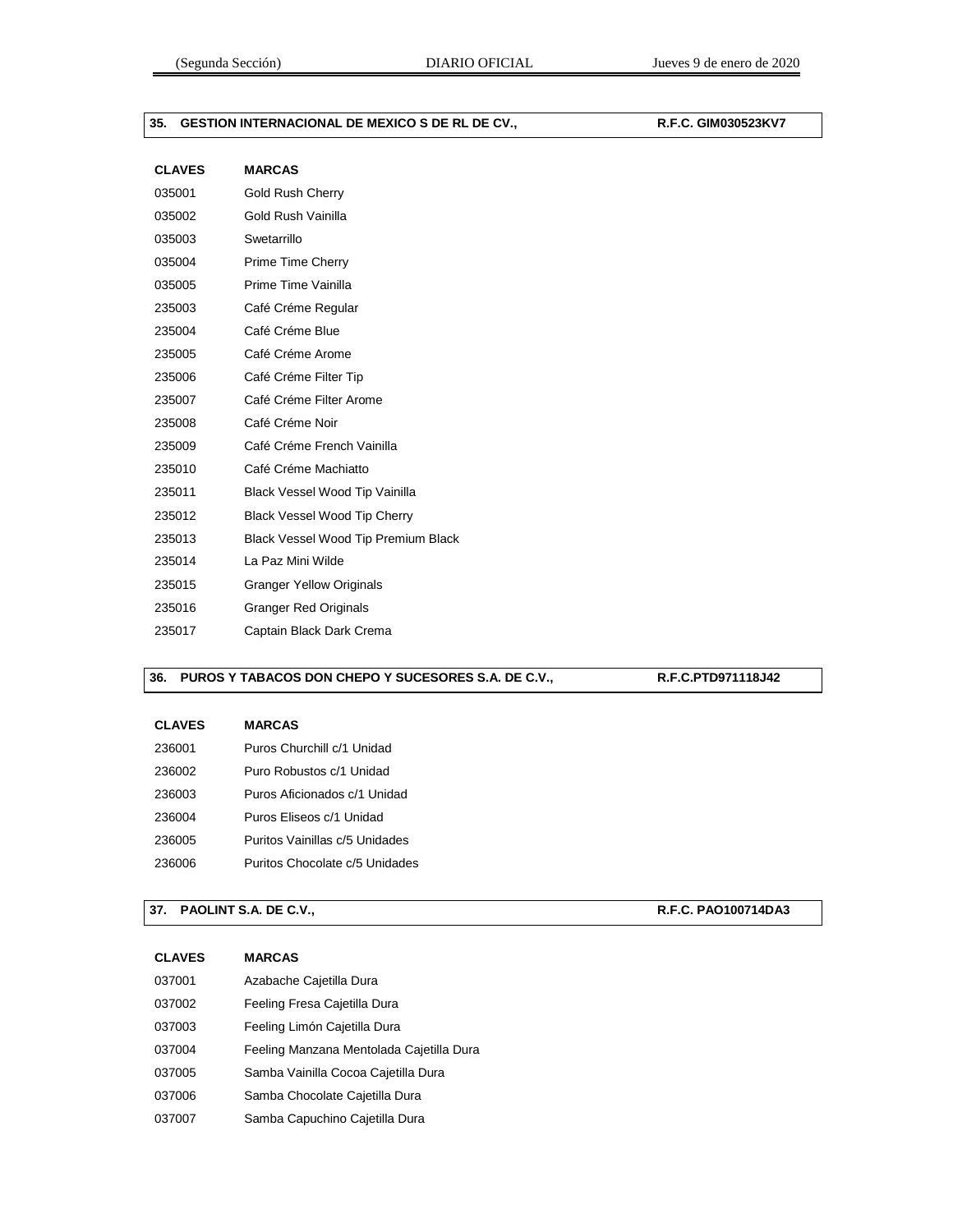Samba Vainilla Cocoa Cajetilla Suave Samba Chocolate Cajetilla Suave Samba Capuchino Cajetilla Suave Azabache Cajetilla Suave Feeling Fresa Cajetilla Suave Feeling Limón Cajetilla Suave Feeling Manzana Mentolada Cajetilla Suave Picudos Cajetilla Dura Picudos Cajetilla Suave Picudos sin Filtro

## **38. TABACOS INDUSTRIALES, S.A. R.F.C. TIN660816F70**

| <b>CLAVES</b> | <b>MARCAS</b>              |
|---------------|----------------------------|
| 338001        | Kentucky Club Regular      |
| 338002        | <b>Vermont Maple</b>       |
| 338003        | Kentucky Club Aromático    |
| 338004        | <b>Flanders</b>            |
| 338005        | Kahlua Aromático           |
| 338006        | Kahlua Cherry              |
| 338007        | London Dock                |
| 338008        | <b>Brush Creek</b>         |
| 338009        | Whitehall Amaretto         |
| 338010        | <b>Whitehall Geraniumm</b> |
| 338011        | <b>Whitehall Blues</b>     |
| 338012        | <b>Whitehall Mango</b>     |
| 338013        | <b>Whitehall Noblet</b>    |
| 338014        | <b>Whitehall Meadow</b>    |
| 338015        | Kaywoodie Obscuro          |
| 338016        | Kaywoodie Rubio            |
| 338017        | Kaywoodie Uva              |
| 338018        | Kaywoodie Fresa            |
| 338019        | Kaywoodie Chocolate        |
| 338020        | Kaywoodie Mora             |
| 338021        | Kaywoodie Vainilla         |
|               |                            |

#### **39. CAVA MAGNA, S.A. DE C.V. R.F.C. CMA070226UK8**

| 039001 | Seneca Rojo, 20's C.D.  |
|--------|-------------------------|
| 039002 | Seneca Azul. 20's C.D.  |
| 039003 | Seneca Verde, 20's C.D. |
| 039004 | Seneca Rojo, 20's C.S.  |
| 039005 | Seneca Azul. 20's C.S.  |
| 039006 | Seneca Verde, 20's C.S. |
| 039007 | Seneca Rojo, 17's C.D.  |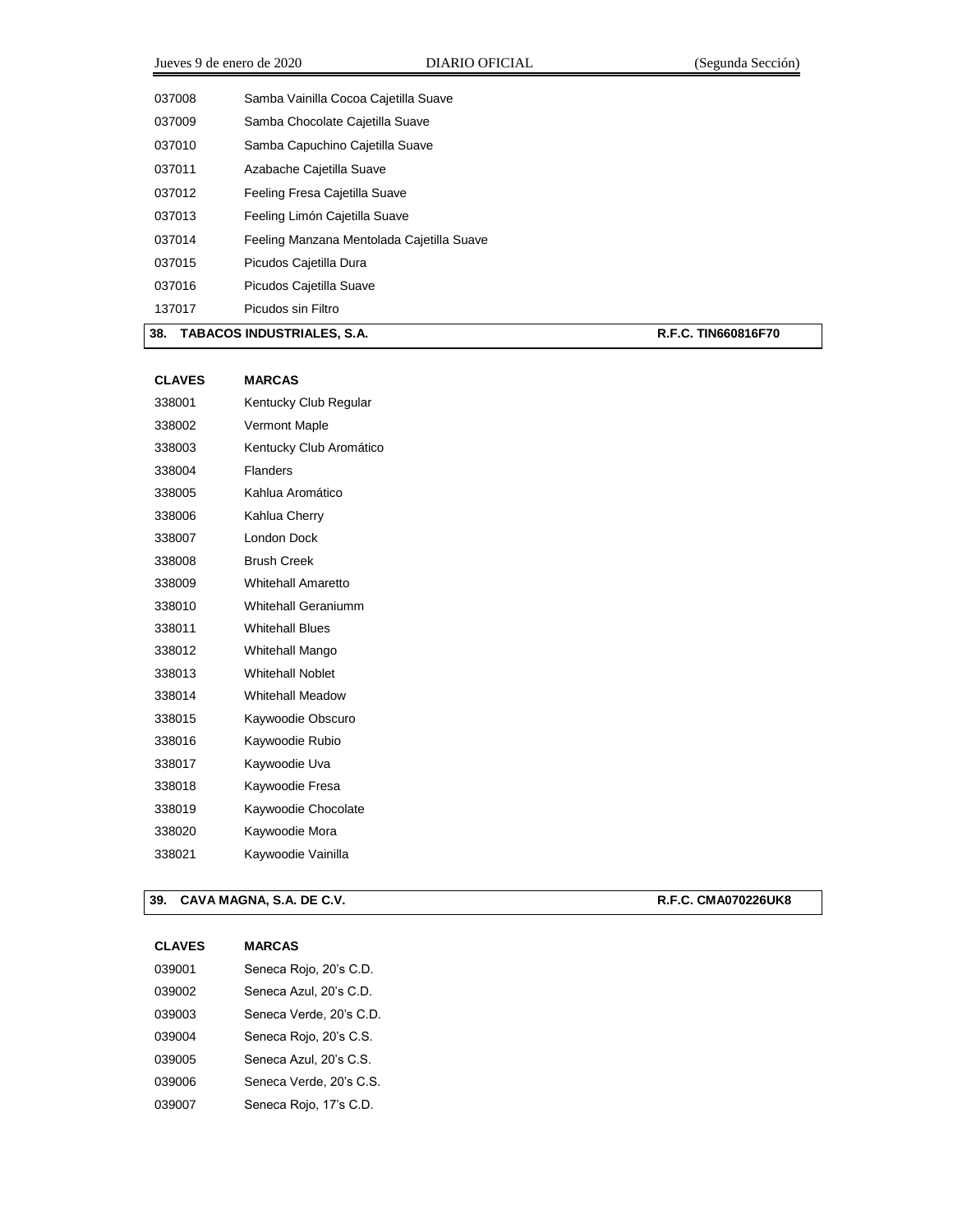|        | (Segunda Sección)       | DIARIO OFICIAL | Jueves 9 de enero de 2020 |
|--------|-------------------------|----------------|---------------------------|
| 039008 | Seneca Azul, 17's C.D.  |                |                           |
| 039009 | Seneca Verde, 17's C.D. |                |                           |
| 039010 | Seneca Rojo, 17's C.S.  |                |                           |
| 039011 | Seneca Azul, 17's C.S.  |                |                           |
| 039012 | Seneca Verde, 17's C.S. |                |                           |
| 039013 | Seneca Rojo, 14's C.D.  |                |                           |
| 039014 | Seneca Azul, 14's C.D.  |                |                           |
| 039015 | Seneca Verde, 14's C.D. |                |                           |
| 039016 | Seneca Rojo, 14's C.S.  |                |                           |
| 039017 | Seneca Azul, 14's C.S.  |                |                           |
| 039018 | Seneca Verde, 14's C.S. |                |                           |
| 40.    | CECOREX, S.A. DE C.V.   |                | R.F.C. CEC101213DI4       |

| <b>CLAVES</b> | <b>MARCAS</b>                        |          |
|---------------|--------------------------------------|----------|
| 440001        | Buena Vista Reserva Corona           | 46 x 130 |
| 440002        | Buena Vista Reserva Robusto          | 54 x 135 |
| 440003        | Buena Vista Reserva Corona Larga     | 50 x 124 |
| 440004        | Buena Vista Reserva Doble Robusto    | 52 x 144 |
| 440005        | Buena Vista Reserva Sublime          | 54 x 164 |
| 440006        | Buena Vista Reserva Prominente       | 49 x 180 |
| 440007        | Buena Vista Reserva Short Churchill  | 54 x 110 |
| 440008        | Buena Vista Reserva Petit Piramide   | 52 x 125 |
| 440009        | Buena Vista Reserva Piramides        | 52 x 160 |
| 440010        | Buena Vista Limitada Corona          | 46 x 130 |
| 440011        | Buena Vista Limitada Robusto         | 54 x 135 |
| 440012        | Buena Vista Limitada Corona Larga    | 50 x 124 |
| 440013        | Buena Vista Limitada Doble Robusto   | 52 x 144 |
| 440014        | Buena Vista Limitada Sublime         | 54 x 164 |
| 440015        | Buena Vista Limitada Prominente      | 49 x 180 |
| 440016        | Buena Vista Limitada Short Churchill | 54 x 110 |
| 440017        | Buena Vista Limitada Petit Piramide  | 52 x 125 |
| 440018        | Buena Vista Limitada Piramides       | 52 x 160 |
| 440019        | <b>Btf Reserva Corona</b>            | 46 x 130 |
| 440020        | <b>Btf Reserva Robusto</b>           | 54 x 135 |
| 440021        | Btf Reserva Corona Larga             | 50 x 124 |
| 440022        | Btf Reserva Doble Robusto            | 52 x 144 |
| 440023        | <b>Btf Reserva Sublime</b>           | 54 x 164 |
| 440024        | <b>Btf Reserva Prominente</b>        | 49 x 180 |
| 440025        | <b>Btf Reserva Short Churchill</b>   | 54 x 110 |
| 440026        | <b>Btf Reserva Petit Piramide</b>    | 52 x 125 |
| 440027        | <b>Btf Reserva Piramides</b>         | 52 x 160 |
| 440028        | <b>Btf Limitada Corona</b>           | 46 x 130 |
| 440029        | <b>Btf Limitada Robusto</b>          | 54 x 135 |
|               |                                      |          |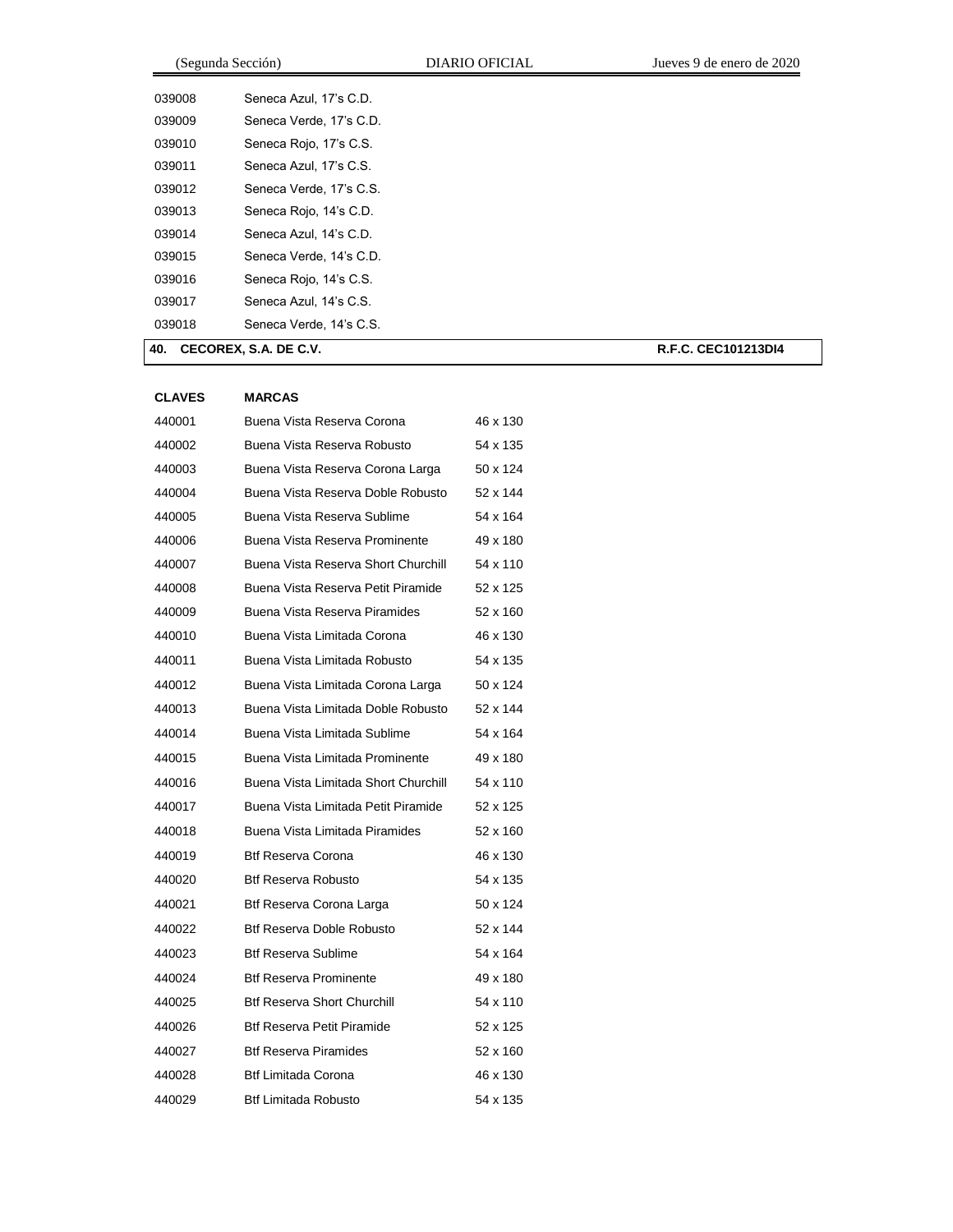| Jueves 9 de enero de 2020 |                                     | <b>DIARIO OFICIAL</b> |
|---------------------------|-------------------------------------|-----------------------|
| 440030                    | Btf Limitada Corona Larga           | 50 x 124              |
|                           |                                     |                       |
| 440031                    | Btf Limitada Doble Robusto          | 52 x 144              |
| 440032                    | <b>Btf Limitada Sublime</b>         | 54 x 164              |
| 440033                    | <b>Btf Limitada Prominente</b>      | 49 x 180              |
| 440034                    | <b>Btf Limitada Short Churchill</b> | 54 x 110              |
| 440035                    | <b>Btf Limitada Petit Piramide</b>  | 52 x 125              |
| 440036                    | Batey Mareva                        | 42 x 132              |
| 440037                    | <b>Batey Corona</b>                 | 46 x 130              |
| 440038                    | <b>Batey Robusto</b>                | 50 x 124              |
| 440039                    | Batey Hermoso                       | 54 x 135              |
| 440040                    | <b>Batey Prominente</b>             | 49 x 180              |
| 440041                    | <b>Batey Sublime</b>                | 54 x 164              |
| 440042                    | <b>Batey Short Churchill</b>        | 54 x 110              |
| 440043                    | <b>Batey Petit Piramide</b>         | 52 x 125              |
| 440044                    | <b>Batey Piramide</b>               | 52 x 160              |
| 440045                    | <b>Batey Canonazo</b>               | 52 x 144              |
| 440046                    | Maravilla Mareva                    | 42 x 132              |
| 440047                    | Maravilla Corona                    | 46 x 130              |
| 440048                    | Maravilla Robusto                   | 50 x 124              |
| 440049                    | Maravilla Hermoso                   | 54 x 135              |
| 440050                    | Maravilla Prominente                | 49 x 180              |
| 440051                    | Maravilla Sublime                   | 54 x 164              |
| 440052                    | Maravilla Short Churchill           | 54 x 110              |
| 440053                    | Maravilla Petit Piramide            | 52 x 125              |
| 440054                    | Maravilla Piramide                  | 52 x 160              |
| 440055                    | Maravilla Canonazo                  | 52 x 144              |

## **41. BUENA VISTA TOBACCO FACTORY, S.A DE C.V., R.F.C. BVT100326V16**

| <b>CLAVES</b> | <b>MARCAS</b>                       |          |
|---------------|-------------------------------------|----------|
| 441001        | Buena Vista Reserva Corona          | 46 x 130 |
| 441002        | Buena Vista Reserva Robusto         | 54 x 135 |
| 441003        | Buena Vista Reserva Corona Larga    | 50 x 124 |
| 441004        | Buena Vista Reserva Doble Robusto   | 52 x 144 |
| 441005        | Buena Vista Reserva Sublime         | 54 x 164 |
| 441006        | Buena Vista Reserva Prominente      | 49 x 180 |
| 441007        | Buena Vista Reserva Short Churchill | 54 x 110 |
| 441008        | Buena Vista Reserva Petit Piramide  | 52 x 125 |
| 441009        | Buena Vista Reserva Piramides       | 52 x 160 |
| 441010        | Buena Vista Limitada Corona         | 46 x 130 |
| 441011        | Buena Vista Limitada Robusto        | 54 x 135 |
| 441012        | Buena Vista Limitada Corona Larga   | 50 x 124 |
| 441013        | Buena Vista Limitada Doble Robusto  | 52 x 144 |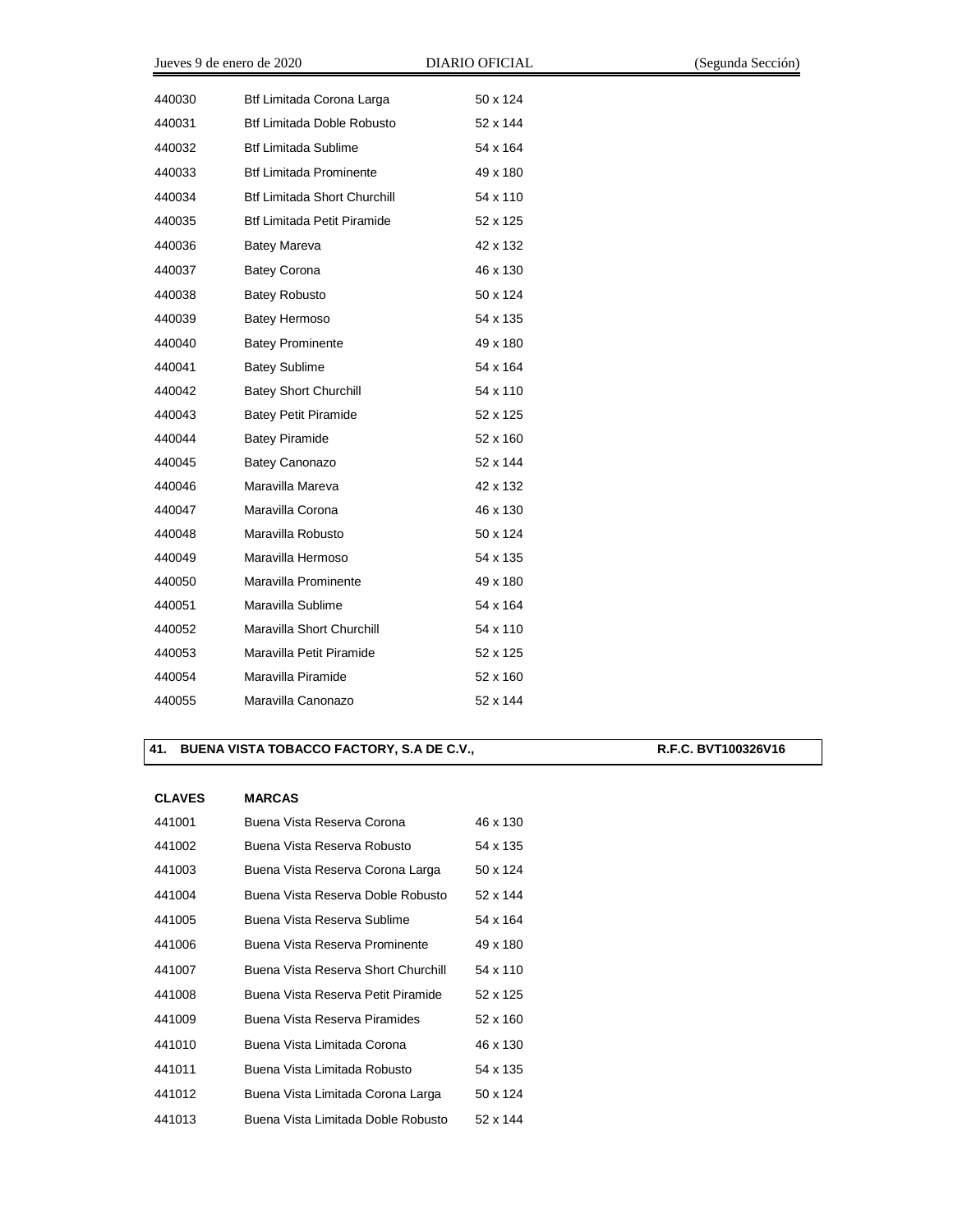| (Segunda Sección) |                                      | <b>DIARIO OFICIAL</b> | Jueves 9 de enero de 2020 |
|-------------------|--------------------------------------|-----------------------|---------------------------|
| 441014            | Buena Vista Limitada Sublime         | 54 x 164              |                           |
| 441015            | Buena Vista Limitada Prominente      | 49 x 180              |                           |
| 441016            | Buena Vista Limitada Short Churchill | 54 x 110              |                           |
| 441017            | Buena Vista Limitada Petit Piramide  | 52 x 125              |                           |
| 441018            | Buena Vista Limitada Piramides       | 52 x 160              |                           |
| 441019            | <b>Btf Reserva Corona</b>            | 46 x 130              |                           |
| 441020            | <b>Btf Reserva Robusto</b>           | 54 x 135              |                           |
| 441021            | Btf Reserva Corona Larga             | 50 x 124              |                           |
| 441022            | <b>Btf Reserva Doble Robusto</b>     | 52 x 144              |                           |
| 441023            | <b>Btf Reserva Sublime</b>           | 54 x 164              |                           |
| 441024            | <b>Btf Reserva Prominente</b>        | 49 x 180              |                           |
| 441025            | <b>Btf Reserva Short Churchill</b>   | 54 x 110              |                           |
| 441026            | <b>Btf Reserva Petit Piramide</b>    | 52 x 125              |                           |
| 441027            | <b>Btf Reserva Piramides</b>         | 52 x 160              |                           |
| 441028            | <b>Btf Limitada Corona</b>           | 46 x 130              |                           |
| 441029            | <b>Btf Limitada Robusto</b>          | 54 x 135              |                           |
| 441030            | Btf Limitada Corona Larga            | 50 x 124              |                           |
| 441031            | Btf Limitada Doble Robusto           | 52 x 144              |                           |
| 441032            | <b>Btf Limitada Sublime</b>          | 54 x 164              |                           |
| 441033            | <b>Btf Limitada Prominente</b>       | 49 x 180              |                           |
| 441034            | <b>Btf Limitada Short Churchill</b>  | 54 x 110              |                           |
| 441035            | <b>Btf Limitada Petit Piramide</b>   | 52 x 125              |                           |
| 441036            | <b>Batey Mareva</b>                  | 42 x 132              |                           |
| 441037            | <b>Batey Corona</b>                  | 46 x 130              |                           |
| 441038            | <b>Batey Robusto</b>                 | 50 x 124              |                           |
| 441039            | Batey Hermoso                        | 54 x 135              |                           |
| 441040            | <b>Batey Prominente</b>              | 49 x 180              |                           |
| 441041            | <b>Batey Sublime</b>                 | 54 x 164              |                           |
| 441042            | <b>Batey Short Churchill</b>         | 54 x 110              |                           |
| 441043            | <b>Batey Petit Piramide</b>          | 52 x 125              |                           |
| 441044            | <b>Batey Piramide</b>                | 52 x 160              |                           |
| 441045            | <b>Batey Canonazo</b>                | 52 x 144              |                           |

## 42. TABACOS MAGNOS, S.A DE C.V., **R.F.C. TMA090904PN3**

| 042001 | Scenic 101 Café, CD 20's  |
|--------|---------------------------|
| 042002 | Scenic 101 Azul, CD 20's  |
| 042003 | Scenic 101 Verde, CD 20's |
| 042004 | Scenic 101 Café, CS 20's  |
| 042005 | Scenic 101 Azul, CS 20's  |
| 042006 | Scenic 101 Verde, CS 20's |
| 042013 | Scenic Café, CD 14's      |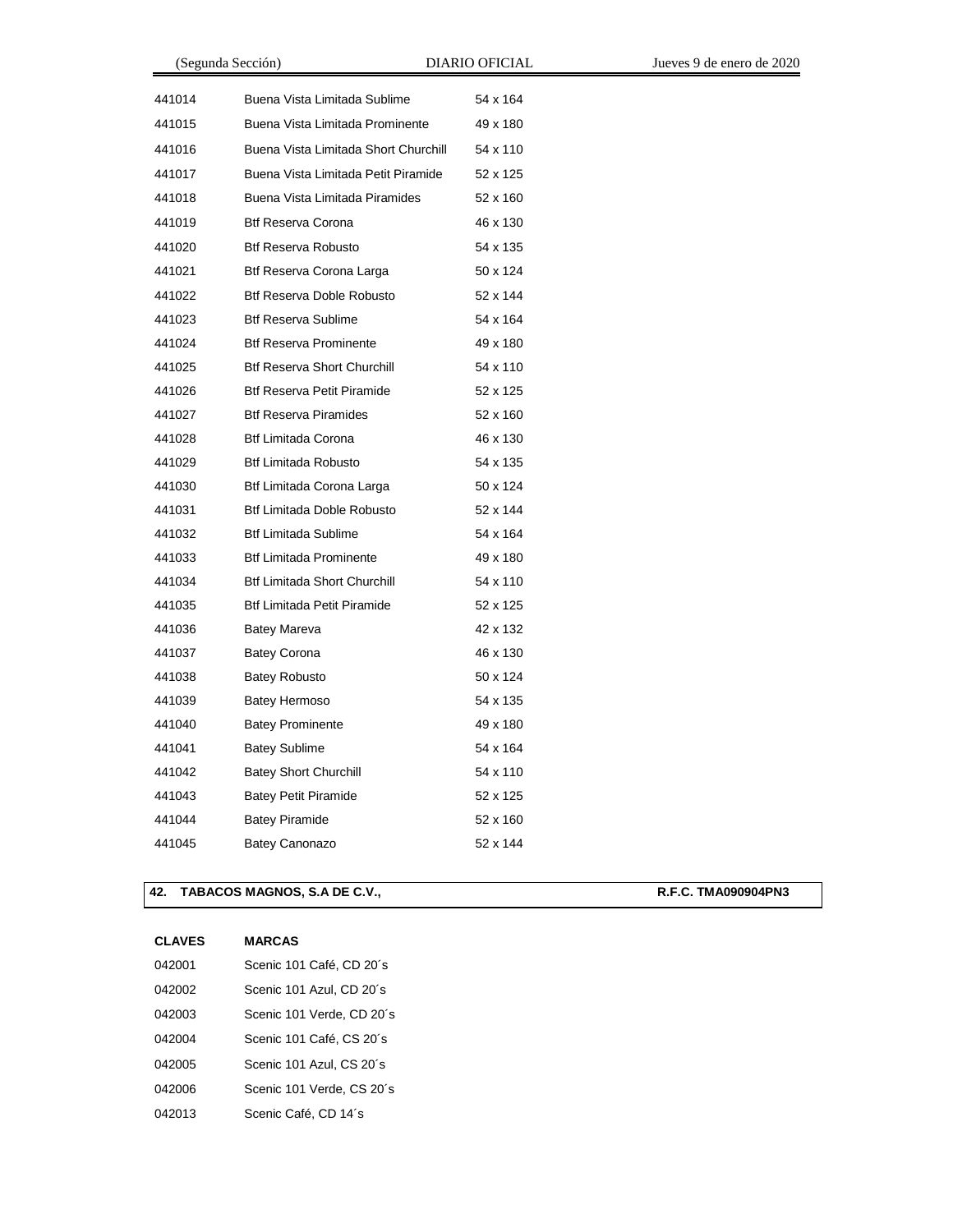| 042014 | Scenic Azul, CD 14's     |
|--------|--------------------------|
| 042015 | Scenic Verde, CD 14's    |
| 042016 | Scenic Café, CS 14's     |
| 042017 | Scenic Azul, CS 14's     |
| 042018 | Scenic Verde, CS 14's    |
| 042031 | Seneca Rojo, CD 20's     |
| 042032 | Seneca Azul, CD 20's     |
| 042033 | Seneca Verde, CD 20's    |
| 042034 | Seneca Rojo, CS 20's     |
| 042035 | Seneca Azul, CS 20's     |
| 042036 | Seneca Verde, CS 20's    |
| 042037 | Seneca Rojo, CD 14's     |
| 042038 | Seneca Azul, CD 14's     |
| 042039 | Seneca Verde, CD 14's    |
| 042040 | Seneca Rojo, CS 14's     |
| 042041 | Seneca Azul, CS 14's     |
| 042042 | Seneca Verde, CS 14's    |
| 042043 | Scenic 101 Rojo, CD 20's |
| 042044 | Scenic 101 Rojo, CS 20's |
| 042045 | Scenic 101 Rojo, CD 14's |
| 042046 | Catalina Rojo, CD 20's   |
| 042047 | Catalina Azul CD 20's    |
| 042048 | Catalina Rojo, CS 20's   |
| 042049 | Catalina Azul CS 20's    |

## **43. JAPAN TOBACCO INTERNATIONAL MEXICO, S. DE R.L. DE C.V. R.F.C. JTI0711305X0**

| 043001 | Winston Blue 14s                  |
|--------|-----------------------------------|
| 043002 | Winston Classic 14s               |
| 043003 | Winston Blue 20s                  |
| 043004 | Winston Classic 20s               |
| 043005 | Winston Expand Wild Mint          |
| 043006 | Winston Expand Purple Mint        |
| 043007 | Winston Classic 24s               |
| 043008 | Camel Filters 20´s                |
| 043009 | Camel Filters 14´s                |
| 043010 | Camel Filters 100's               |
| 043011 | Camel White 20's                  |
| 043012 | Camel Activa FF 20's              |
| 043013 | Camel Activa White 20's           |
| 043014 | Salem 20´s                        |
| 043015 | Camel Blue 20                     |
| 043016 | Camel Activa FF 100 20            |
| 043017 | Camel Double Mint & Purple 100 20 |
| 043018 | I D Red 14                        |
| 043019 | Camel NF 20                       |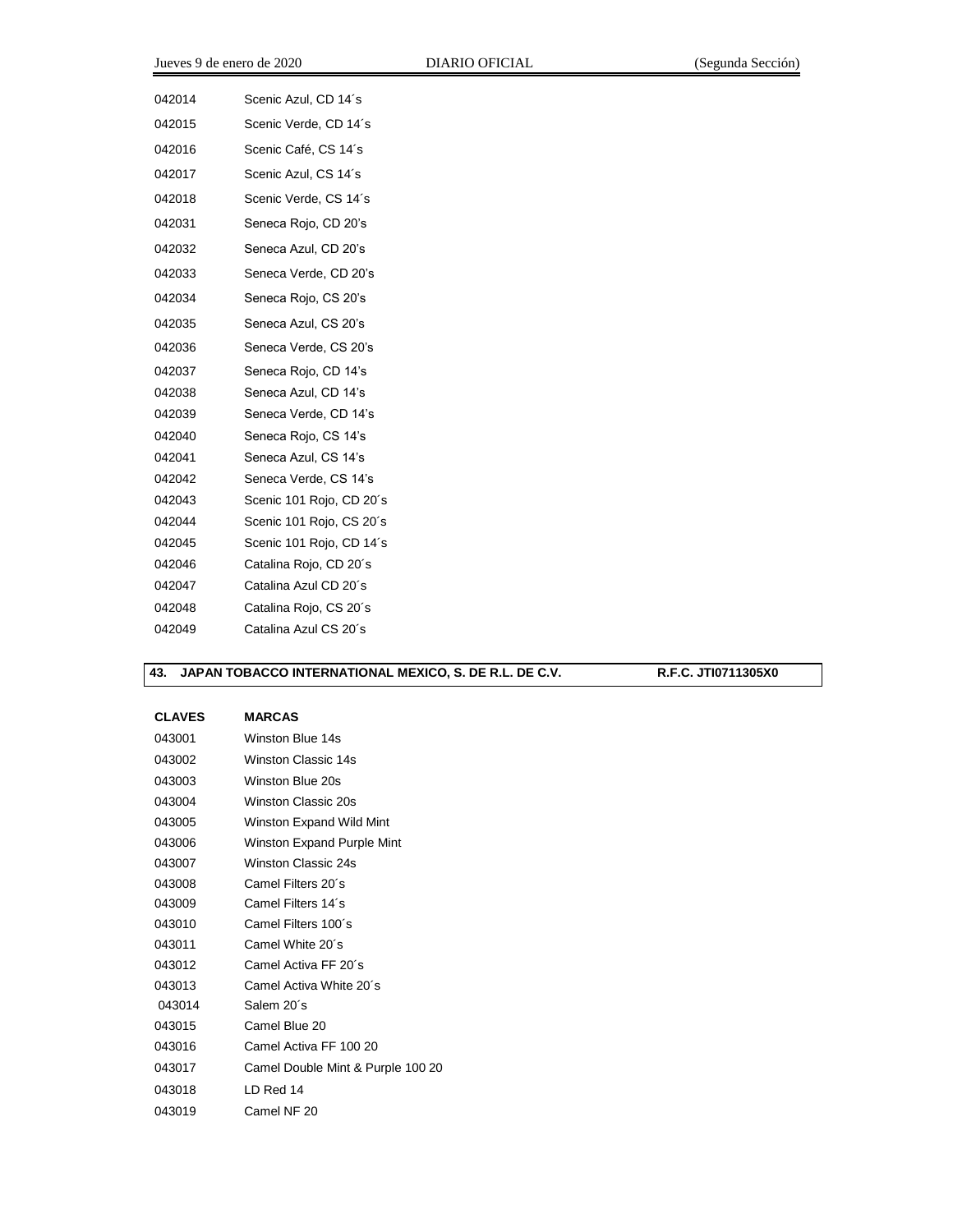| 043020 | Winston Classic 25s         |
|--------|-----------------------------|
| 043021 | Camel Yellow 20s            |
| 043022 | Camel Yellow 14s            |
| 043023 | Camel Activa Red Purple 20s |
|        |                             |

## **44. MONTEPAZ MEXICO, S.A. DE C.V., R.F.C. MME090512TS7**

| <b>CLAVES</b> | <b>MARCAS</b>          |
|---------------|------------------------|
| 044001        | Madison Classic        |
| 044002        | <b>Madison Special</b> |
| 044003        | Madison Menthol        |
| 044004        | Madison Fresh          |
|               |                        |

Norton Full Flavor

## 45. **BURLEY & VIRGINIA TABACO COMPANY, S.A DE C.V., R.F.C. BAVO90610GR5**

| <b>CLAVES</b> | <b>MARCAS</b>              |
|---------------|----------------------------|
| 045001        | Garañon Rojo Ks Box 20     |
| 045002        | Garañon Azul Ks Box 20     |
| 045003        | Garañon Blanco Ks Box 20   |
| 045004        | Garañon Natural Ks Box 20  |
| 045005        | Garañon Verde Ks Box 20    |
| 045006        | Soberano Rojo Ks Box 20    |
| 045007        | Soberano Azul Ks Box 20    |
| 045008        | Soberano Blanco Ks Box 20  |
| 045009        | Soberano Natural Ks Box 20 |
| 045010        | Soberano Verde Ks Box 20   |
| 045011        | Santorini Azul Ks Box 20   |
| 045012        | Link Rojo Ks Box 20        |
| 045013        | Apaluza Rojo KS Box 20     |
| 045014        | Apaluza Azul KS Box 20     |
| 045015        | Apaluza Blanco KS Box 20   |
| 045016        | Andaluz Rojo KS Box 20     |
| 045017        | Andaluz Azul KS Box 20     |
| 045018        | Andaluz Blanco KS Box 20   |
| 045019        | Indy Rojo KS Box 20        |
| 045020        | Indy Azul KS Box 20        |
| 045021        | Indy Blanco KS Box 20      |
| 045022        | Maverick Rojo KS Box 20    |
| 045023        | Maverick Azul KS Box 20    |
| 045024        | Maverick Blanco KS Box 20  |
| 045025        | Palenque Rojo KS Box 20    |
| 045026        | Palenque Azul KS Box 20    |
| 045027        | Palenque Blanco KS Box 20  |
| 045028        | Palenque Dorado KS Box 20  |
| 045029        | Roma Rojo KS Box 20        |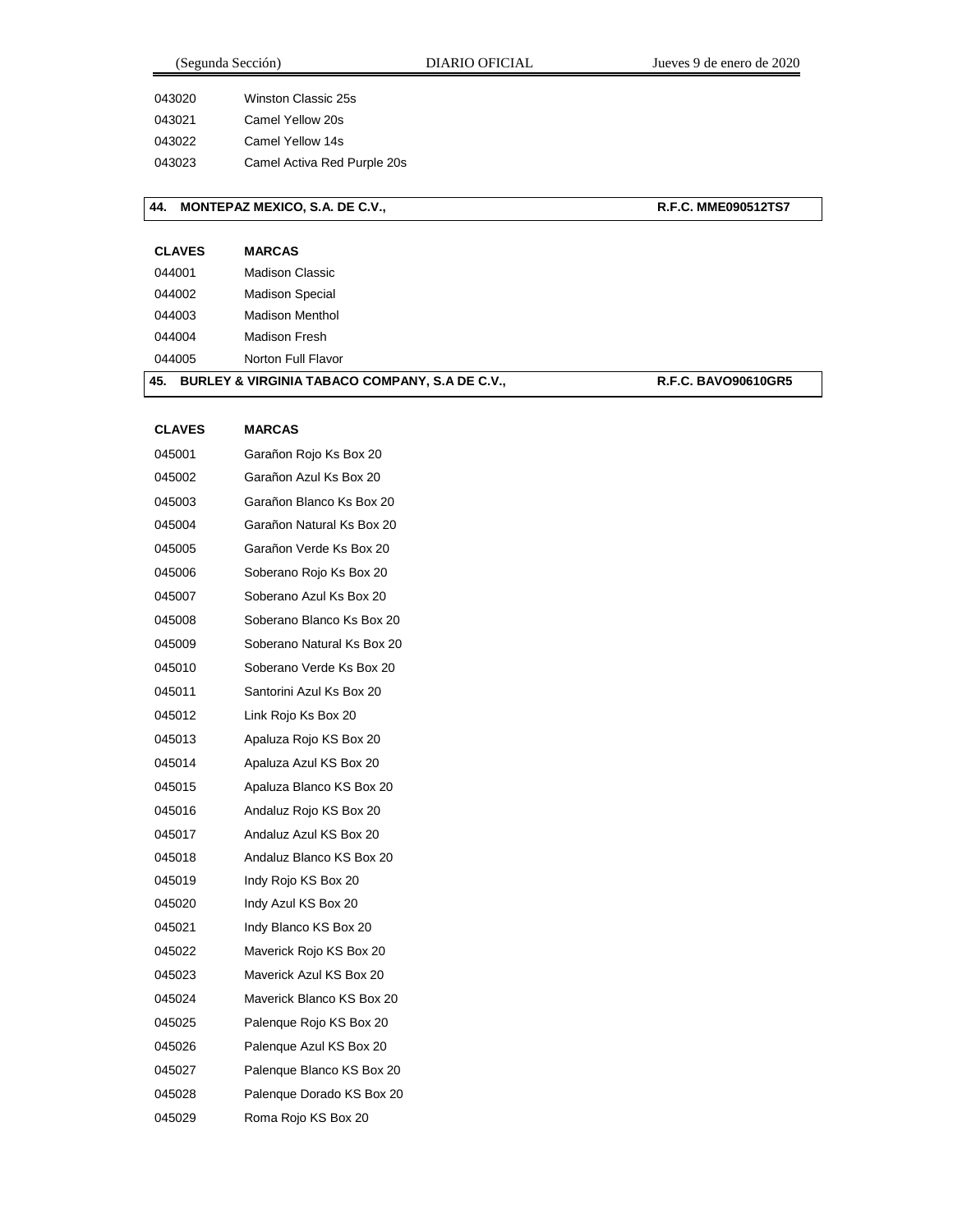| 045030 | Roma Azul KS Box 20        |
|--------|----------------------------|
| 045031 | Roma Blanco KS Box 20      |
| 045032 | Bahrein Rojo KS Box 20     |
| 045033 | Bahrein Azul KS Box 20     |
| 045034 | Bahrein Blanco KS Box 20   |
| 045035 | Bahrein Dorado KS Box 20   |
| 045036 | Lusitano Rojo KS Box 20    |
| 045037 | Lusitano Azul KS Box 20    |
| 045038 | Lusitano Blanco KS Box 20  |
| 045039 | Santorini Rojo KS Box 20   |
| 045040 | Santorini Blanco KS Box 20 |
| 045041 | Link Azul KS Box 20        |
| 045042 | Link Blanco KS Box 20      |
| 045043 | Link Negro KS Box 20       |
| 045044 | Cali Rojo KS Box 20        |
| 045045 | Cali Azul KS Box 20        |
| 045046 | Cali Blanco KS Box 20      |
| 045047 | Charlotte Rojo KS Box 20   |
| 045048 | Charlotte Rosa KS Box 20   |
| 045049 | Charlotte Azul KS Box 20   |
| 045050 | Charlotte Blanco KS Box 20 |
| 045051 | Almirante Rojo KS Box 20   |
| 045052 | Almirante Azul KS Box 20   |
| 045053 | Almirante Blanco KS Box 20 |
| 045054 | Cherokee Rojo KS Box 20    |
| 045055 | Cherokee Azul KS Box 20    |
| 045056 | Cherokee Blanco KS Box 20  |
| 045057 | Cherokee Negro KS Box 20   |
| 045058 | Malaga Rojo KS Box 20      |
| 045059 | Malaga Azul KS Box 20      |
| 045060 | Malaga Blanco KS Box 20    |
| 045061 | Aniversario Rojo KS Box 20 |
| 045062 | Aniversario Azul KS Box 20 |
| 045064 | Link Ice Fusion KS Box 20  |

## **46. TABACOS DOMINICANOS, S.A DE C.V., R.F.C. TDO061020QJ1**

| 446001 | Yankoff Torpedos 52 x 6"   |
|--------|----------------------------|
| 446002 | Yankoff Churchills 48 x 7" |
| 446003 | Yankoff Robustos 50 x 5"   |
| 446004 | Yankoff Coronas 43 x 6"    |
| 446005 | Abam Torpedos 52 x 6"      |
| 446006 | Abam Churchills 48 x 7"    |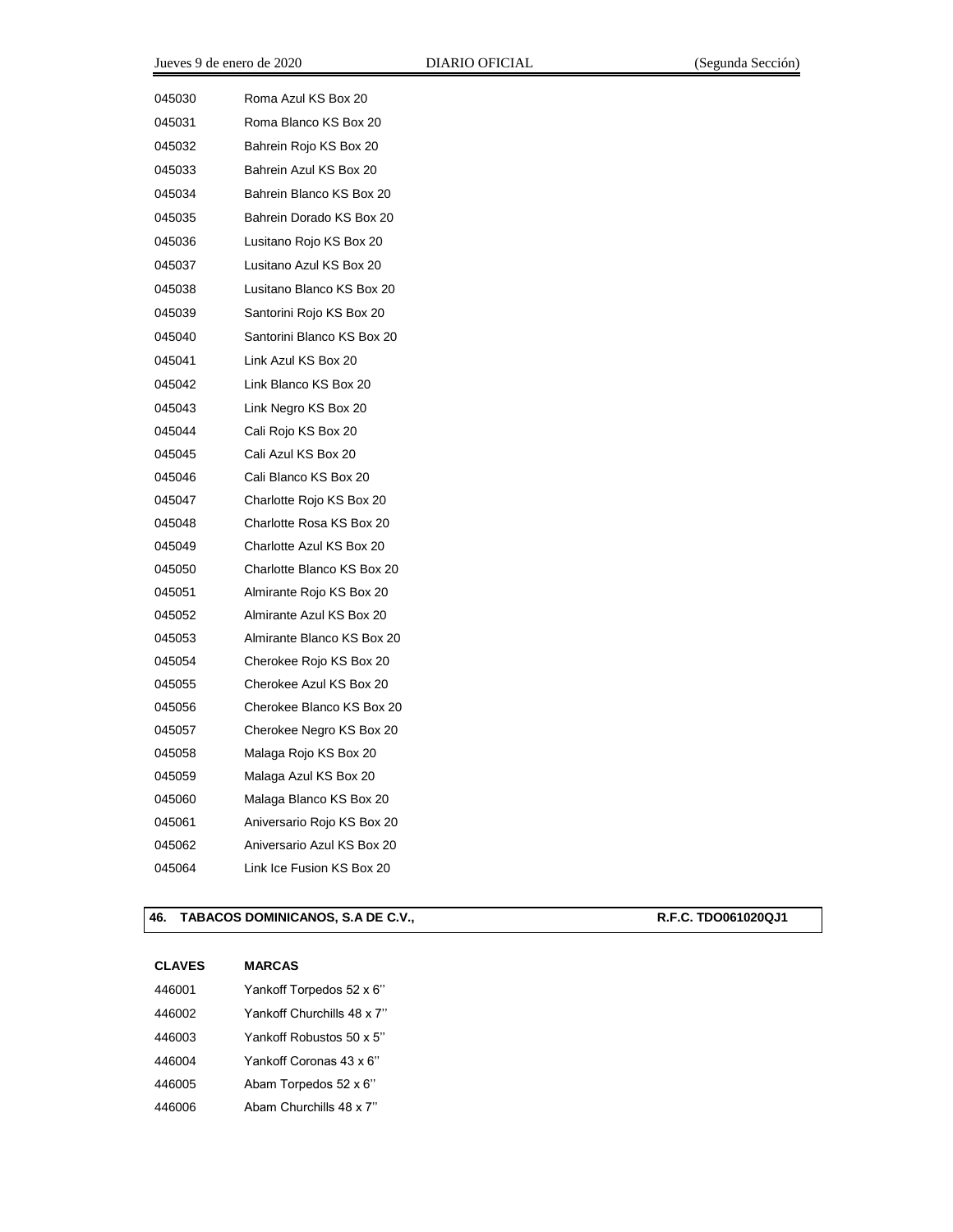|        | (Segunda Sección)                                   | DIARIO OFICIAL | Jueves 9 de enero de 2020 |
|--------|-----------------------------------------------------|----------------|---------------------------|
| 446007 | Abam Robustos 50 x 5"                               |                |                           |
| 446008 | Abam Coronas 43 x 6"                                |                |                           |
| 446009 | Abam Doble Corona 50 x 8"                           |                |                           |
| 446010 | Abam Marevas 42 x 5"                                |                |                           |
| 446011 | Abam Gran Corona "A" 47 x 9 1/4"                    |                |                           |
| 446012 | Abam Entreatos 43 x 4"                              |                |                           |
| 446013 | Abam Short Robustos 50 x 4"                         |                |                           |
| 446014 | Abam Short Perfect 54 x 5 $\frac{1}{4}$ " Naturales |                |                           |
| 446015 | Abam Reserva Especial 50 x 6 $\frac{1}{2}$ "        |                |                           |
| 446016 | Abam Lanceros 38 x 7 1/ <sub>2</sub> "              |                |                           |
| 446017 | Abam Piccolinos                                     |                |                           |
| 446018 | Abam Torpedos 52 x 6" Claros (25/1)                 |                |                           |
| 446019 | Abam Torpedos 52 x 6" Maduros (25/1)                |                |                           |
|        | 47. LWGN COMERCIO INTERNACIONAL, S.A DE C.V.,       |                | R.F.C. LCI1206292E2       |

# **CLAVES MARCAS** Seneca Largo Rojo 20' S C.D. 047002 Seneca Largo Azul 20' S C.D. Seneca Largo Verde 20' S C.D. Scenic 101 Largo Rojo 20' S C.D. Scenic 101 Largo Azul 20' S C.D. Scenic 101 Largo Verde 20' S C.D. Seneca Largo Rojo 14's C.D. Seneca Largo Azul 14's C.D. Seneca Largo Verde 14's C.D. Scenic 101 Largo Rojo 14's C.D. Scenic 101 Largo Azul 14's C.D. Scenic 101 Largo Verde 14's C.D. Catalina Largo Rojo 20's C.D. Catalina Largo Azul 20's C.D. Catalina Largo Verde 20's C.D. Catalina Largo Rojo 14's C.D. Catalina Largo Azul 14's C.D. Catalina Largo Verde 14's C.D. M1 Largo Rojo 20´s C.D. M1 Largo Azul 20´s C.D. M1 Largo Verde 20´s C.D. M Adams No. 1 Largo Rojo 20´s C.D. M Adams No. 1 Largo Azul 20´s C.D. M Adams No. 1 Largo Verde 20´s C.D.

#### **48. COMPAÑÍA LATINOAMERICANA, S.A. DE C.V., R.F.C. LAT0212053X1**

## **CLAVES MARCAS** Cohiba Cohiba Predilecto Popular Auténtico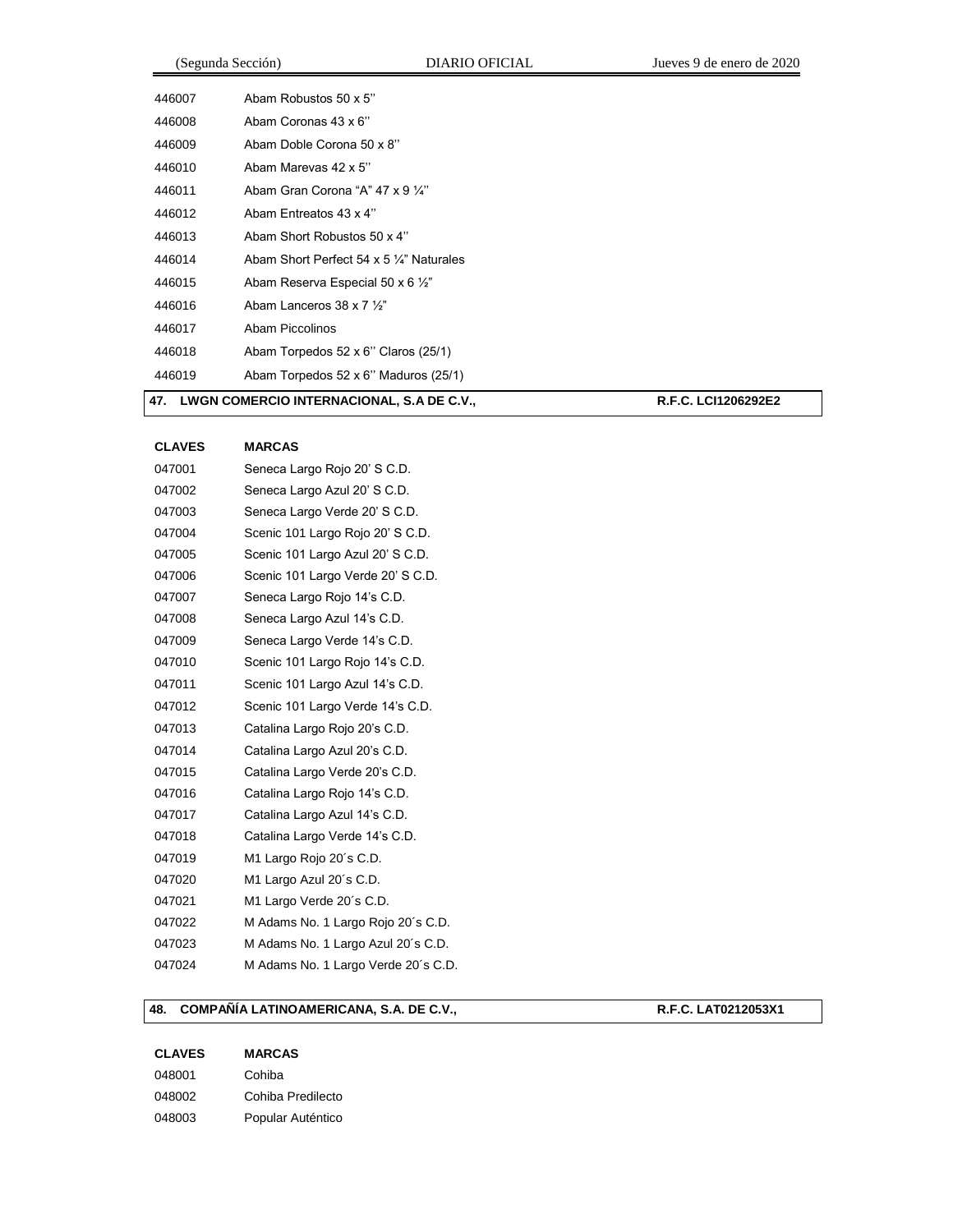|               | Jueves 9 de enero de 2020<br>DIARIO OFICIAL  | (Segunda Sección)          |
|---------------|----------------------------------------------|----------------------------|
| 048004        | Popular Reserva                              |                            |
| 048005        | Romeo y Julieta                              |                            |
| 49.           | TABACO CANADIENSE, S.A. DE C.V.,             | <b>R.F.C. TCA061124NR2</b> |
| <b>CLAVES</b> | <b>MARCAS</b>                                |                            |
| 049001        | Joe's Rojo 20's                              |                            |
| 049002        | Joe's Azul 20's                              |                            |
| 049003        | Maxwell Rojo 20's                            |                            |
| 049004        | Maxwell Azul 20's                            |                            |
| 049005        | Maxwell Mentolado 20's                       |                            |
| 049006        | Joe's Natural 20's                           |                            |
| 049007        | Joe's Black 20's                             |                            |
| 049008        | Joe's Mentolado 20's                         |                            |
|               | 50. VOGA FIVE, S.A. DE C.V.,                 | R.F.C. VFI120227J43        |
| <b>CLAVES</b> | <b>MARCAS</b>                                |                            |
| 050001        | Sheriff, Premium Blend, 20's                 |                            |
| 51.           | MEX-KO DE SINALOA, S.A DE C.V.,              | R.F.C. MSI1302237D6        |
| <b>CLAVES</b> | <b>MARCAS</b>                                |                            |
| 051001        | Phoenix con filtro                           |                            |
| 52            | IMPORTER OF PREMIUM CIGARRETES, S.A. DE C.V. | R.F.C. IPC1302134G1        |
| <b>CLAVES</b> | <b>MARCAS</b>                                |                            |
| 052001        | <b>Bravado</b>                               |                            |
| 052002        | Cikar                                        |                            |
|               |                                              |                            |

## **53. BRAXICO MANUFACTURING, S.A. DE C.V. R.F.C. BMA101208LHA**

| 053001 | Angelo Rojos KSB 20    |
|--------|------------------------|
| 053002 | Angelo Verdes KSB 20   |
| 053003 | Angelo Azules KSB 20   |
| 053004 | Angelo Dorados KSB 20  |
| 053005 | Hypnose Rojos KSB 20   |
| 053006 | Hypnose Verdes KSB 20  |
| 053007 | Hypnose Azules KSB 20  |
| 053008 | Hypnose Dorados KSB 20 |
| 053009 | Armada Rojos KSB 20    |
| 053010 | Armada Verdes KSB 20   |
| 053011 | Armada Azules KSB 20   |
| 053012 | Armada Dorados KSB 20  |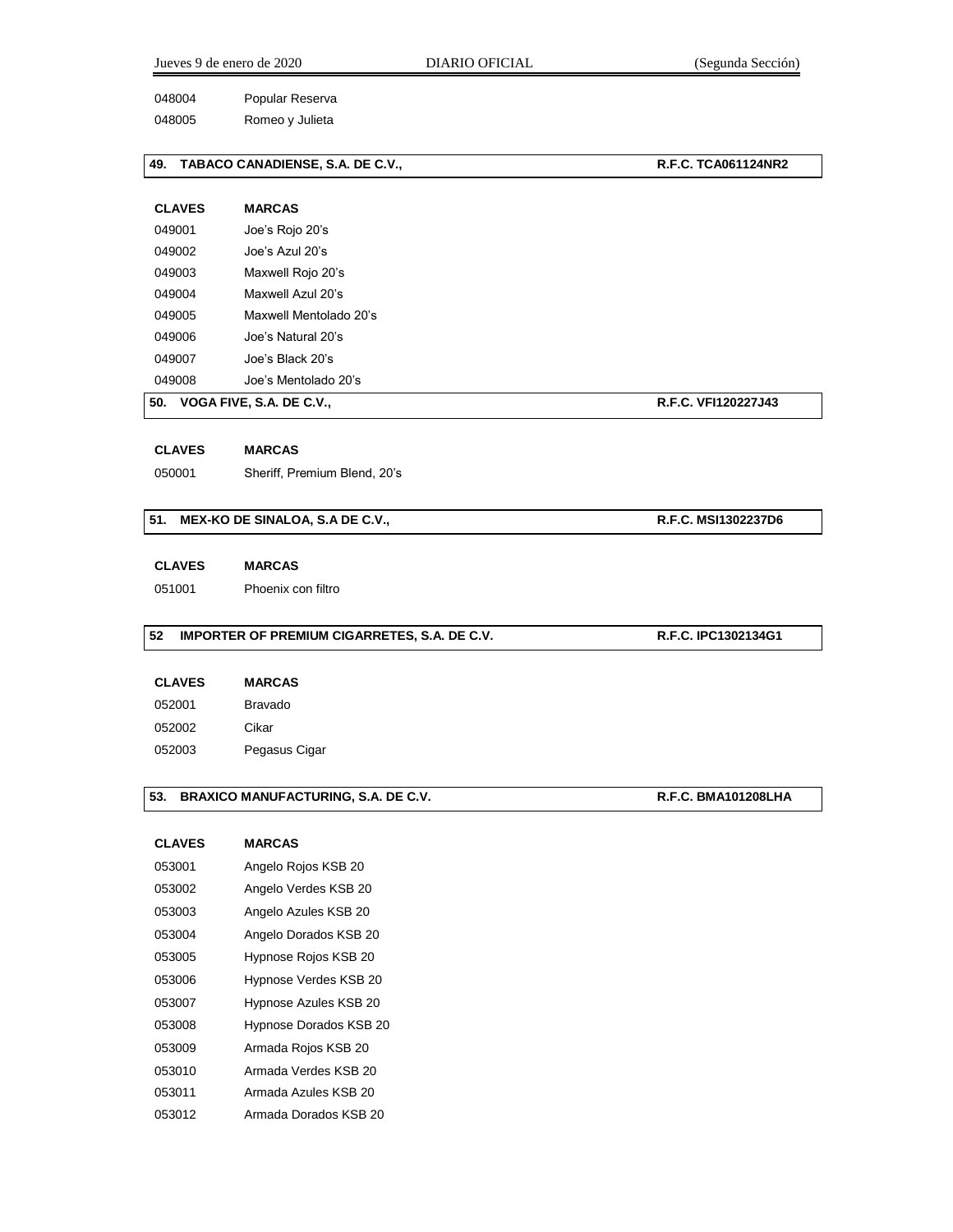| 053013 | Calle 8 Rojos KSB 20              |
|--------|-----------------------------------|
| 053014 | Calle 8 Verdes KSB 20             |
| 053015 | Calle 8 Azules KSB 20             |
| 053016 | Calle 8 Dorados KSB 20            |
| 053017 | Black Jack Rojos KSB 20           |
| 053018 | Black Jack Verdes KSB 20          |
| 053019 | Black Jack Azules KSB 20          |
| 053020 | Black Jack Dorados KSB 20         |
| 053021 | Económicos Cache's Rojos KSB 20   |
| 053022 | Económicos Cache's Verdes KSB 20  |
| 053023 | Económicos Cache's Azules KSB 20  |
| 053024 | Económicos Cache's Dorados KSB 20 |
| 053025 | Río Amazonia Rojos KSB 20         |
| 053026 | Río Amazonia Verdes KSB 20        |
| 053027 | Río Amazonia Azules KSB 20        |
| 053028 | Río Amazonia Dorados KSB 20       |
| 053029 | Botas Premium KSB 20              |
| 053030 | Botas Blancos KSB 20              |
| 053031 | Botas Azules KSB 20               |
| 053032 | Botas MX KSB 20                   |
| 053033 | Botas Rojos KSB 20                |
| 053034 | Botas Verdes KSB 20               |
| 053035 | Botas Tex Mex KSB 20              |
| 053036 | Botas Vaqueras KSB 20             |
| 053037 | Botas Pink KSB 20                 |
| 053038 | Botas Dorados KSB 20              |
| 053039 | Beverly Rojos KSB 20              |
| 053040 | Beverly Verdes KSB 20             |
| 053041 | Beverly Azules KSB 20             |
| 053042 | Beverly Dorados KSB 20            |
| 053043 | Navigator Rojos KSB 20            |
| 053044 | Navigator Verdes KSB 20           |
| 053045 | Navigator Azules KSB 20           |
| 053046 | Navigator Dorados KSB 20          |
| 053047 | Sabotage Rojos KSB 20             |
| 053048 | Sabotage Verdes KSB 20            |
| 053049 | Sabotage Azules KSB 20            |
| 053050 | Sabotage Dorados KSB 20           |
| 053051 | Varelianos MKS Rojos KSB 20       |
| 053052 | Varelianos MKS Verdes KSB 20      |
| 053053 | Varelianos MKS Azules KSB 20      |
| 053054 | Varelianos MKS Dorados KSB 20     |
| 053055 | Lucas Rojos KSB 20                |
| 053056 | Lucas Verdes KSB 20               |
| 053057 | Lucas Azules KSB 20               |
| 053058 | Lucas Dorados KSB 20              |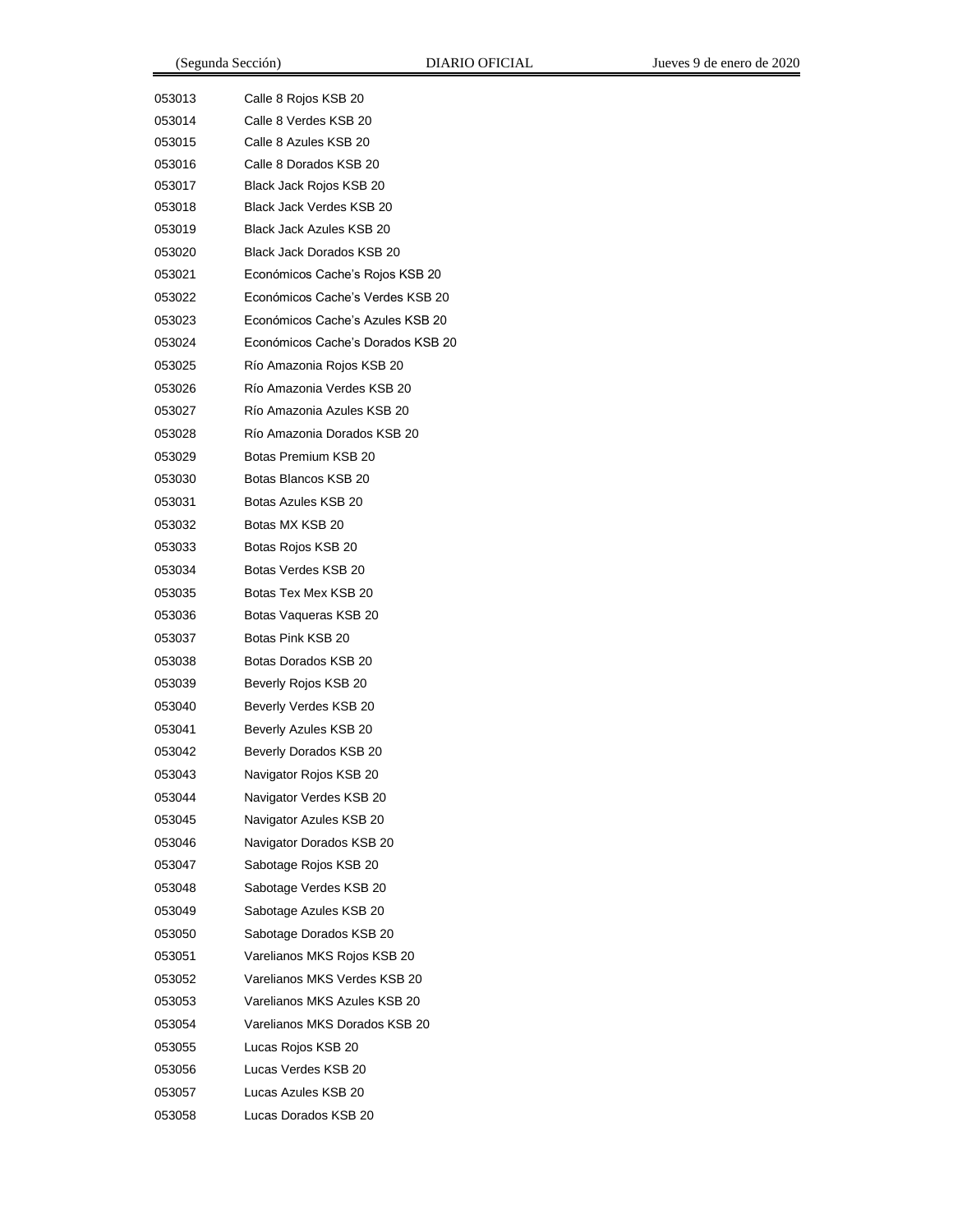| 053059 | Península Rojos KSB 20      |
|--------|-----------------------------|
| 053060 | Península Verdes KSB 20     |
| 053061 | Península Azules KSB 20     |
| 053062 | Península Dorados KSB 20    |
| 053063 | Amero Rojos KSB 20          |
| 053064 | Amero Verdes KSB 20         |
| 053065 | Amero Azules KSB 20         |
| 053066 | Amero Dorados KSB 20        |
| 053067 | Jaisalmer Rojos KSB 20      |
| 053068 | Jaisalmer Verdes KSB 20     |
| 053069 | Jaisalmer Azules KSB 20     |
| 053070 | Jaisalmer Dorados KSB 20    |
| 053071 | Queen London Rojos KSB 20   |
| 053072 | Queen London Azules KSB 20  |
| 053073 | Queen London Verdes KSB 20  |
| 053074 | Queen London Dorados KSB 20 |
| 053075 | Senator Rojos KSB 20        |
| 053076 | Senator Verdes KSB 20       |
| 053077 | Senator Azules KSB 20       |
| 053078 | Senator Dorados KSB 20      |
| 053079 | C & T Rojos KSB 20          |
| 053080 | C & T Verdes KSB 20         |
| 053081 | C & T Azules KSB 20         |
| 053082 | C & T Dorados KSB 20        |
| 053083 | Jubilee Rojos KSB 20        |
| 053084 | Jubilee Verdes KSB 20       |
| 053085 | Jubilee Azules KSB 20       |
| 053086 | Jubilee Dorados KSB 20      |
| 053087 | Laredo Rojos KSB 20         |
| 053088 | Laredo Verdes KSB 20        |
| 053089 | Laredo Azules KSB 20        |
| 053090 | Laredo Dorados KSB 20       |
| 053091 | Show Time Rojos KSB 20      |
| 053092 | Show Time Verdes KSB 20     |
| 053093 | Show Time Azules KSB 20     |
| 053094 | Show Time Dorados KSB 20    |
| 053095 | Chungwa Rojos KSB 20        |
| 053096 | Chungwa Verdes KSB 20       |
| 053097 | Chungwa Azules KSB 20       |
| 053098 | Chungwa Dorados KSB 20      |
| 053099 | Faena Rojos KSB 20          |
| 053100 | Faena Verdes KSB 20         |
| 053101 | Faena Azules KSB 20         |
| 053102 | Faena Dorados KSB 20        |
| 053103 | Studio 54 Rojos KSB 20      |
| 053104 | Studio 54 Verdes KSB 20     |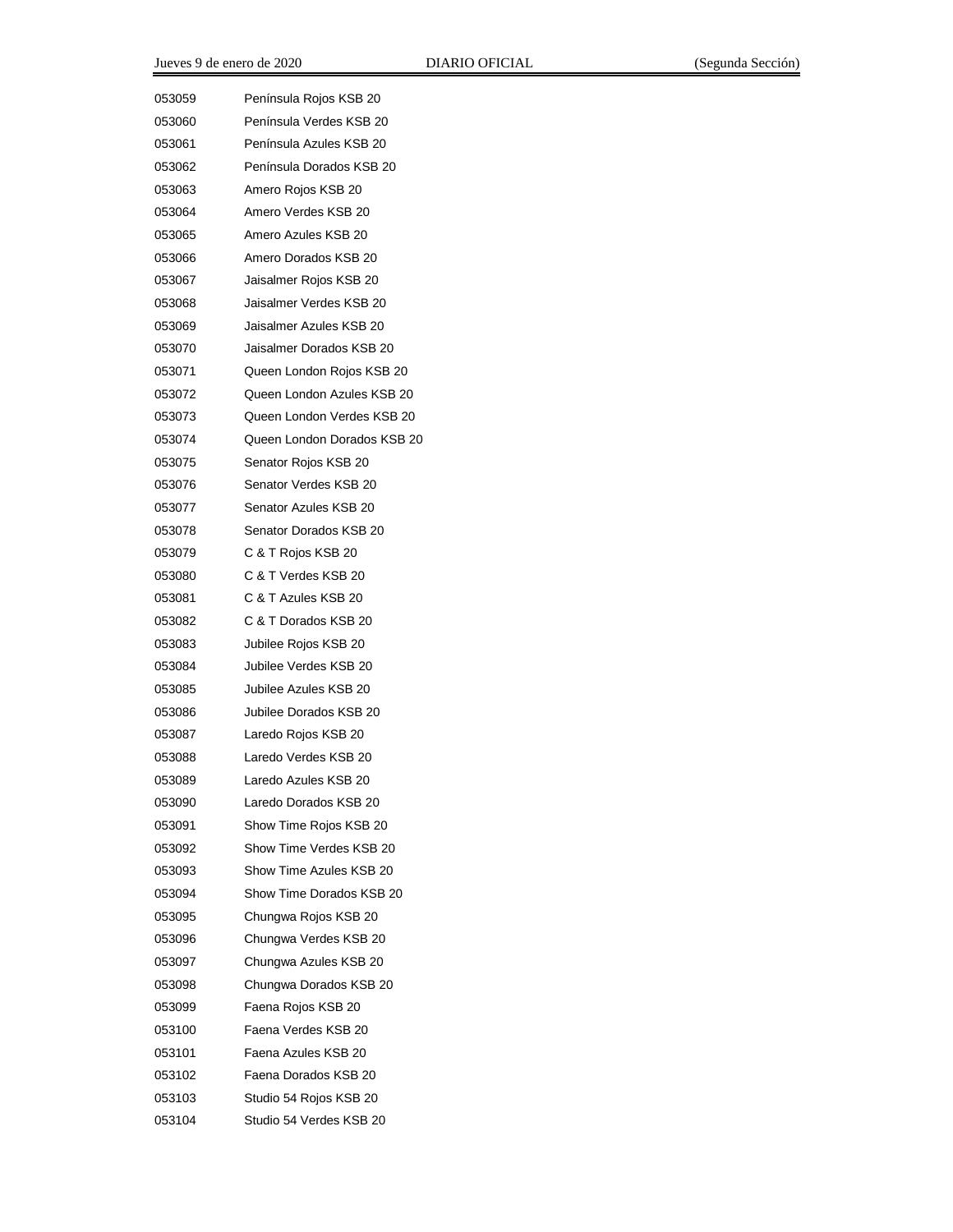| 54.    | <b>IMPORTACIONES OLHEVA, S.A. DE C.V.</b>     | R.F.C. IOL1111183Y3 |
|--------|-----------------------------------------------|---------------------|
| 053118 | Senator Pop White Ice 100 SB 20               |                     |
| 053117 | Senator Pop Black Ice 100 SB 20               |                     |
| 053116 | Senator Pop Boreal White 100 SB 20            |                     |
| 053115 | Senator Pop Boreal Black 100 SB 20            |                     |
| 053114 | Economicos Unig Blancos KSB 20                |                     |
| 053113 | Economicos Uniq KSB 20                        |                     |
| 053112 | Economicos Uniq Virginia Blend Blancos KSB 20 |                     |
| 053111 | Economicos Uniq Virginia Blend KSB 20         |                     |
| 053110 | Laredo Swiss Blend Dorados KSB 20             |                     |
| 053109 | Laredo Swiss Blend Azules KSB 20              |                     |
| 053108 | Laredo Swiss Blend Verdes KSB 20              |                     |
| 053107 | Laredo Swiss Blend Rojos KSB 20               |                     |
| 053106 | Studio 54 Dorados KSB 20                      |                     |
| 053105 | Studio 54 Azules KSB 20                       |                     |
|        |                                               |                     |

#### **CLAVES MARCAS**

Ten Twenty's

## **55. JIHE OVERSEAS, S.A. DE C.V. R.F.C. JOV1411077E6**

| <b>CLAVES</b> | <b>MARCAS</b>              |
|---------------|----------------------------|
| 055001        | Chunghwa                   |
| 055002        | Chunghwa 5000              |
| 055003        | Double Happiness (Crystal) |
| 055004        | Double Happiness           |
| 055005        | "GD"                       |
| 055006        | Golden Deer                |

## **56. IMPORTADORA GAADSO, S.A. DE C.V. R.F.C. IGA170616A35**

| <b>CLAVES</b> | <b>MARCAS</b>        |
|---------------|----------------------|
| 456001        | Cipriano Cigars      |
| 456002        | The Traveler         |
| 456003        | The Circus           |
| 456004        | La Rosa de San Diego |
| 456005        | El viejo continente  |

#### **57. US TOBACCO DE MÉXICO S.A. DE C.V. R.F.C. UTM110712GD2**

| 057001 | México Spirit |  |  |
|--------|---------------|--|--|
| 057002 | Rancher       |  |  |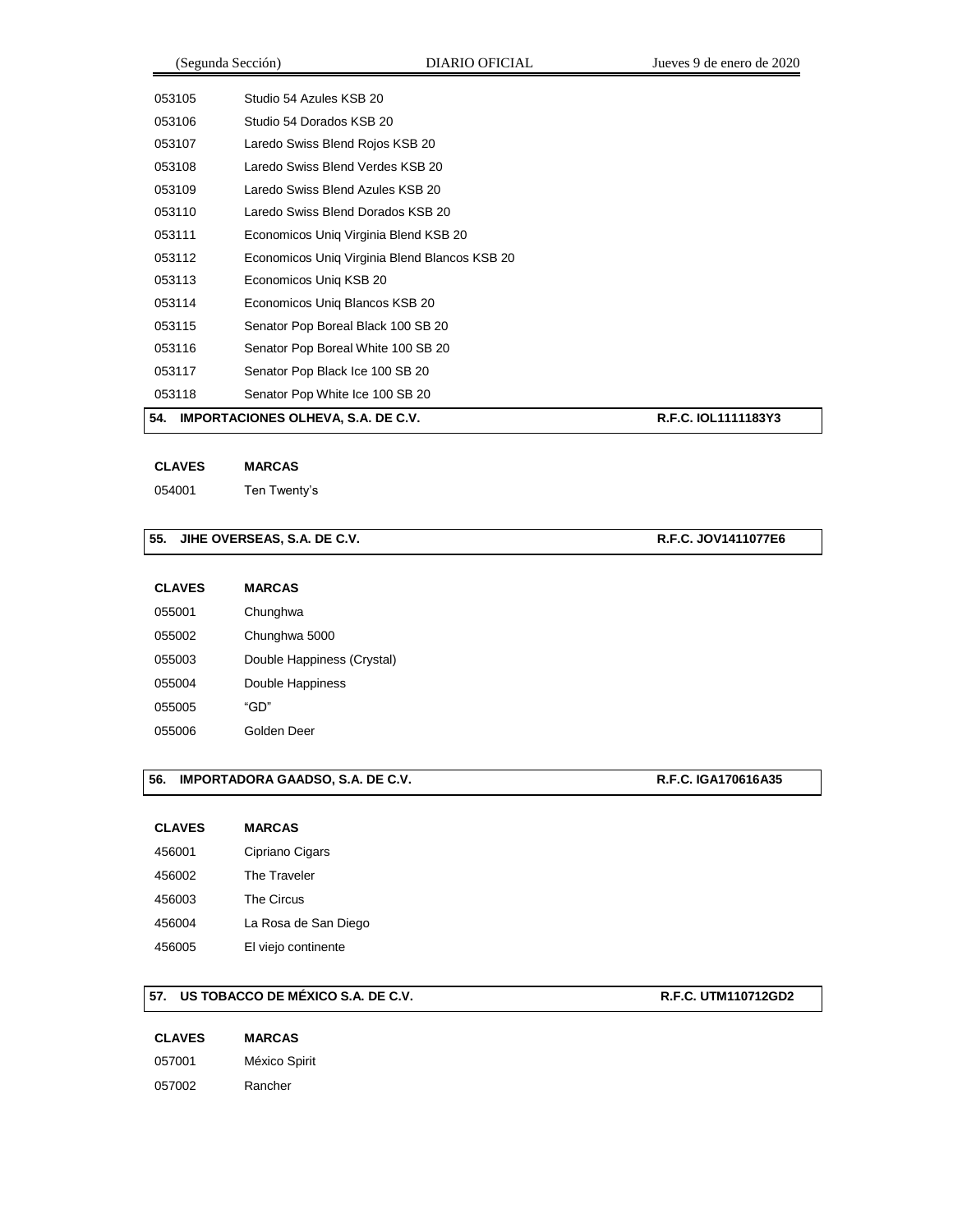### **58. ROLO INTERNATIONAL TOBACCO, S.A. DE C.V. R.F.C. RIT170810ES7**

| <b>CLAVES</b> | <b>MARCAS</b>            |
|---------------|--------------------------|
| 058001        | S&P White RC KS 20       |
| 058002        | S&P Yellow RC KS 20      |
| 058003        | S&P Red RC KS 20         |
| 058004        | S&P Red Purple RC KS 20  |
| 058005        | S&P Green RC KS 20       |
| 058006        | S&P Pink RC KS 20        |
| 058007        | S&P Orange RC KS 20      |
| 058008        | S&P Light Blue RC KS 20  |
| 058009        | S&P Brown RC KS 20       |
| 058010        | S&P Black RC KS 20       |
| 058011        | S&P White CO KS 20       |
| 058012        | S&P Yellow CO KS 20      |
| 058013        | S&P Red CO KS 20         |
| 058014        | S&P Red Purple CO KS 20  |
| 058015        | S&P Green CO KS 20       |
| 058016        | S&P Pink CO KS 20        |
| 058017        | S&P Orange CO KS 20      |
| 058018        | S&P Ligth Blue CO KS 20  |
| 058019        | S&P Brown CO KS 20       |
| 058020        | S&P Black CO KS 20       |
| 058021        | Soprano White RC KS 20   |
| 058022        | Soprano Grey RC KS 20    |
| 058023        | Soprano Red RC KS 20     |
| 058024        | Soprano Menthol RC KS 20 |
| 058025        | Soprano Special RC KS 20 |
| 058026        | Soprano Black RC KS 20   |
| 058027        | Soprano White CO KS 20   |
| 058028        | Soprano Grey CO KS 20    |
| 058029        | Soprano Red CO KS 20     |
| 058030        | Soprano Menthol CO KS 20 |
| 058031        | Soprano Special CO KS 20 |
| 058032        | Soprano Black CO KS 20   |

## **59. CIMOGA INTEGRAL, S.A. DE C.V. R.F.C. CIN180428JT0**

| <b>CLAVES</b> | <b>MARCAS</b> |
|---------------|---------------|
| 059001        | Rancher       |
| 059002        | Zapata        |
| 059003        | Daytona       |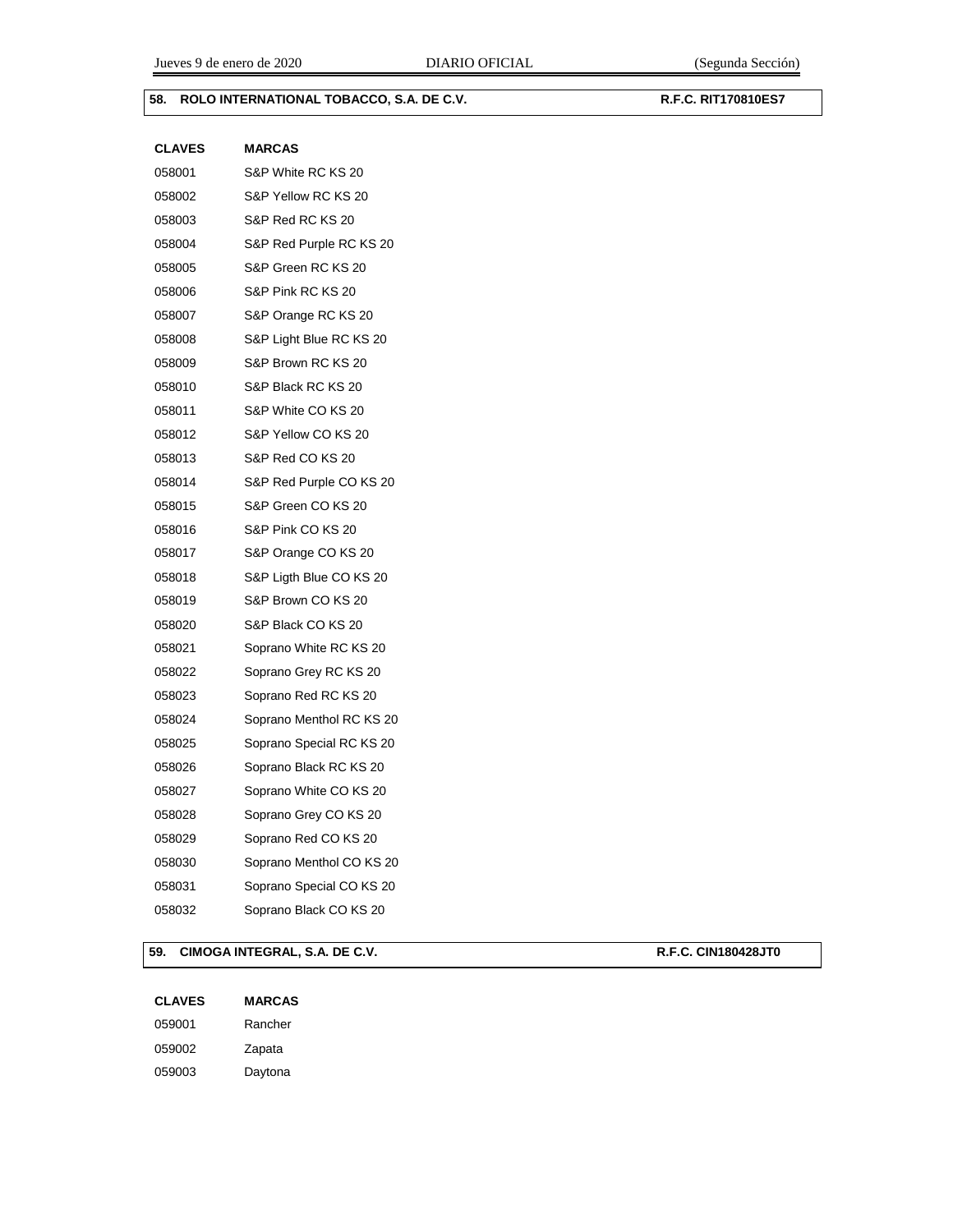## **60. AMARIS TOBACCO, S.A. DE C.V. R.F.C. ATO970124EA7**

| <b>CLAVES</b> | <b>MARCAS</b>                                         |
|---------------|-------------------------------------------------------|
| 460001        | Aganorsa Leaf Signature Selection                     |
| 460002        | Aganorsa Leaf Signature Selection Maduro              |
| 460003        | Aganorsa Leaf Casa Fernandez Miami Aniversario        |
| 460004        | Aganorsa Leaf Casa Fernandez Miami                    |
| 460005        | Aganorsa Leaf Casa Fernandez Arsernio Oro             |
| 460006        | Aganorsa Leaf Casa Fernandez Miami Reserva Corojo     |
| 460007        | Aganorsa Leaf Casa Fernandez Miami Reserva Maduro     |
| 460008        | Aganorsa Leaf Casa Fernandez Aganorsa Corojo          |
| 460009        | Aganorsa Leaf Casa Fernandez Aganorsa Maduro          |
| 460010        | Aganorsa Leaf CT                                      |
| 460011        | Aganorsa Leaf Habano                                  |
| 460012        | Aganorsa Leaf Guardian Of The Farm                    |
| 460013        | Aganorsa Leaf Guardian Of The Farm Maduro             |
| 460014        | Aganorsa Leaf JFR Corojo                              |
| 460015        | Aganorsa Leaf JFR Maduro                              |
| 460016        | Aganorsa Leaf JFR Connecticut                         |
| 460017        | Aganorsa Leaf Lunatic Loco Perfecto Maduro            |
| 460018        | Aganorsa Leaf JFR Lunatic Maduro                      |
| 460019        | Aganorsa Leaf JFR Lunatic Habano                      |
| 460020        | Aganorsa Leaf JFR XT Corojo/Maduro                    |
| 460021        | Aganorsa Leaf JFR Buena Cosecha Corojo                |
| 460022        | Aganorsa Leaf New Cuba Corojo-Maduro                  |
| 460023        | Aganorsa Leaf HSS-DSS-NSS-FD-BUND-25 MADURO, CT, C-99 |
| 460024        | La Flor Dominicana 1994 - 20th Anniversary Cigar      |
| 460025        | La Flor Dominicana Air Bender                         |
| 460026        | La Flor Dominicana Cameroon Cabinets                  |
| 460027        | La Flor Dominicana Double Claro                       |
| 460028        | La Flor Dominicana Double Ligero                      |
| 460029        | La Flor Dominicana LFD Coronado                       |
| 460030        | La Flor Dominicana LFD Suave                          |
| 460031        | La Flor Dominicana Ligero                             |
| 460032        | La Flor Dominicana Ligero Cabinet (Oscuro Natural)    |
| 460033        | La Flor Dominicana Limited Production Cigars          |
| 460034        | La Flor Dominicana Little Cigars                      |
| 460035        | La Flor Dominicana Litto Gomez Diez                   |
| 460036        | La Flor Dominicana Reserva Especial                   |
| 460037        | La Flor Dominicana Tubos                              |
| 460038        | La Flor Dominicana Oro                                |
| 460039        | La Flor Dominicana Andalusian Bull                    |
|               |                                                       |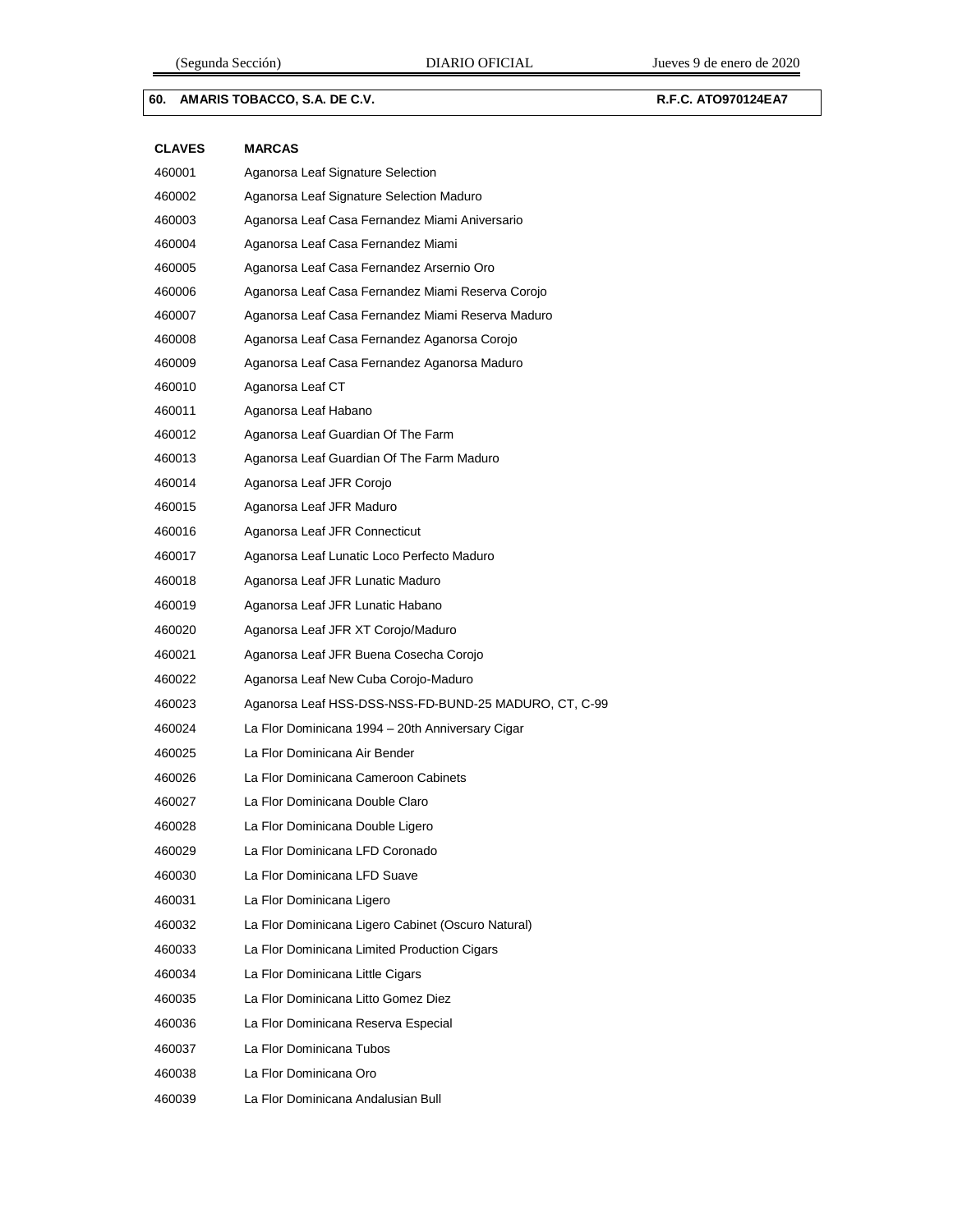| 460040 | La Flor Dominicana Capitulo II                    |
|--------|---------------------------------------------------|
| 460041 | La Flor Dominicana Chapter One Box Pressed Chisel |
| 460042 | La Flor Dominicana Colorado Oscuro                |
| 460043 | La Flor Dominicana Double Press                   |
| 460044 | La Flor Dominicana Factory Press                  |
| 460045 | La Flor Dominicana La Nox                         |
| 460046 | La Flor Dominicana Ligero Salomon                 |
| 460047 | La Flor Dominicana Maduro Cabinet                 |
| 460048 | La Flor Dominicana N.A.S.                         |
| 460049 | La Flor Dominicana Ligero TCFKA-M                 |
| 460050 | La Flor Dominicana Salomon Unico                  |
| 460051 | La Flor Dominicana Ligero L'Granú                 |
| 460052 | La Flor Dominicana LFD Sampler Selections         |
| 460053 | La Flor Dominicana LFD Sampler CHISEL SELECTION   |
| 460054 | La Flor Dominicana LFD Sampler LOS LANCEROS       |
| 460055 | La Flor Dominicana LFD Sampler ROBUSTO SELECTION  |
| 460056 | La Flor Dominicana LFD Sampler TORO SELECTION     |
| 460057 | La Flor Dominicana El Carajon                     |
| 460058 | La Flor Dominicana El Jocko                       |
| 460059 | Dunbarton Tobacco & Trust Sobremesa               |
| 460060 | Dunbarton Tobacco & Trust Sobremesa Brûlée        |
| 460061 | Dunbarton Tobacco & Trust Todos Las Dias          |
| 460062 | Dunbarton Tobacco & Trust Sin Compromiso          |
| 460063 | Dunbarton Tobacco & Trust Muestra de Saka         |
| 460064 | Dunbarton Tobacco & Trust Mi Querida              |
| 460065 | Dunbarton Tobacco & Trust Umbagog                 |

## **61. GRUPO GEOESTRATÉGICO KORMEX, S.A DE C.V. R.F.C. GGK190626E52**

| <b>CLAVES</b> | <b>MARCAS</b>       |
|---------------|---------------------|
| 061001        | This                |
| 061002        | This Mojito Plus+   |
| 061003        | This Green+         |
| 061004        | This Red+           |
| 061005        | This Blue+          |
| 061006        | This Lime           |
| 061007        | This Silver+        |
| 061008        | This Random Five+   |
| 061009        | This Ice Café+      |
| 061010        | This Change Double+ |
| 061011        | This Change+        |
| 061012        | Bohem Café Colada+  |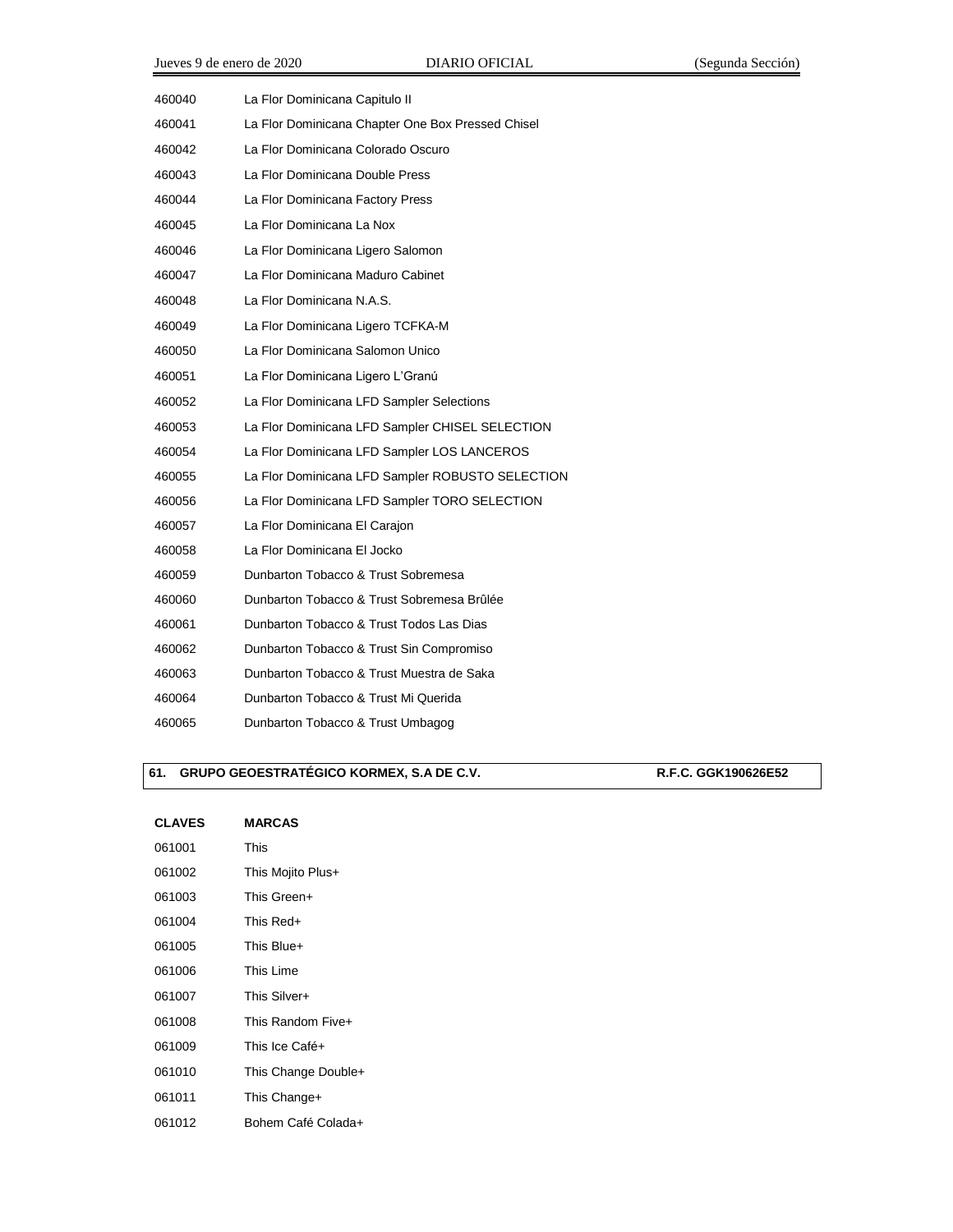| Segunda Sección) |  |  |  |
|------------------|--|--|--|
|                  |  |  |  |

061013 Bohem Irish Café+

061014 Bohem Expresso Summer+

061015 Eighty Eight Light

## **62. IMPORTADORA CUESTA REY, S.A DE C.V. R.F.C. ICR130508B30**

# **CLAVES MARCAS** 462001 Arturo Fuente 462002 Cuesta Rey 462003 La Unica 462004 Perla del Mar 462005 Brick House 462006 Quorum 462007 Liga Privada Num. 9 462008 Liga Privada Unico Series 462009 Liga Undercrown 462010 La Vieja Habana 462011 Nica Rustica 462012 Herrera Esteli 462013 Acid 462014 Perdomo 462015 El Galan 462016 Doña Nieves 262001 Tatiana 262002 Habanitos 262003 Perdomo

Aquellas empresas que lancen al mercado marcas distintas a las clasificadas en el presente anexo, asignarán una nueva clave, la cual se integrará de la siguiente manera:

| De izquierda a derecha |                                 |                                                                     |  |
|------------------------|---------------------------------|---------------------------------------------------------------------|--|
| Dígito 1               | 0                               | Si son cigarros con filtro.                                         |  |
|                        | 1                               | Si son cigarros sin filtro.                                         |  |
|                        | 2                               | Si son puros.                                                       |  |
|                        | 3                               | Otros tabacos labrados.                                             |  |
|                        | 4                               | Si son puros y otros tabacos labrados hechos<br>enteramente a mano. |  |
| Dígitos $2 \vee 3$     | Número de empresa.              |                                                                     |  |
| Dígitos 4, 5 y 6       | Número consecutivo de la marca. |                                                                     |  |

Las nuevas claves serán proporcionadas a la Administración Central de Normatividad en Impuestos Internos de la Administración General Jurídica a través de buzón tributario, con 15 días de anticipación a la primera enajenación al público en general.

| Catálogo de claves de entidad federativa |
|------------------------------------------|
|                                          |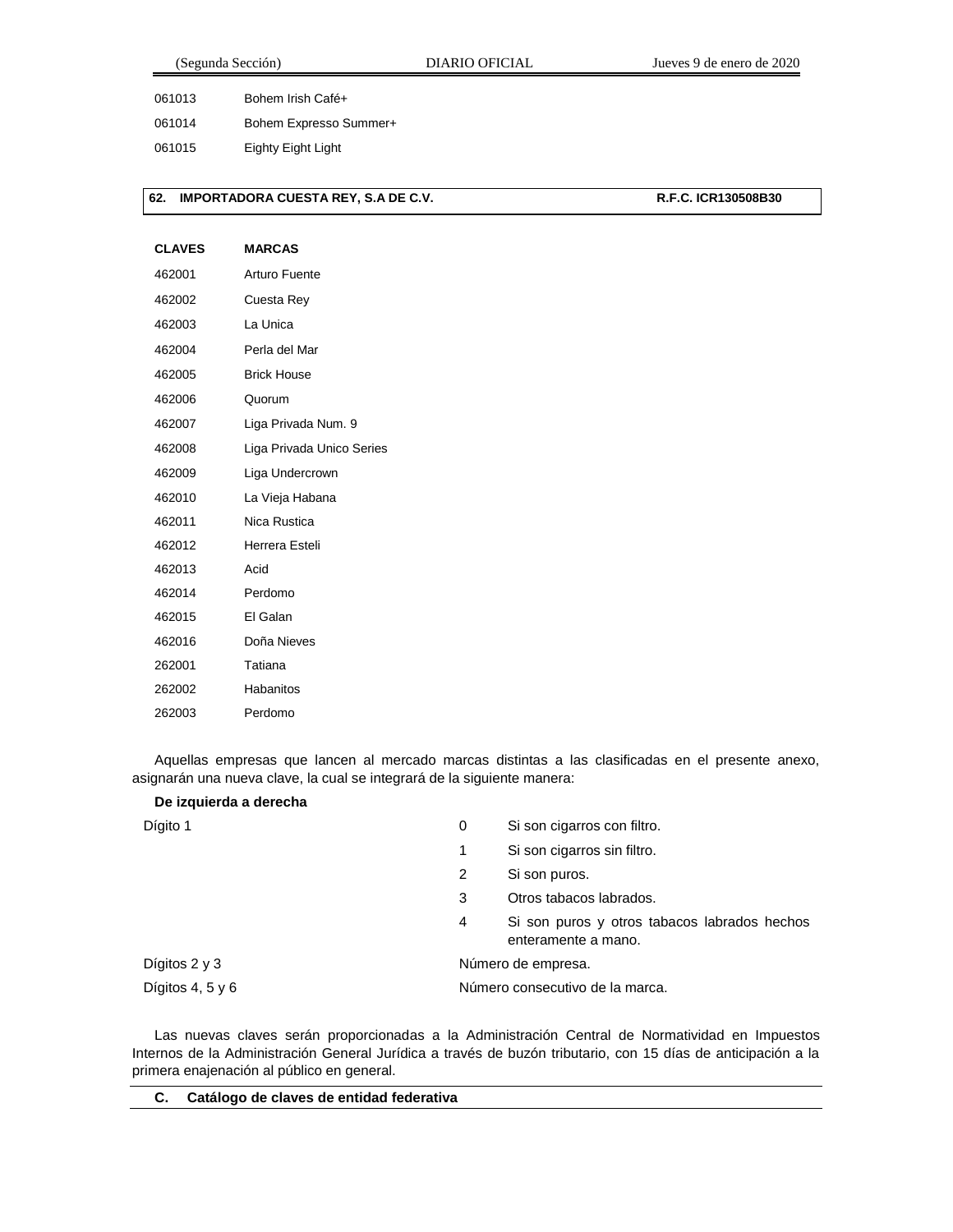$\overline{a}$ 

J.

| <b>CLAVE</b>                                      | <b>ENTIDAD</b>          |
|---------------------------------------------------|-------------------------|
|                                                   |                         |
| 1.                                                | <b>Aguascalientes</b>   |
| 2.                                                | <b>Baja California</b>  |
| 3.                                                | Baja California Sur     |
| 4.                                                | Campeche                |
| 5.                                                | Coahuila                |
| 6.                                                | Colima                  |
| 7.                                                | <b>Chiapas</b>          |
| 8.                                                | Chihuahua               |
| 9.                                                | <b>Ciudad de México</b> |
| 10.                                               | Durango                 |
| 11.                                               | Guanajuato              |
| 12.                                               | Guerrero                |
| 13.                                               | Hidalgo                 |
| 14.                                               | <b>Jalisco</b>          |
| 15.                                               | <b>Estado de México</b> |
| 16.                                               | <b>Michoacán</b>        |
| 17.                                               | <b>Morelos</b>          |
| 18.                                               | <b>Nayarit</b>          |
| 19.                                               | Nuevo León              |
| 20.                                               | Oaxaca                  |
| 21.                                               | Puebla                  |
| 22.                                               | Querétaro               |
| 23.                                               | Quintana Roo            |
| 24.                                               | San Luis Potosí         |
| 25.                                               | <b>Sinaloa</b>          |
| 26.                                               | Sonora                  |
| 27.                                               | <b>Tabasco</b>          |
| 28.                                               | <b>Tamaulipas</b>       |
| 29.                                               | <b>Tlaxcala</b>         |
| 30.                                               | Veracruz                |
| 31.                                               | Yucatán                 |
| 32.                                               | <b>Zacatecas</b>        |
| 33.                                               | <b>Extranjeros</b>      |
| Catálogo de claves de graduación alcohólica<br>D. |                         |
|                                                   |                         |

| υ.  | Catalogo de claves de graduación alconolica                  |     |      |  |     |          |  |
|-----|--------------------------------------------------------------|-----|------|--|-----|----------|--|
| 001 | Con una graduación alcohólica de hasta 14° G.L.              |     |      |  |     |          |  |
| 002 | Con una graduación alcohólica de más de 14° y hasta 20° G.L. |     |      |  |     |          |  |
| 003 | Con una graduación alcohólica de más de 20° G.L              |     |      |  |     |          |  |
|     |                                                              |     |      |  |     |          |  |
| Е.  | Catálogo de claves de empague                                |     |      |  |     |          |  |
| 001 | Barrica                                                      | 005 | Caia |  | 009 | Garrafón |  |